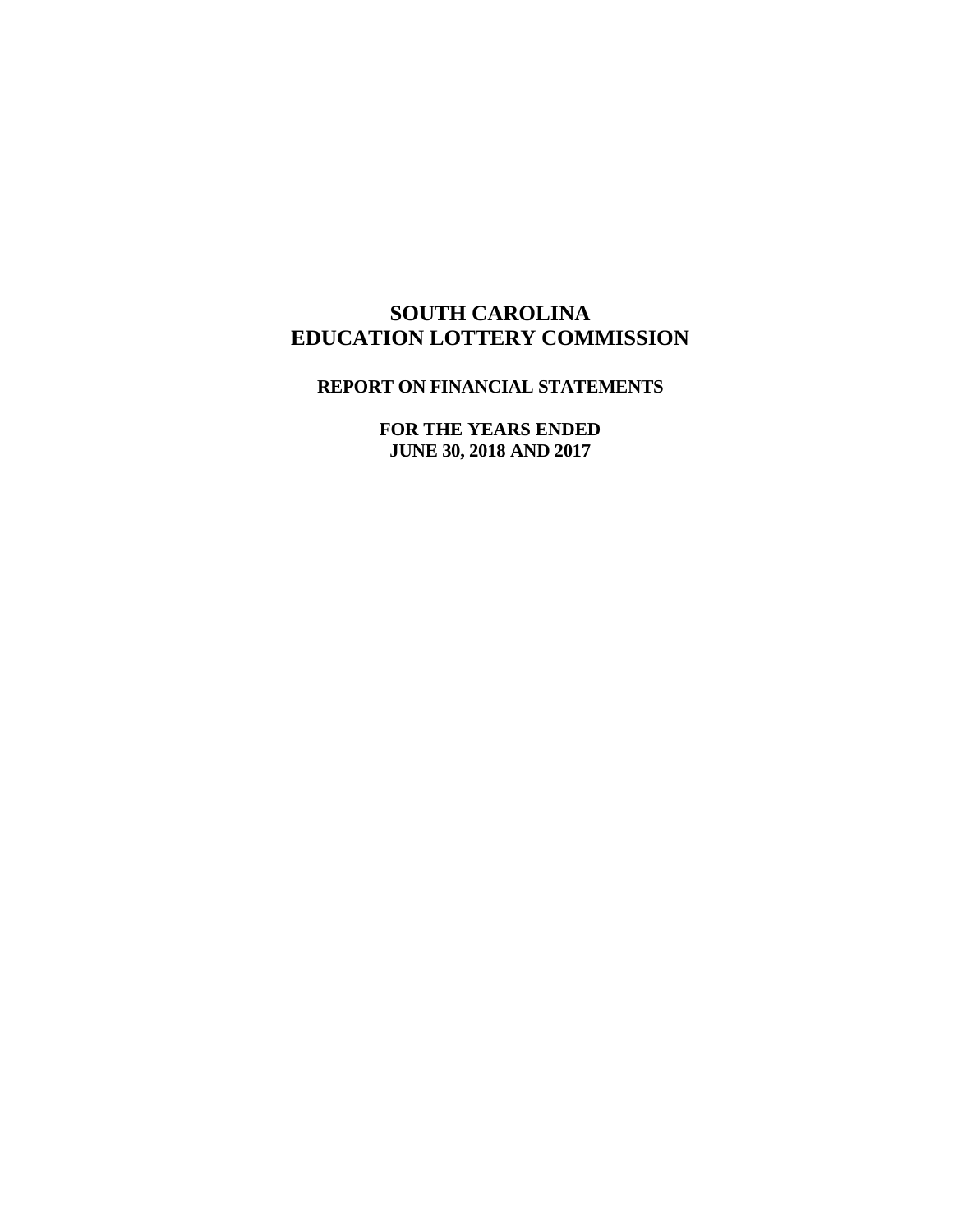

October 1, 2018

Members of the South Carolina Education Lottery Commission Columbia, South Carolina

This report on the audit of the financial statements of the South Carolina Education Lottery Commission for the fiscal year ended June 30, 2018, was issued by Elliott Davis, LLC, Certified Public Accountants, under contract with the South Carolina Office of the State Auditor.

If you have any questions regarding this report, please let us know.

Respectfully submitted,<br>George & Kennedy, II

George L. Kennedy, III, CPA State Auditor

GLKIII/cmw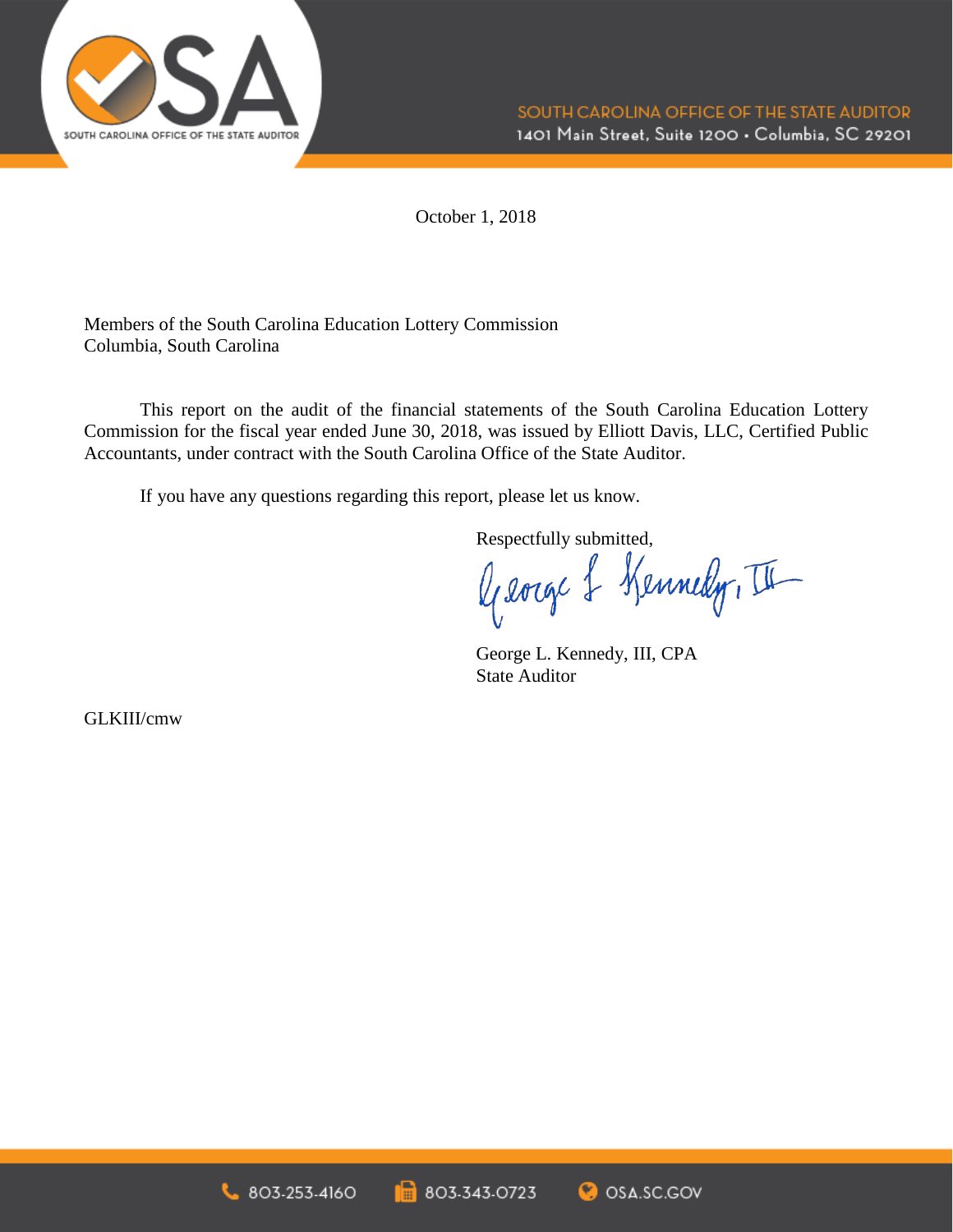# *SOUTH CAROLINA EDUCATION LOTTERY COMMISSION*

## **CONTENTS**

|                                                                                             | <b>PAGE</b> |
|---------------------------------------------------------------------------------------------|-------------|
| <b>INDEPENDENT AUDITOR'S REPORT</b>                                                         | $1 - 2$     |
| <b>MANAGEMENT'S DISCUSSION AND ANALYSIS</b>                                                 | $3 - 7$     |
| <b>FINANCIAL STATEMENTS</b>                                                                 |             |
| <b>Statements of Net Position</b>                                                           | 8           |
| Statements of Revenues, Expenses and Changes in Net Position                                | 9           |
| <b>Statements of Cash Flows</b>                                                             | 10          |
| <b>NOTES TO FINANCIAL STATEMENTS</b>                                                        | $11 - 35$   |
| REQUIRED SUPPLEMENTARY INFORMATION                                                          |             |
| Supplementary Schedule of the Commission's Proportionate Share of the Net Pension Liability | 36          |
| Supplementary Schedule of the Commission's Pension Contributions                            | 37          |
| Supplementary Schedule of the Commission's Proportionate Share of the Net OPEB Liability    | 38          |
| Supplementary Schedule of the Commission's OPEB Contributions                               | 39          |
|                                                                                             |             |
| <b>OTHER SUPPLEMENTARY INFORMATION</b>                                                      | 40          |
| Supplementary Schedule of Business-Type Activities for the Statewide CAFR                   |             |
| <b>REPORT ON INTERNAL CONTROL OVER FINANCIAL REPORTING</b>                                  |             |
| AND ON COMPLIANCE AND OTHER MATTERS BASED ON AN AUDIT OF                                    |             |
| <b>FINANCIAL STATEMENTS PERFORMED IN ACCORDANCE WITH</b>                                    |             |
| <b>GOVERNMENT AUDITING STANDARDS</b>                                                        | $41-42$     |
| <b>SCHEDULE OF FINDINGS AND RESPONSES</b>                                                   | 43          |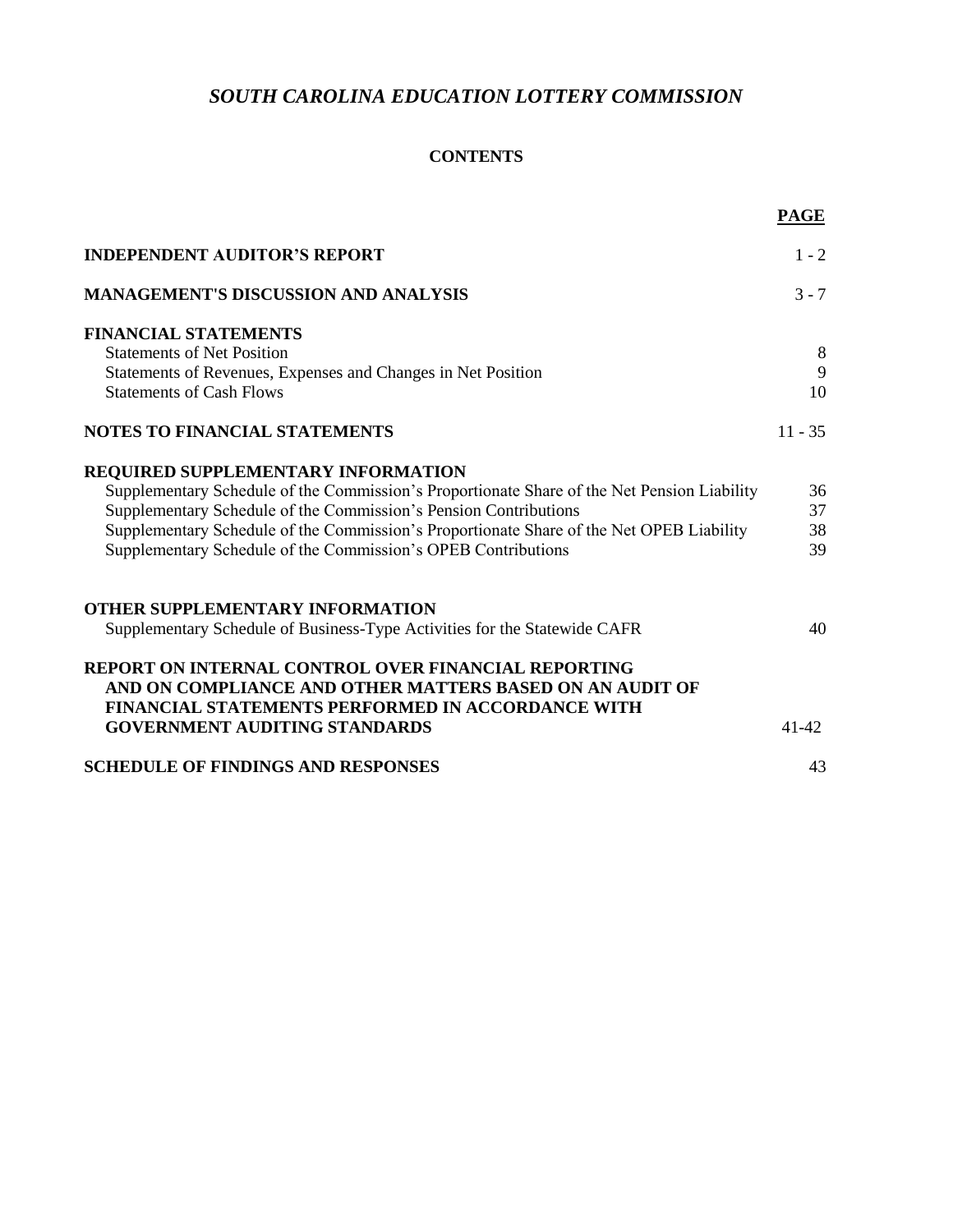

#### **Independent Auditor's Report**

Mr. George L. Kennedy, III, CPA State Auditor Office of the State Auditor Columbia, South Carolina

#### **Report on the Financial Statements**

We have audited the accompanying financial statements of the South Carolina Education Lottery Commission (the "Commission"), a component unit of the State of South Carolina, as of and for the years ended June 30, 2018 and 2017, and the related notes to the financial statements, which collectively comprise the Commission's basic financial statements as listed in the table of contents.

#### **Management's Responsibility for the Financial Statements**

Management is responsible for the preparation and fair presentation of these financial statements in accordance with accounting principles generally accepted in the United States of America; this includes the design, implementation, and maintenance of internal control relevant to the preparation and fair presentation of financial statements that are free from material misstatement, whether due to fraud or error.

#### **Auditor's Responsibility**

Our responsibility is to express an opinion on these financial statements based on our audits. We conducted our audits in accordance with auditing standards generally accepted in the United States of America and the standards applicable to financial audits contained in *Government Auditing Standards*, issued by the Comptroller General of the United States. Those standards require that we plan and perform the audit to obtain reasonable assurance about whether the financial statements are free from material misstatement.

An audit involves performing procedures to obtain audit evidence about the amounts and disclosures in the financial statements. The procedures selected depend on the auditor's judgment, including the assessment of the risks of material misstatement of the financial statements, whether due to fraud or error. In making those risk assessments, the auditor considers internal control relevant to the entity's preparation and fair presentation of the financial statements in order to design audit procedures that are appropriate in the circumstances, but not for the purpose of expressing an opinion on the effectiveness of the entity's internal control. Accordingly, we express no such opinion. An audit also includes evaluating the appropriateness of accounting policies used and the reasonableness of significant accounting estimates made by management, as well as evaluating the overall presentation of the financial statements.

We believe that the audit evidence we have obtained is sufficient and appropriate to provide a basis for our audit opinions.

#### **Opinion**

In our opinion, the financial statements referred to above present fairly, in all material respects, the respective financial position of the South Carolina Education Lottery Commission as of June 30, 2018 and 2017, and the changes in financial position and cash flows for the years then ended in accordance with accounting principles generally accepted in the United States of America.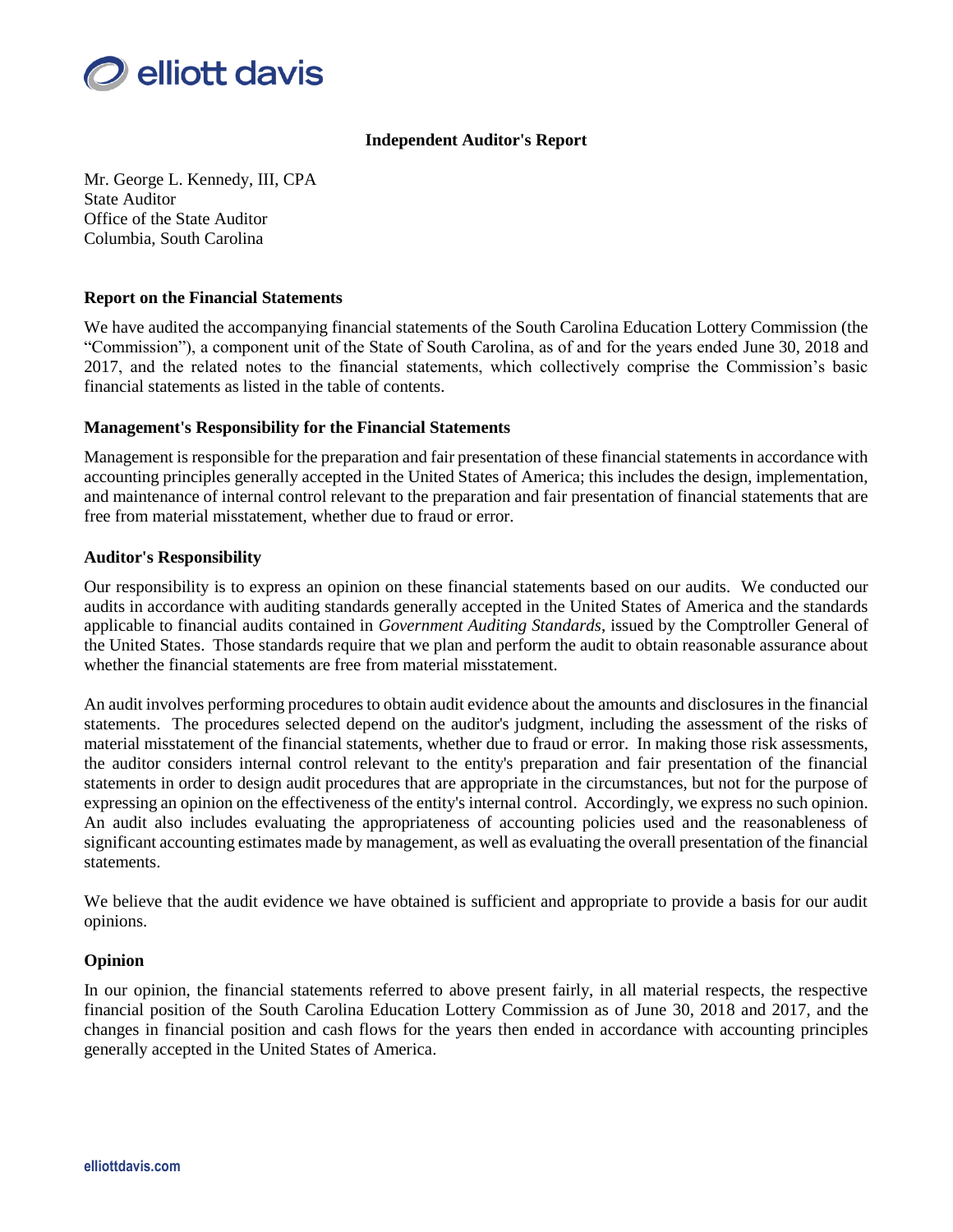## **Implementation of New Accounting Standard**

As discussed in Notes 2, 9 and 11 to the financial statements, the Commission adopted the provisions of GASB Statement No. 75 *Accounting and Financial Reporting by Employers for Postemployment Benefits Other Than Pensions*, effective July 1, 2017. Our opinion is not modified with respect to this matter.

## **Required Supplementary Information**

Accounting principles generally accepted in the United States of America require that management's discussion and analysis on pages 3 - 7 and the supplementary schedules of the Commission's proportionate share of the net pension liability, pension contributions, the Commission's proportionate share of the net OPEB liability, and OPEB contributions on pages  $36 - 39$ , be presented to supplement the basic financial statements. Such information, although not a part of the basic financial statements, is required by the Governmental Accounting Standards Board who considers it to be an essential part of financial reporting for placing the basic financial statements in an appropriate operational, economic, or historical context. We have applied certain limited procedures to the required supplementary information in accordance with auditing standards generally accepted in the United States of America, which consisted of inquiries of management about the methods of preparing the information and comparing the information for consistency with management's responses to our inquiries, the basic financial statements, and other knowledge we obtained during our audit of the basic financial statements. We do not express an opinion or provide any assurance on the information because the limited procedures do not provide us with sufficient evidence to express an opinion or provide any assurance.

#### **Other Information**

Our audit was conducted for the purpose of forming an opinion on the financial statements that collectively comprise the Commission's basic financial statements. The supplementary schedule of business-type activities for the statewide comprehensive annual financial report is presented for purposes of additional analysis and is not a required part of the basic financial statements.

The supplementary schedule of business-type activities for the statewide comprehensive annual financial report is the responsibility of management and was derived from and relates directly to the underlying accounting and other records used to prepare the basic financial statements. Such information has been subjected to the auditing procedures applied in the audit of the basic financial statements and certain additional procedures, including comparing and reconciling such information directly to the underlying accounting and other records used to prepare the basic financial statements or to the basic financial statements themselves, and other additional procedures in accordance with auditing standards generally accepted in the United States of America. In our opinion, the supplementary schedule of business-type activities for the statewide comprehensive annual financial report is fairly stated, in all material respects, in relation to the basic financial statements as a whole.

## **Other Reporting Required by** *Government Auditing Standards*

In accordance with *Government Auditing Standards*, we have also issued our report dated October 1, 2018 on our consideration of the Commission's internal control over financial reporting and on our tests of its compliance with certain provisions of laws, regulations, contracts, and grant agreements and other matters. The purpose of that report is to describe the scope of our testing of internal control over financial reporting and compliance and the results of that testing, and not to provide an opinion on internal control over financial reporting or on compliance. That report is an integral part of an audit performed in accordance with *Government Auditing Standards* in considering the Commission's internal control over financial reporting and compliance.

Elliott Davis, LLC

Columbia, South Carolina October 1, 2018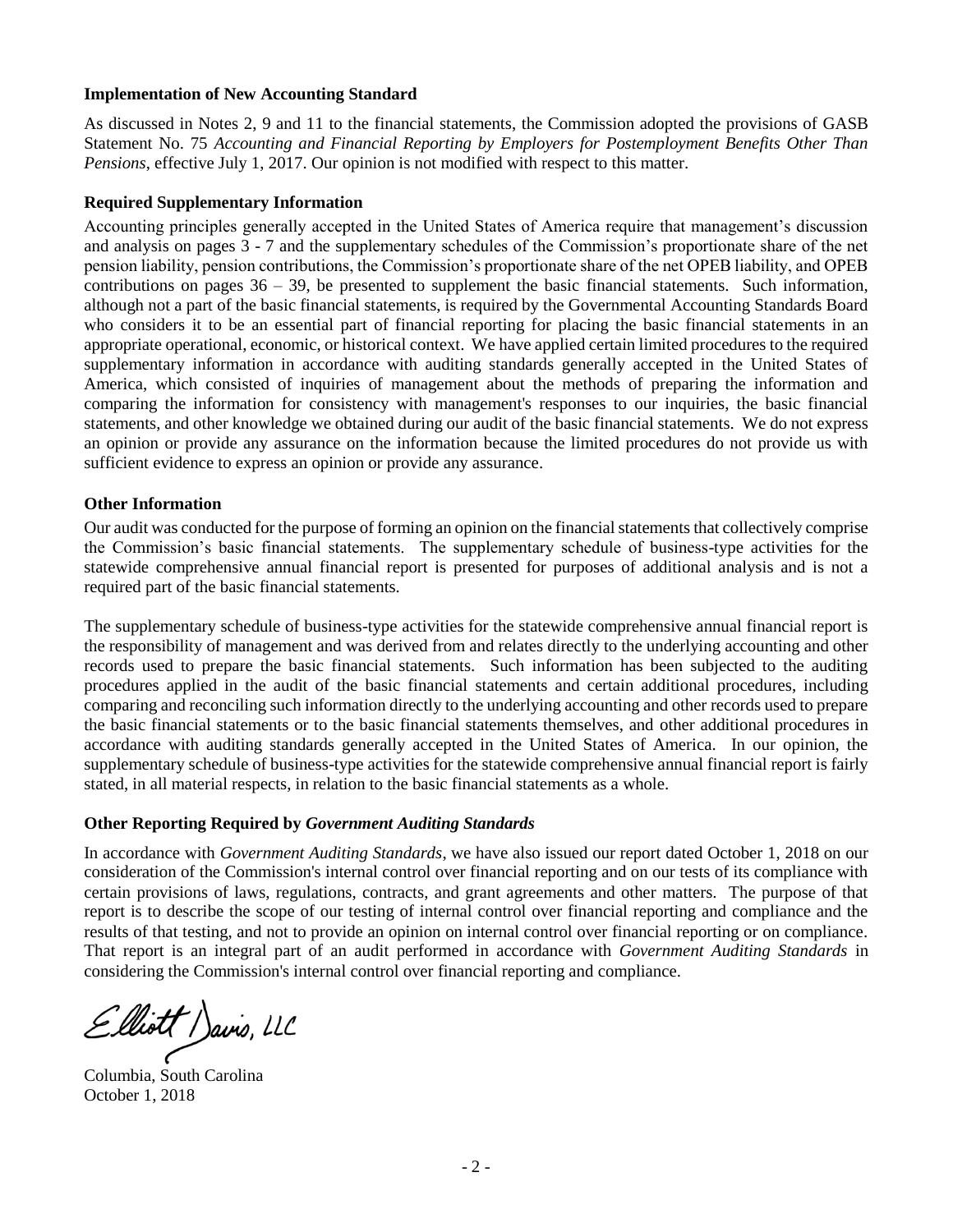## *SOUTH CAROLINA EDUCATION LOTTERY COMMISSION MANAGEMENT'S DISCUSSION AND ANALYSIS*

Management of the Commission provides this *Management's Discussion and Analysis* ("MD&A") of its financial performance for the readers of the Commission's financial statements. This narrative provides an overview of the Commission's financial activity for the fiscal year ended June 30, 2018. This MD&A is to be read in conjunction with the financial statements to provide a more comprehensive analysis of the Commission's financial activities based on facts, decisions, and conditions currently facing management. *All dollar amounts, unless clear from the context, are expressed in millions.* 

## *Understanding the Commission's Financial Statements*

The Commission, an instrumentality of the State of South Carolina, is accounted for as an enterprise fund that reports all assets and liabilities using the accrual basis of accounting, much like a private business entity. In accordance with accounting principles generally accepted in the United States of America, this report consists of a series of financial statements, along with explanatory notes to the financial statements. The financial statements immediately follow this MD&A, and are designed to report the Commission's assets, deferred outflows of resources, liabilities, deferred inflows of resources, net position, revenues, expenses, changes in net position and cash flows.

The Commission commenced operations in 2002 and its sole financial objective is to support education in the State of South Carolina. Accordingly, the Commission transfers all net proceeds ("Cash Transfers")<sup>1</sup> to the State Treasurer for the Education Lottery Account ("ELA"). Cash Transfers consist of all cash generated by the Commission, except for minimal amounts reserved to meet its current financial obligations. Accordingly, Cash Transfers may differ from the Commission's Change in Net Position (hereinafter referred to in this MD&A as "Net Income") which is measured on the accrual basis of accounting.

The Commission sells its lottery tickets through "Retailers," such as gas stations, grocery stores and convenience stores. Retailers receive a 7% commission and other incentives as compensation for selling the Commission's lottery tickets. The Commission offers two types of games for which Retailers sell lottery tickets: "Instant Games" and "Terminal Games." Instant Games generally involve "scratching off" certain areas on the ticket to determine if the ticket contains a prize (usually cash). Instant Game tickets are sold at \$1, \$2, \$3, \$5, and \$10 price points. Terminal Games, also commonly referred to as "Draw Games," involve the player's selection of a sequence of numbers which, if matched to periodic drawings (typically daily or several times weekly), result in the winning of prizes (usually cash).

Currently, the Commission sponsors three Terminal Games: *Pick 3, Pick 4 and Palmetto Cash 5.* In addition, the Commission participates in two national Terminal Games: *Powerball® and Mega Millions®* . During FY 2015, the Commission introduced one new Terminal Game, *Lucky for Life®* , which it offers in conjunction with twenty-six other States and the District of Columbia.

## *Financial Highlights*

Cash Transfers attributable to FY 2018 operations were \$434.8 compared to \$400.2 in FY 2017, an increase of \$34.6, or 8.6%. Net Income increased \$39.7 in FY 2018 to \$437.9 compared to Net Income in FY 2017 of \$398.3. The overall increase in Net Income was primarily the result of an increase in "Net Game Margin" of \$42.9. Net Game Margin is defined as game revenue minus prize expense minus commissions and incentives (i.e., the purely variable components of Net Income). "Game Margin" is defined as game revenue minus prize expense.

33

<sup>&</sup>lt;sup>1</sup>All proceeds of the Commission must be transferred to the State Treasurer for the ELA with the following exceptions: 1) the cost of capital assets, net of depreciation and amortization, and 2) the Restricted Fidelity Fund, derived from the licensing fees of new retailers, which may be retained by the Commission up to \$500,000 and used to cover losses the Commission may experience due to nonfeasance, misfeasance, or malfeasance of a lottery retailer.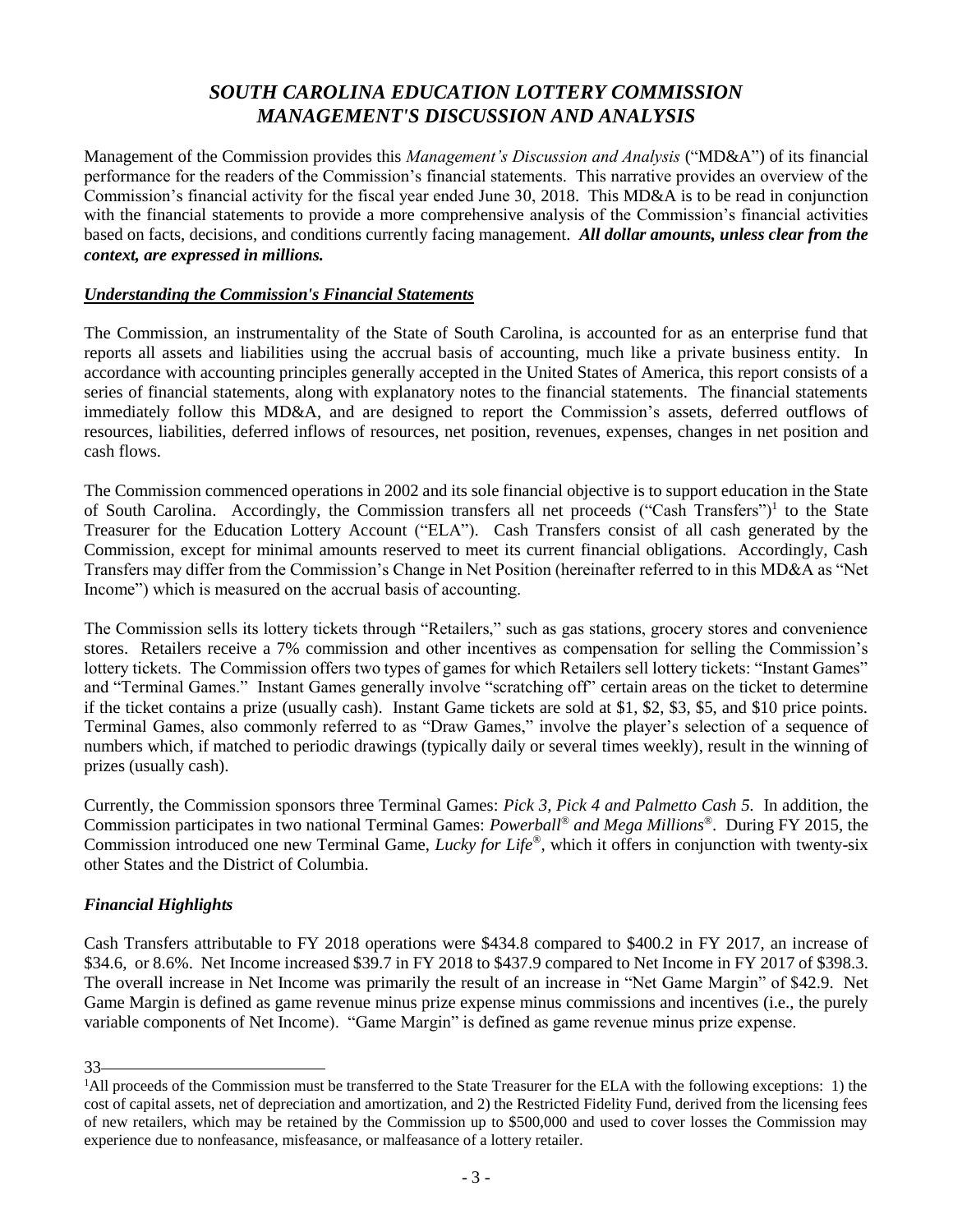|                                                          | <b>Operating Data</b>    |                          |               |
|----------------------------------------------------------|--------------------------|--------------------------|---------------|
|                                                          | 2018                     | 2017                     | 2016          |
| Revenues                                                 |                          |                          |               |
| Instant games                                            | \$<br>1,260.6            | \$<br>1,189.7            | \$<br>1,137.8 |
| Terminal games                                           | 489.6                    | 446.0                    | 462.5         |
|                                                          | 1,750.2                  | 1,635.7                  | 1,600.3       |
| Other revenues                                           | 3.7                      | 3.6                      | 3.7           |
| Total revenues                                           | 1,753.9                  | 1,639.3                  | 1,604.0       |
| Prize expense                                            |                          |                          |               |
| Instant games                                            | 911.3                    | 862.3                    | 823.1         |
| Terminal games                                           | 238.5                    | 223.9                    | 224.1         |
| Total prize expense                                      | 1,149.8                  | 1,086.2                  | 1,047.2       |
| <b>M</b> argin                                           | 604.1                    | 553.1                    | 556.8         |
| Commissions and incentives                               | 123.5                    | 115.4                    | 112.9         |
| Other game-related costs                                 | 18.7                     | 17.4                     | 18.1          |
| Operating expenses                                       | 24.0                     | 22.0                     | 21.4          |
| Change in net position ("Net income")                    |                          |                          |               |
| before cash transfers to ELA                             | 437.9                    | 398.3                    | 404.4         |
| Cash transfers to ELA                                    | (431.0)                  | (410.5)                  | (398.9)       |
| Change in net position                                   | 6.9                      | (12.2)                   | 5.5           |
| Net Position - beginning of year, as originally reported | 20.0                     | 32.2                     | 26.7          |
| Implementation effect of GASB Statement No. 75           | (12.1)                   | $\overline{\phantom{0}}$ | -             |
| Net Position - beginning of year, as restated            | 7.9                      | 32.2                     | 26.7          |
| Net Position - end of year                               | \$<br>14.8               | \$<br>20.0               | \$<br>32.2    |
|                                                          |                          |                          |               |
| Other information                                        |                          |                          |               |
| Instant game margin                                      | 27.7%                    | 27.5%                    | 27.7%         |
| Terminal game margin                                     | 51.3%                    | 49.8%                    | 51.5%         |
| Total game margin                                        | 34.3%                    | 33.6%                    | 34.6%         |
| Net instant game margin                                  | 20.7%                    | 20.5%                    | 20.6%         |
| Net terminal game margin                                 | 44.2%                    | 42.7%                    | 44.5%         |
| Net game margin                                          | 27.2%                    | 26.5%                    | 27.5%         |
|                                                          | <b>Net Position Data</b> |                          |               |
|                                                          | 2018                     | 2017                     | 2016          |
| Current assets                                           | \$<br>76.0               | \$<br>67.1               | \$<br>77.2    |
| Non-current assets                                       | 0.5                      | 0.6                      |               |
| Capital assets, net<br>Other non-current assets          | 5.4                      | 5.1                      | 0.7<br>5.2    |
|                                                          |                          |                          |               |
| Total non-current assets                                 | 5.9                      | 5.7                      | 5.9           |
| Total assets                                             | 81.9                     | 72.8                     | 83.1          |
| Deferred outflows of resources                           | 2.7                      | 2.2                      | 1.0           |
| Current liabilities                                      | 40.6                     | 39.3                     | 37.6          |
| Long-term liabilities                                    | 27.6                     | 15.3                     | 13.9          |
| <b>Total liabilities</b>                                 | 68.2                     | 54.6                     | 51.5          |
| Deferred inflows of resources                            | 1.6                      | 0.5                      | 0.4           |
| Net position                                             |                          |                          |               |
| Net investment in capital assets                         | 0.5                      | 0.6                      | 0.7           |
| Restricted fidelity fund                                 | 0.5                      | 0.5                      | 0.5           |
| Restricted for ELA                                       | 13.8                     | 18.9                     | 31.0          |
| Total net position                                       | $\frac{1}{2}$<br>14.8    | \$<br>20.0               | \$<br>32.2    |
| Capital assets                                           | \$<br>5.2                | \$<br>5.5                | \$<br>5.3     |
| Less: accumulated depreciation and amortization          | 4.7                      | 4.9                      | 4.6           |
| Net investment in capital assets                         | \$<br>0.5                | \$<br>0.6                | \$<br>0.7     |

#### The following table sets forth the Commission's summarized financial information for the last three fiscal years. **Summary Financial Information**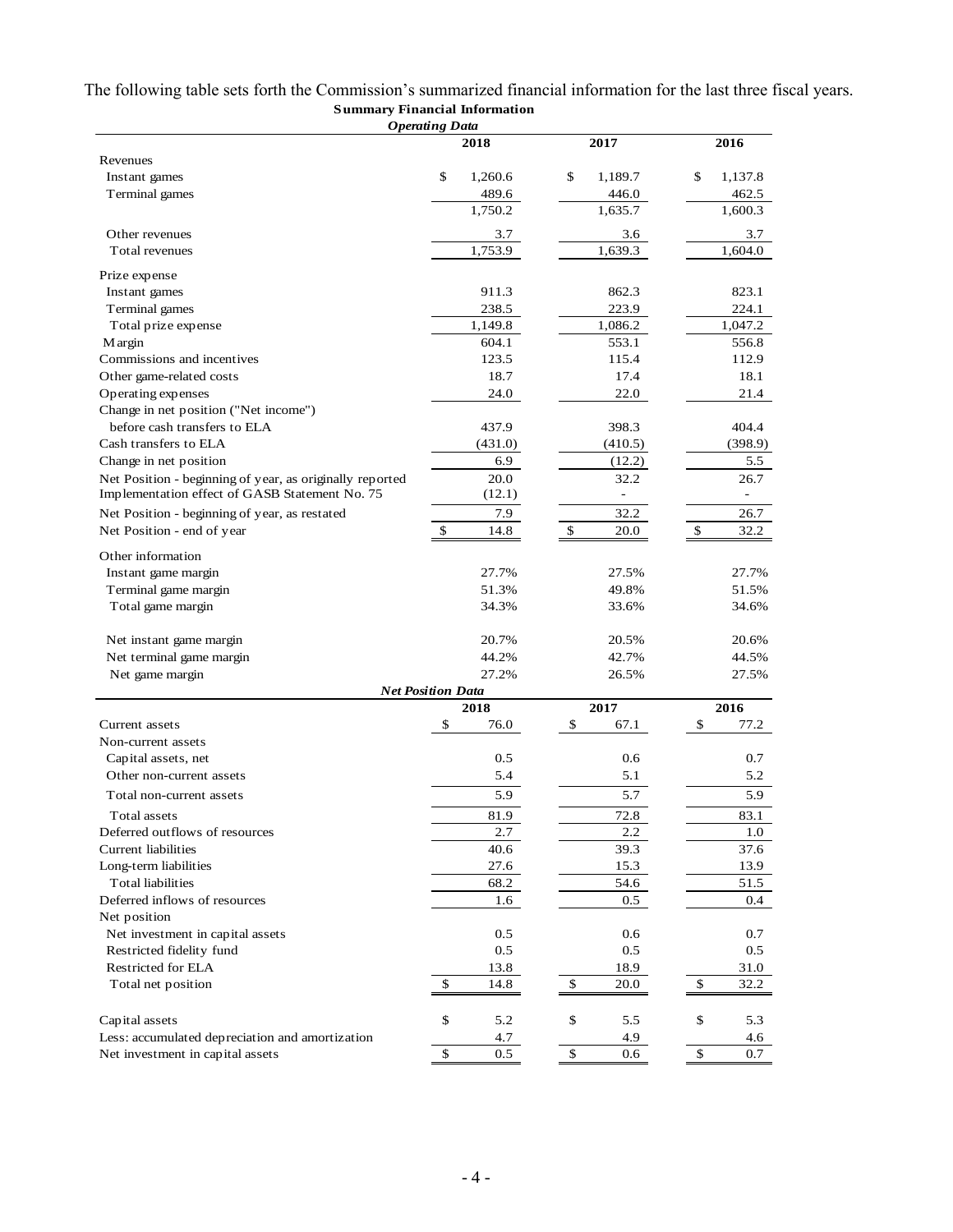## *Fiscal Year 2018 Compared to Fiscal Year 2017*

## *Game Revenue and Margins*

Total game revenues were \$1,750.2 in FY 2018 and \$1,635.7 in FY 2017, for an increase of \$114.5, or 7.0%. Total prize expense was \$1,149.8 in FY 2018 and \$1,086.2 in FY 2017, for an increase of \$63.6, or 5.9%. Accordingly, on the game revenue increase of \$114.5, Game Margin increased \$50.9. Net Game Margin (includes commissions and incentives) increased \$42.9. As noted above, the increased Net Game Margin is the primary component of the increase in Net Income for the fiscal year.

Net Game Margin increased on overall increased game revenues due to product mix and to some extent statistical variation. As more fully discussed below, Instant Ticket revenues increased \$70.9 and Terminal Game revenues increased \$43.6. Instant Game prize expense increased by \$49.0 and Terminal Game prize expense increased by \$14.6. Prize expense on Instant Games is relatively higher as a percentage of Instant Game revenues compared to Terminal Games. In FY 2018, Instant Game prize expense was 72.3% of Instant Game revenues compared to 48.7% for Terminal Games.

In FY 2018, total Instant Game revenues were \$1,260.6, an increase of \$70.9, or 6.0%, compared to FY 2017. The increase was primarily attributable to the continued growth of \$10 Instant Game revenues, which increased by \$60.1, or 7.4% in FY 2018. In addition, \$5 Instant Game revenues increased by \$6.1, or 2.9%. The net effect of the increase in Instant Game revenues was that the Instant Game Margin increased \$21.9, or 6.7%. The Instant Game Margin % was relatively consistent between FY 2018 and FY 2017.

The primary components of the overall \$70.9 increase in Instant Game revenues are as follows:

- \$1 Tickets decreased \$1.2 , or 3.0%;
- \$2 Tickets increased \$2.2, or 2.6%;
- \$3 Tickets increased \$5.3, or 13.4%;
- \$5 Tickets increased \$6.1, or 2.9%; and,
- \$10 Tickets increased \$60.1, or 7.4%.

Terminal Game revenues were \$489.6, an increase of \$43.6, or 9.8%. With the exception of Lucky for Life, all Terminal Game revenues were up for each Terminal Game. Pick 3 was up \$16.9, or 8.6%. Pick 4 was up \$3.9, or 4.0%. However, prize expense on Pick 4 decreased a significant \$1.9 resulting in a Game Margin increase on Pick 4 of \$5.8. As a result, the Game Margin % on Pick 4 was 56.8%, about 7% higher than the statistical model (positive result of statistical variation).

National Games, Powerball and Mega Millions also performed very well for the year. Powerball and Mega Millions revenues were up \$10.6, or 12.8% and \$10.7 or, 30.7%, respectively. Even though there were no "mega" jackpot runs, both Games experienced a number of solid jackpot runs that added significantly to their better performance in FY 2018.

Palmetto Cash 5 also performed well with a revenue increase of \$3.2, or 15.2%. We believe the revenue growth was attributable to the second 10X promotion.

The Terminal Game Margin % was 51.3% in FY 2018 compared to 49.8% in FY 2017, an increase of 1.5%. Fluctuations in Terminal Game Margin % will occur from period to period because the Terminal Games are based on statistical probability which will always be subject to statistical variation in any one given period. Accordingly, Terminal Game Margin % may fluctuate significantly from period to period.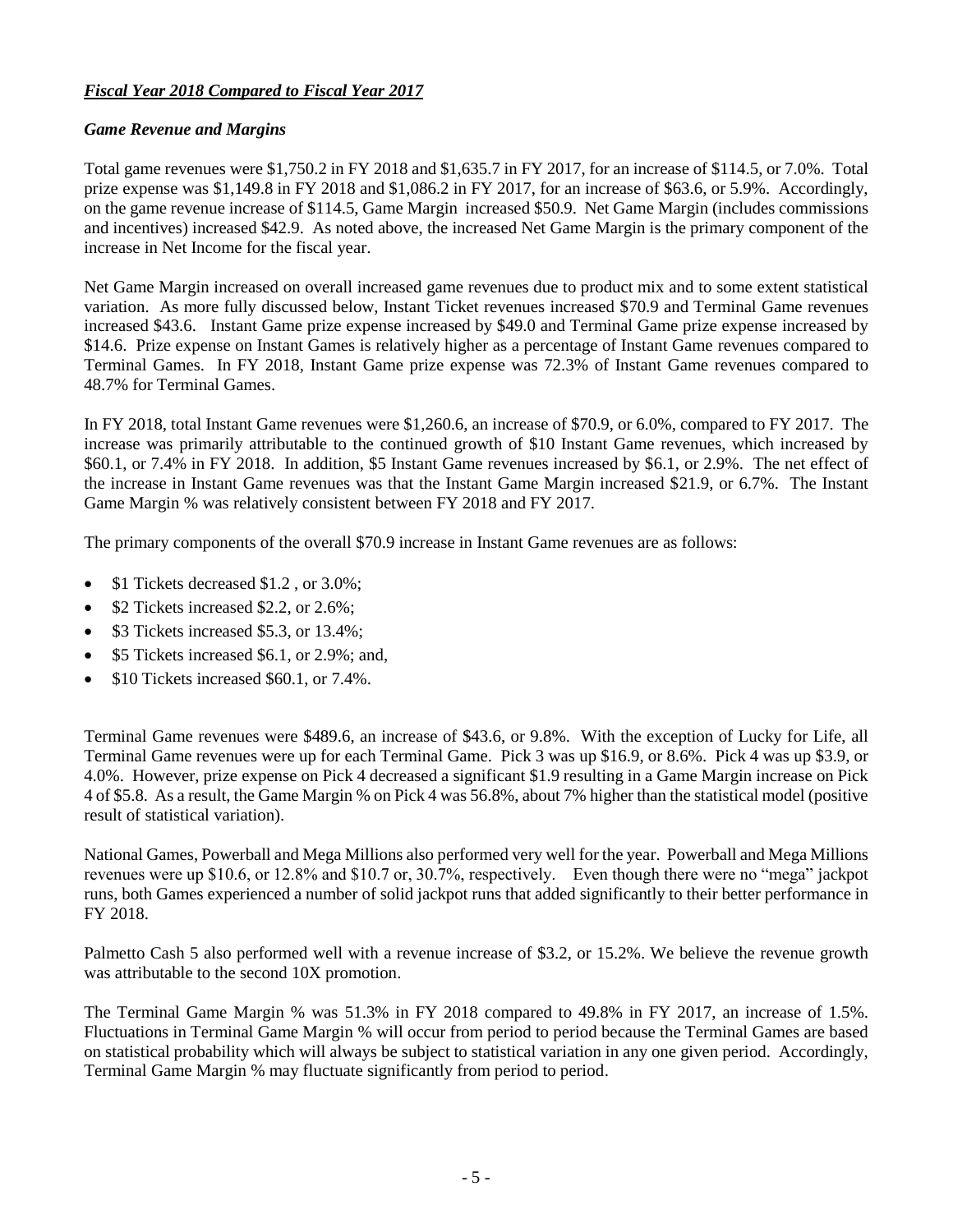## *Other Revenue and Game Costs*

Other revenues, which consist primarily of license and telephone fees, were \$3.7 in FY 2018 and \$3.6 in FY 2017. Other direct game costs were \$18.7 in FY 2018 compared to \$17.4 in FY 2017. The increase of \$1.3 was primarily attributable to expenses associated with a systems conversion and enhancements to Instant Tickets.

## *Operating Expenses*

Operating expenses consist of advertising and administrative expenses (compensation, occupancy, etc.). In total, operating expenses increased by \$1.9 in FY 2018 compared to FY 2017. Operating expenses were \$24.0 and \$22.1 in FY 2018 and FY 2017, respectively. Advertising increased a modest \$0.2. Salaries and benefits increased \$0.9 due to several factors. New accounting rules covering Post Employment Benefits were implemented in FY 2018 and increased benefits expense by \$0.4. In addition, higher contribution rates to the state-sponsored pension plan and compensation increases that were implemented due to a compensation study increased salaries and benefits by another \$0.6. Legal and consulting expenses were up, in aggregate, by \$0.7 as a result of the conversion to a new lottery processing system.

*Assets, Liabilities and Cash Flows* (See Notes 3 through 11 to the financial statements)

As more fully explained in Footnote 1 (on page 3) of this MD&A, the Commission must remit all proceeds, with the exception of amounts used for capital assets and the Fidelity Bond Fund, to the State Treasurer. On a monthly basis, the Commission transfers all its available cash to the State Treasurer. At the end of any given period, the Commission's assets and liabilities consist of cash which will be remitted to the State Treasurer the following month, other assets and liabilities incidental to its operations, capital assets and amounts in the Fidelity Bond Fund. Cash balances not transferred at the end of a reporting period and net assets not classified as capital or Fidelity Bond Fund assets are reflected in the Commission's financial statements as part of its net position under the classification "Restricted for Education Lottery Account."

The operations of the Commission are funded exclusively by cash flows generated from its primary business operations. The Commission has no outstanding debt. In FY 2018 and FY 2017, the Commission generated \$433.8 and \$402.4 from operating activities. Amounts used or provided by capital-related financing and investing activities were insignificant in FY 2018 and FY 2017.

At June 30, 2018, the Commission's current assets totaled \$76.0 compared to \$67.1 at the end of the preceding year. In both years, cash and accounts receivable from retailers composed most of the Commission's current assets. As of June 30, 2018 and 2017, combined cash and accounts receivable were \$71.0 and \$63.4, respectively. Most of the cash held by the Commission, \$24.2 and \$21.8 at June 30, 2018 and 2017, respectively, was remitted to the State Treasurer the following month.

The only other substantive non-capital asset held by the Commission at June 30, 2018 and 2017 were amounts held on the Commission's behalf by the Multi-State Lottery Association (MUSL). Such amounts, \$5.5 and \$5.1, at June 30, 2018 and 2017, respectively, are maintained by MUSL to pay the Commission's share to Powerball and Mega Millions prize winners.

At June 30, 2018, the Commission's current liabilities totaled \$40.6 compared to \$39.3 at the end of the preceding year. In both years, accrued prize expense composed most of the Commission's current liabilities. As of June 30, 2018 and 2017, accrued prize expense was \$35.0 and \$34.1, respectively.

At June 30, 2018, the Commission's net position totaled \$14.8 compared to \$20.0 at the end of the preceding year. The primary component of net position are amounts reported as Restricted for Education Lottery Account which are restricted for future remittances to the ELA as the underlying net assets are realized in cash. Restricted for Education Lottery Account was \$13.9 and \$18.8 at June 30, 2018 and 2017, respectively. At June 30, 2018, the Fidelity Bond Fund was \$0.5 compared to \$0.5 at June 30, 2017. At June 30, 2018 and 2017, property, equipment and other capital assets were \$0.5 and \$0.6, respectively. Additional discussion on capital assets can be found in Note 4 to the financial statements.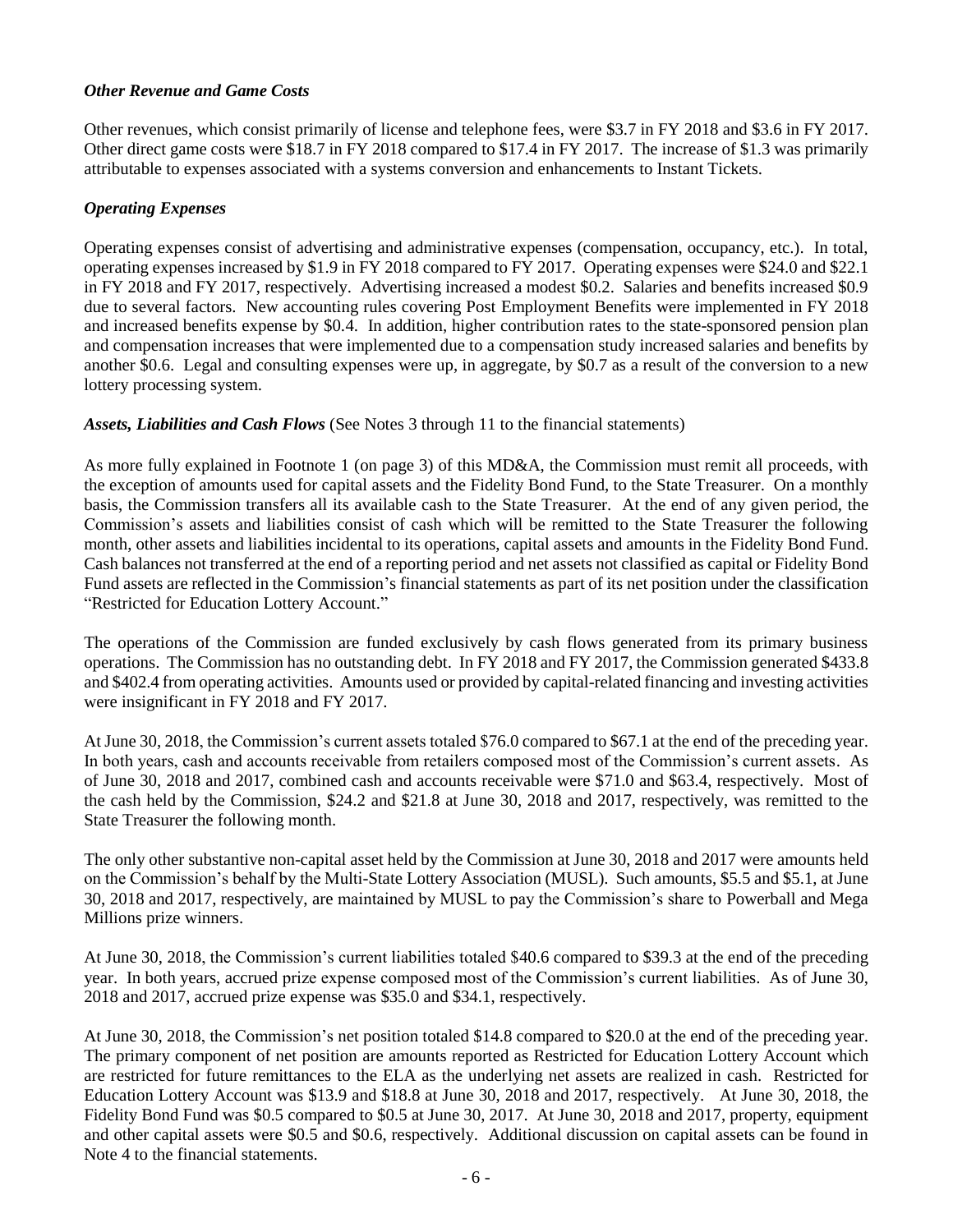The Commission implemented Governmental Accounting Standards Board (GASB) Statement No. 75, *Accounting and Financial Reporting by Employers for Postemployment Benefits Other Than Pensions (GASB No. 75)* in the fiscal year ended June 30, 2018. The implementation of GASB No. 75 required the Commission to record a beginning liability related to "Other Post-Employment Benefits" (OPEB) and the effects on net position of contributions made by the Commission during the measurement period (fiscal year ended June 30, 2017).

To the extent practical, in the first period that GASB No. 75 is applied, changes made to comply with the Statement should be reported as an adjustment of prior periods, and financial statements presented for the periods affected should be restated. If restatement of all prior periods presented is not practical, the cumulative effect of applying GASB No. 75, if any, should be reported as a restatement of beginning net position for the earliest period restated. In such circumstances, beginning balances for deferred outflows of resources and deferred inflows of resources related to OPEB should not be reported. Since the information for the restatement of beginning balances of deferred outflows of resources or deferred inflows of resources is not available for the earliest period presented, the cumulative effect of the Statement implementation is shown as a restatement to beginning net position as of July 1, 2017. As a result, beginning net position for the Commission for the year ended June 30, 2017 decreased by \$12.1.

## *Fiscal Year 2017 Compared to Fiscal Year 2016*

## *Financial Highlights*

Cash Transfers attributable to FY 2017 operations were \$400.2 compared to \$405.0 in FY 2016, a decrease of \$4.8. Net Income decreased \$6.2 in FY 2017 to \$398.2 compared to Net Income in FY 2016 of \$404.4. The decrease in Net Income was related to an increase in Net Game Margin of \$6.1.

Total game revenues were \$1,635.7 in FY 2017 and \$1,600.3 in FY 2016 for an increase of \$35.4, or 2.2%. Total prize expense was \$1,086.2 in FY 2017 and \$1,047.2 in FY 2016 for an increase of \$39.0, or 3.7%. Accordingly, Game Margin decreased \$3.6 and, as noted above, Net Game Margin decreased \$6.1.

Instant Game revenues increased \$51.9 and Terminal Game revenues decreased \$16.5. The increase in Instant Game revenues was overwhelmingly related to the increase in the sales of \$10 Instant Game tickets of \$41.1. Terminal Game revenues decreased in aggregate by \$16.5. Due to an unprecedented Powerball Jackpot Run in FY 2016, Powerball revenues were unusually high at \$119.5 in FY 2016 and a decrease was expected in FY 2017. Pick 3 and Pick 4 also performed well and, in aggregate, increased \$23.5.

The relationship of commissions and incentives and other game-related costs to revenues was consistent in FY 2017 and FY 2016. Operating expenses were generally consistent and totaled \$22.0 and \$21.4 in FY 2017 and FY 2016, respectively.

## *Contacting the Commission's Financial Management*

This financial report is designed to provide a general overview of the Commission's financial activity for all those interested in the Commission's operations. Questions concerning any of the information provided in this report, or requests for additional financial information, should be addressed to the Chief Financial Officer, South Carolina Education Lottery, Post Office Box 11949, Columbia, South Carolina 29211-1949.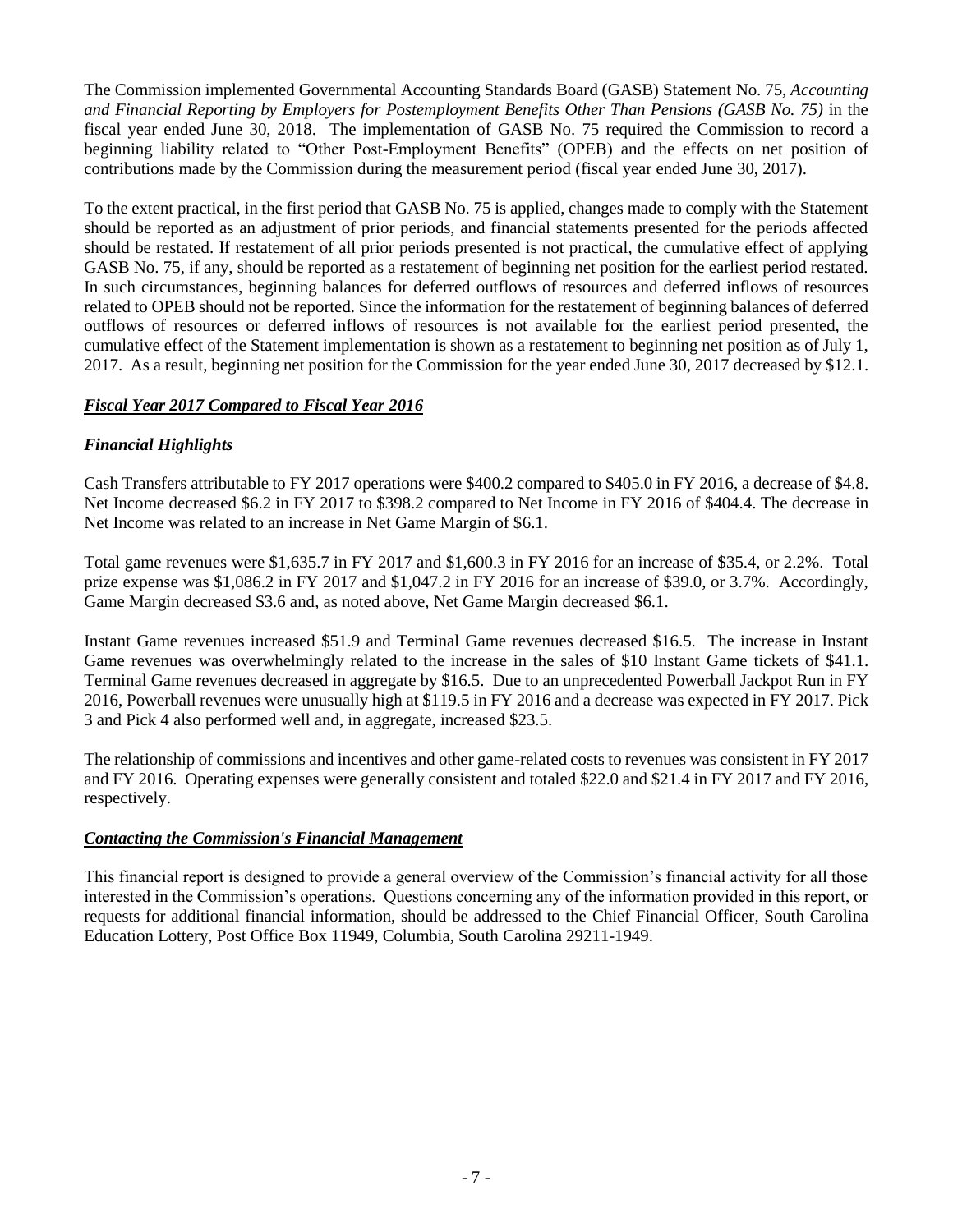# *SOUTH CAROLINA EDUCATION LOTTERY COMMISSION STATEMENTS OF NET POSITION*

|                                                                         | <b>June 30,</b> |            |     |            |
|-------------------------------------------------------------------------|-----------------|------------|-----|------------|
|                                                                         |                 | 2018       |     | 2017       |
| <b>CURRENT ASSETS</b>                                                   |                 |            |     |            |
| Cash and cash equivalents                                               | \$              | 23,733,985 | -\$ | 21,316,187 |
| Cash - restricted fidelity bond fund                                    |                 | 493,962    |     | 492,198    |
| Retailer accounts receivable, net of allowance for doubtful accounts of |                 |            |     |            |
| \$1,256,113 and \$1,285,600 for 2018 and 2017, respectively             |                 | 46,760,497 |     | 41,640,025 |
| Inventory                                                               |                 | 4,226,494  |     | 3,092,661  |
| Prepaid expenses and other current assets                               |                 | 752,478    |     | 544,966    |
| Total current assets                                                    |                 | 75,967,416 |     | 67,086,037 |
| <b>NONCURRENT ASSETS</b>                                                |                 |            |     |            |
| Capital assets, net                                                     |                 | 474,028    |     | 634,247    |
| Deposits with Multi-State Lottery Association                           |                 | 5,465,908  |     | 5,126,600  |
| Total noncurrent assets                                                 |                 | 5,939,936  |     | 5,760,847  |
| <b>TOTAL ASSETS</b>                                                     |                 | 81,907,352 |     | 72,846,884 |
| <b>DEFERRED OUTFLOWS OF RESOURCES</b>                                   |                 |            |     |            |
| Deferred outflows related to the net pension liability                  |                 | 2,233,150  |     | 2,186,220  |
| Deferred outflows related to the net OPEB liability                     |                 | 426,634    |     |            |
| Total deferred outflows of resources                                    |                 | 2,659,784  |     | 2,186,220  |
| <b>TOTAL ASSETS AND DEFERRED OUTFLOWS OF RESOURCES</b>                  |                 | 84,567,136 |     | 75,033,104 |
| <b>CURRENT LIABILITIES</b>                                              |                 |            |     |            |
| Prizes payable                                                          |                 | 33,374,232 |     | 32,990,411 |
| Prizes payable - Multi-State Lottery Association                        |                 | 1,561,902  |     | 1,144,120  |
| Accounts payable                                                        |                 | 2,861,716  |     | 2,625,814  |
| Accrued liabilities                                                     |                 | 1,809,459  |     | 1,351,373  |
| Current portion of accrued compensated absences                         |                 | 541,509    |     | 480,944    |
| Unearned revenue                                                        |                 | 455,652    |     | 680,941    |
| Total current liabilities                                               |                 | 40,604,470 |     | 39,273,603 |
| <b>NONCURRENT LIABILITIES</b>                                           |                 |            |     |            |
| Accrued compensated absences                                            |                 | 291,456    |     | 289,916    |
| Net pension liability                                                   |                 | 15,535,361 |     | 15,030,561 |
| Net OPEB liability                                                      |                 | 11,717,096 |     |            |
| <b>TOTAL LIABILITIES</b>                                                |                 | 68,148,383 |     | 54,594,080 |
| <b>DEFERRED INFLOWS OF RESOURCES</b>                                    |                 |            |     |            |
| Deferred inflows related to the net pension liability                   |                 | 491,808    |     | 486,388    |
| Deferred inflows related to the net OPEB liability                      |                 | 1,107,777  |     |            |
| Total deferred inflows of resources                                     |                 | 1,599,585  |     | 486,388    |
| <b>TOTAL LIABILITIES AND DEFERRED INFLOWS OF RESOURCES</b>              |                 | 69,747,968 |     | 55,080,468 |
| Net investment in capital assets                                        |                 | 474,028    |     | 634,247    |
| Restricted fidelity bond fund                                           |                 | 493,962    |     | 492,198    |
| Restricted for Education Lottery Account                                |                 | 13,851,178 |     | 18,826,191 |
|                                                                         |                 |            |     |            |
| <b>TOTAL NET POSITION</b>                                               | \$              | 14,819,168 | ъ   | 19,952,636 |

The accompanying notes are an integral part of these financial statements.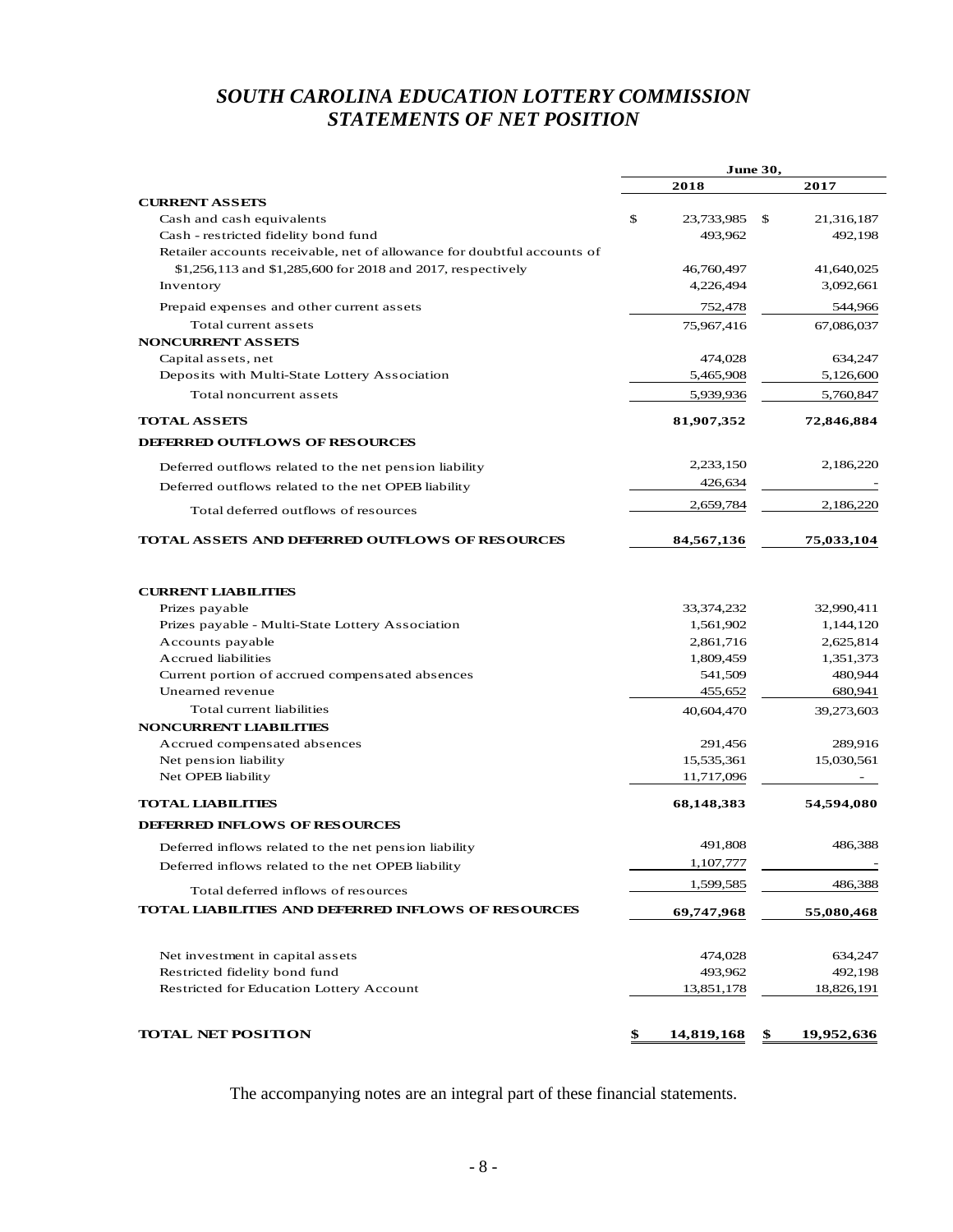# *SOUTH CAROLINA EDUCATION LOTTERY COMMISSION STATEMENTS OF REVENUES, EXPENSES AND CHANGES IN NET POSITION* **ISSION<br>N NET POSIT**<br>For the years ended<br>Inne 30

| STATEMENTS OF REVENUES, EXPENSES AND CHANGES IN NET POSITION               | For the years ended<br>June 30, |                 |  |
|----------------------------------------------------------------------------|---------------------------------|-----------------|--|
|                                                                            | 2018                            | 2017            |  |
| <b>OPERATING REVENUES</b>                                                  |                                 |                 |  |
| <b>Sales Revenues</b>                                                      |                                 |                 |  |
| Instant games                                                              | 1,260,581,630<br>\$             | \$1,189,676,209 |  |
| Terminal games                                                             | 489,581,056                     | 446,022,172     |  |
| Total sales revenues                                                       | 1,750,162,686                   | 1,635,698,381   |  |
| <b>Other Operating Revenues</b>                                            |                                 |                 |  |
| Retailer permit fees                                                       | 547,740                         | 535,765         |  |
| Retailer on-line communication fees                                        | 3,056,925                       | 3,006,165       |  |
| Other                                                                      | 111,527                         | 81,675          |  |
| Total other operating revenues                                             | 3,716,192                       | 3,623,605       |  |
| Total revenues                                                             | 1,753,878,878                   | 1,639,321,986   |  |
| <b>DIRECT COSTS</b>                                                        |                                 |                 |  |
| Commissions and incentives to retailers                                    | 123,457,251                     | 115,388,940     |  |
| Prize expense                                                              |                                 |                 |  |
| Instant games                                                              | 911,316,653                     | 862, 331, 501   |  |
| Terminal games                                                             | 238,469,488                     | 223,868,971     |  |
| Total prize expense                                                        | 1,149,786,141                   | 1,086,200,472   |  |
| Instant and terminal game costs                                            | 18,726,895                      | 17,415,966      |  |
| Total direct costs                                                         | 1,291,970,287                   | 1,219,005,378   |  |
| Gross profit                                                               | 461,908,591                     | 420,316,608     |  |
| <b>OPERATING EXPENSES</b>                                                  |                                 |                 |  |
| Advertising and promotion                                                  | 8,340,042                       | 8, 112, 517     |  |
| Security checks                                                            | 259,887                         | 271,790         |  |
| Salaries, wages and benefits                                               | 11, 157, 481                    | 10,332,555      |  |
| Contracted and professional services                                       | 1,237,807                       | 483,927         |  |
| Depreciation and amortization                                              | 275,004                         | 268,058         |  |
| Rent                                                                       | 618,718                         | 637,953         |  |
| Office supplies                                                            | 53,884                          | 39,571          |  |
| Other general and administrative                                           | 2,040,423                       | 1,929,584       |  |
| Total operating expenses                                                   | 23,983,246                      | 22,075,955      |  |
| Operating income                                                           | 437,925,345                     | 398,240,653     |  |
| <b>NON-OPERATING INCOME</b>                                                |                                 |                 |  |
| Interest income                                                            | 10,957                          | 3,215           |  |
| Gain on disposition of other assets                                        |                                 | 44              |  |
| Total non-operating income                                                 | 10,957                          | 3,259           |  |
| Change in net position before amount remitted to Education Lottery Account | 437,936,302                     | 398,243,912     |  |
| REMITTED TO EDUCATION LOTTERY ACCOUNT                                      | (430, 978, 177)                 | (410, 525, 548) |  |
| Change in net position before implementation of GASB No. 75                | 6,958,125                       | (12, 281, 636)  |  |
| NET POSITION - BEGINNING OF YEAR, AS ORIGINALLY REPORTED                   | 19,952,636                      | 32,234,272      |  |
| <b>IMPLEMENTATION EFFECT OF GASB No. 75</b>                                | (12,091,593)                    |                 |  |
| NET POSITION - BEGINNING OF YEAR, AS RESTATED                              | 7,861,043                       | 32,234,272      |  |
| NET POSITION - END OF YEAR                                                 | \$<br>14,819,168 \$             | 19,952,636      |  |

The accompanying notes are an integral part of these financial statements.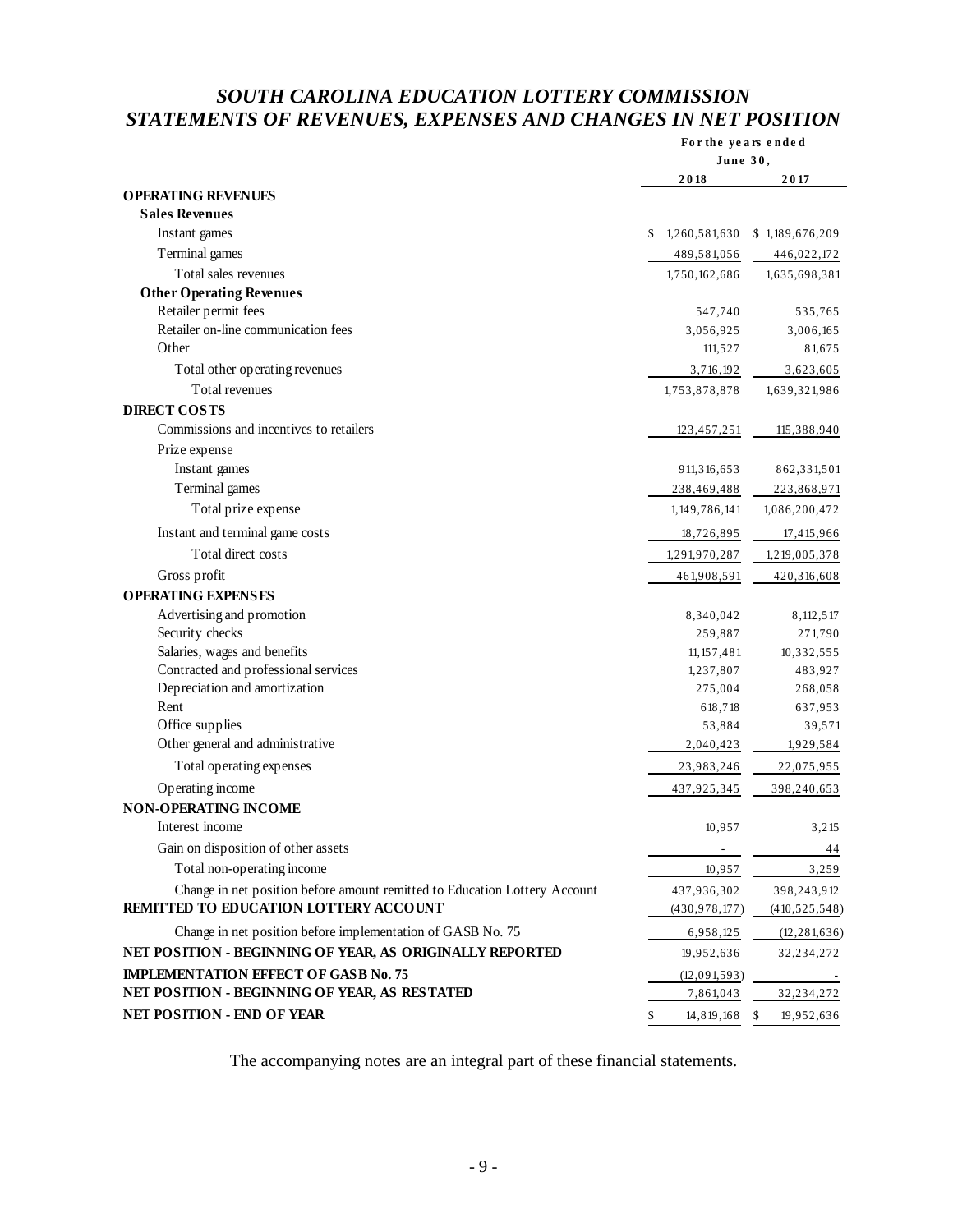# *SOUTH CAROLINA EDUCATION LOTTERY COMMISSION STATEMENTS OF CASH FLOWS*

|                                                              | For the years ended |                    |    |                 |  |
|--------------------------------------------------------------|---------------------|--------------------|----|-----------------|--|
|                                                              |                     | <b>June 30,</b>    |    |                 |  |
|                                                              |                     | 2018               |    | 2017            |  |
| <b>CASH FLOWS FROM OPERATING ACTIVITIES</b>                  |                     |                    |    |                 |  |
| Cash received from retailers                                 | \$                  | 1,748,533,118      | \$ | 1,641,186,177   |  |
| Cash payments to prize winners                               |                     | (1, 148, 984, 538) |    | (1,084,829,529) |  |
| Cash payments for goods and services                         |                     | (155, 382, 262)    |    | (143, 903, 702) |  |
| Cash payments to employees for services                      |                     | (10, 325, 443)     |    | (10,026,602)    |  |
| Net cash provided by operating activities                    |                     | 433,840,875        |    | 402,426,344     |  |
| CASH FLOWS FROM NONCAPITAL FINANCING ACTIVITIES              |                     |                    |    |                 |  |
| Cash (paid to) received from Multi-State Lottery Association |                     | (339,308)          |    | 87,152          |  |
| Payments to Education Lottery Account                        |                     | (430, 978, 177)    |    | (410, 525, 548) |  |
| Net cash used for noncapital financing activities            |                     | (431,317,485)      |    | (410, 438, 396) |  |
| CASH FLOWS FROM CAPITAL AND RELATED                          |                     |                    |    |                 |  |
| <b>FINANCING ACTIVITIES</b>                                  |                     |                    |    |                 |  |
| Proceeds from disposition of other assets                    |                     |                    |    | 44              |  |
| Purchases of capital assets                                  |                     | (114, 785)         |    | (149, 582)      |  |
| Net cash used for capital and related financing activities   |                     | (114, 785)         |    | (149, 538)      |  |
| CASH FLOWS FROM INVESTING ACTIVITIES                         |                     |                    |    |                 |  |
| Interest received                                            |                     | 10,957             |    | 3,215           |  |
| Net cash provided by investing activities                    |                     | 10,957             |    | 3,215           |  |
| NET INCREASE (DECREASE) IN CASH AND                          |                     |                    |    |                 |  |
| <b>CASH EQUIVALENTS</b>                                      |                     | 2,419,562          |    | (8, 158, 375)   |  |
| CASH AND CASH EQUIVALENTS                                    |                     |                    |    |                 |  |
| <b>BEGINNING OF YEAR</b>                                     |                     | 21,808,385         |    | 29,966,760      |  |
| <b>END OF YEAR</b>                                           | \$                  | 24,227,947         | \$ | 21,808,385      |  |
| <b>OPERATING ACTIVITIES</b>                                  |                     |                    |    |                 |  |
| Operating income                                             | \$                  | 437,925,345        | \$ | 398,240,653     |  |
| Adjustments to reconcile operating income                    |                     |                    |    |                 |  |
| to net cash provided by operating activities:                |                     |                    |    |                 |  |
| Depreciation and amortization                                |                     | 275,004            |    | 268,058         |  |
| Changes in assets and liabilities                            |                     |                    |    |                 |  |
| Retailer accounts receivable                                 |                     | (5, 120, 472)      |    | 2,030,398       |  |
| Inventory                                                    |                     | (1, 133, 833)      |    | (471, 807)      |  |
| Prepaid expenses and other current assets                    |                     | (207,512)          |    | 381,421         |  |
| Accounts payable and accrued liabilities                     |                     | 886,396            |    | 1,869,340       |  |
| Prizes payable                                               |                     | 801,603            |    | 1,370,943       |  |
| Unearned revenue and deferred outflows and inflows           |                     | 414,344            |    | (1,262,662)     |  |
| Net cash provided by operating activities                    | \$                  | 433,840,875        | \$ | 402,426,344     |  |

The accompanying notes are an integral part of these financial statements.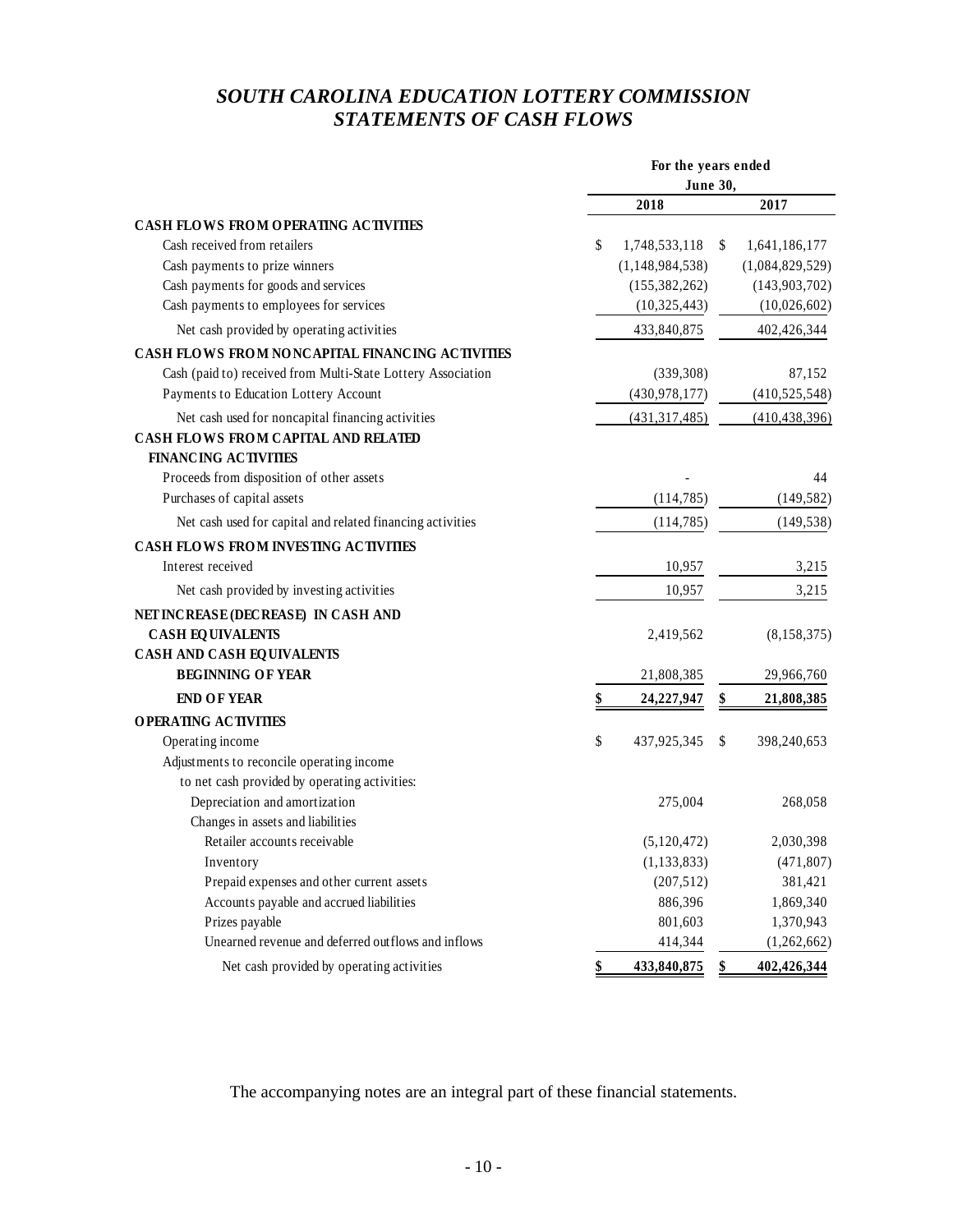# *SOUTH CAROLINA EDUCATION LOTTERY COMMISSION NOTES TO FINANCIAL STATEMENTS*

## *NOTE 1 - REPORTING ENTITY*

The State of South Carolina (the "State") established the South Carolina Education Lottery Commission (the "Commission") as an instrumentality of the State with enactment of Act 59 of 2001 (the "Act"). The Commission is responsible for the provision of lotteries on behalf of the State in accordance with the Act. The Act established a board of nine commissioners as an organization legally separate from the State. The Governor, the President *Pro Tempore* of the Senate, and the Speaker of the House of Representatives each appoint three commissioners. The Commission exercises powers comparable to those of a governing board of a private business enterprise. The Commission remits "net proceeds" as defined by the Act to the State. Therefore, the State reports the Commission as a discretely presented component unit in its comprehensive annual financial report (CAFR).

## *NOTE 2 - SUMMARY OF SIGNIFICANT ACCOUNTING POLICIES*

The significant accounting policies of the Commission are as follows:

## **Method of Accounting**

The Commission accounts for activities as an enterprise fund. The State uses enterprise funds to account for activities financed and operated in a manner similar to private business enterprises where the sale of lottery game tickets finances the costs of providing lottery games to the public on a continuing basis. The Act requires that all costs of providing lottery games, including capital costs, be recovered from the sale of lottery game tickets.

The Governmental Accounting Standards Board (GASB) is the recognized standard setting body for generally accepted accounting principles applicable to governmental proprietary activities in the United States of America. The Commission applies all applicable GASB pronouncements and all applicable Financial Accounting Standards Board (FASB) pronouncements issued on or before November 30, 1989, when not in conflict with GASB pronouncements. In accordance with GASB Code Sec. P80.103, the Commission has elected not to implement FASB Statements 103 and after.

## **Basis of Accounting**

The financial statements are prepared on the accrual basis of accounting in accordance with accounting principles generally accepted in the United States of America. Under this method, revenues are recognized when they are earned and expenses are recognized when they are incurred.

## **Use of Estimates**

The preparation of financial statements, in conformity with accounting principles generally accepted in the United States of America, requires management to make estimates and assumptions. The estimates and assumptions made affect the reported amounts of assets and liabilities and disclosures of contingent assets and liabilities at the date of the financial statements and the reported amounts of revenues and expenses during the reporting period. Actual results could differ from those estimates.

## **Operating Revenues**

Operating revenue is defined as revenue earned from all operations related to the selling of tickets for instant and terminal games and fees charged to retailers for permits and licenses and communications.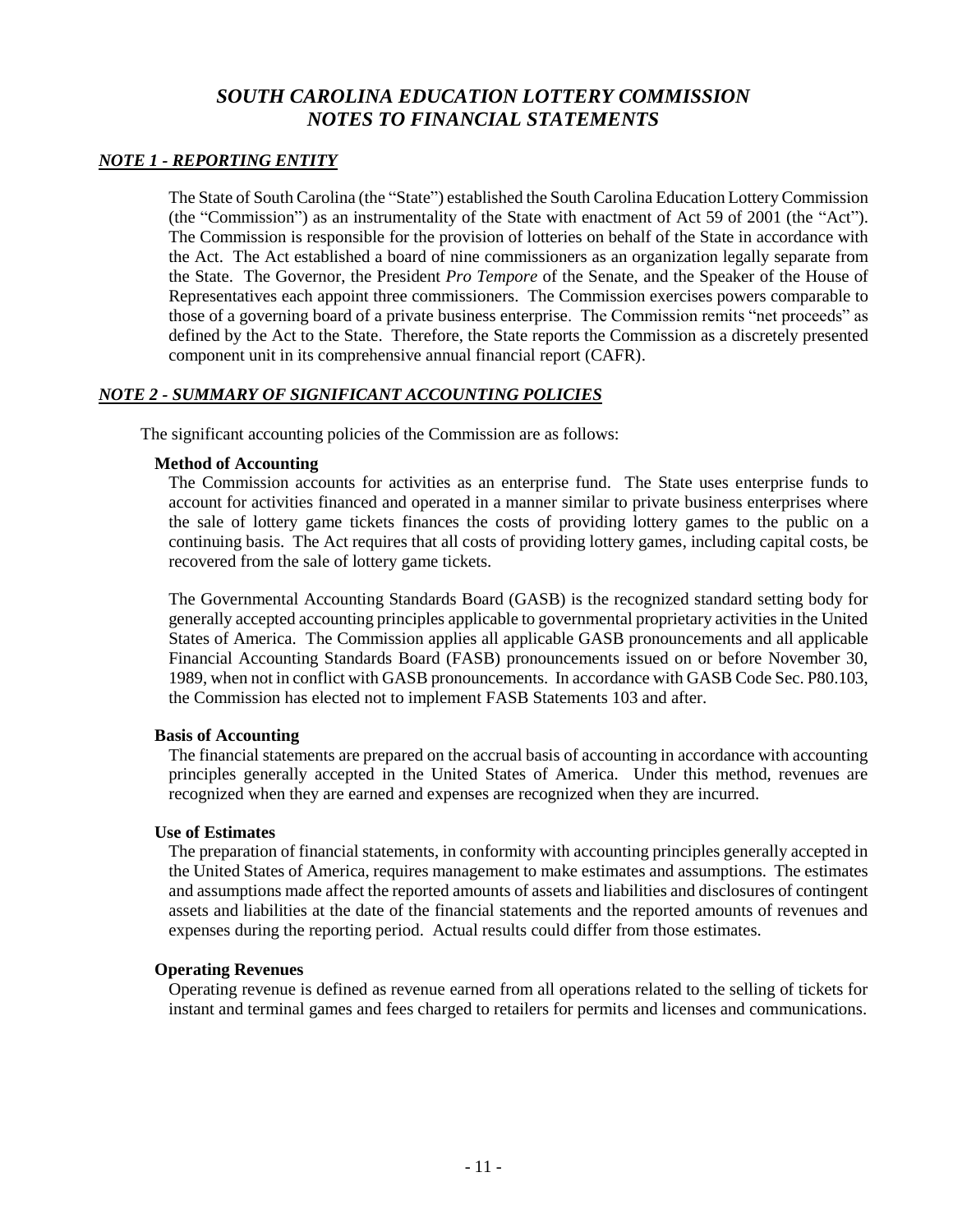#### **Non-operating Income**

Non-operating income is defined as all revenue that is not generated through ticket sale operations, such as interest income and gains recorded from the disposition of assets.

#### **Revenue, Accounts Receivable, and Unearned Revenue Recognition**

Revenue and accounts receivable for terminal games are recognized when tickets are sold to the public by contracted retailers, except for terminal game tickets sold in advance of the draw date for which unearned revenue is recorded.

Revenue and accounts receivable for instant games are recognized upon settlement of ticket packs for sale by the retailers. Settlement with the retailer occurs upon the earlier of 60 days after the ticket pack is activated or when 80% of the lower tier prizes in a ticket pack have been paid. The Commission evaluates its receivables on an ongoing basis for collectability.

#### **Commissions**

Retailers receive a commission of 7 percent on total sales.

#### **Prizes**

In accordance with the Act, as nearly as practical, at least 45 percent of ticket sales must be returned to the public in the form of prizes. Prize expense for instant ticket games is recorded as an estimate at the time the related revenue is recognized based on the predetermined prize structure for each game; periodically, the prize expense is adjusted to reflect amounts actually won. Prize expense for terminal games is recorded at the time the related revenue is recognized based on the known prizes.

#### **Ticket Inventories**

Inventories are carried at cost and consist of instant tickets located in the Commission's warehouse or held by retailers. The cost of tickets is charged to operations upon the recognition of revenue under the procedures described above.

#### **Unclaimed Prizes**

For instant games, prizes must be claimed within 90 days after the last day to sell that game. For terminal games, prizes must be claimed within 180 days after the draw date for that game. Unclaimed prize money must be deposited into the Education Lottery Account (ELA) with the State Treasurer.

#### **Education Lottery Account (ELA)**

The Commission must remit all proceeds, with the exception of amounts used for capital assets and the Fidelity Bond Fund, to the State Treasurer. On a monthly basis, the Commission transfers all its available cash to the State Treasurer into the ELA. At the end of any given period, the Commission's assets and liabilities consist of cash which will be remitted to the State Treasurer the following month, other assets and liabilities incidental to its operations, capital assets and amounts in the Fidelity Bond Fund. Cash balances not transferred at the end of a reporting period and net position not classified as capital or Fidelity Bond Fund assets are reflected in the Commission's financial statements as part of its net position under the classification "Restricted for Education Lottery Account."

#### **Net Position**

Net position represents cumulative revenues, less expenses, in excess of net proceeds remitted to the ELA, capital assets and amounts in the Fidelity Bond Fund.Change in net position consists of all revenues derived from the sale of lottery game tickets and all other monies derived from the lottery games, less operating expenses, prizes and amounts remitted to the ELA.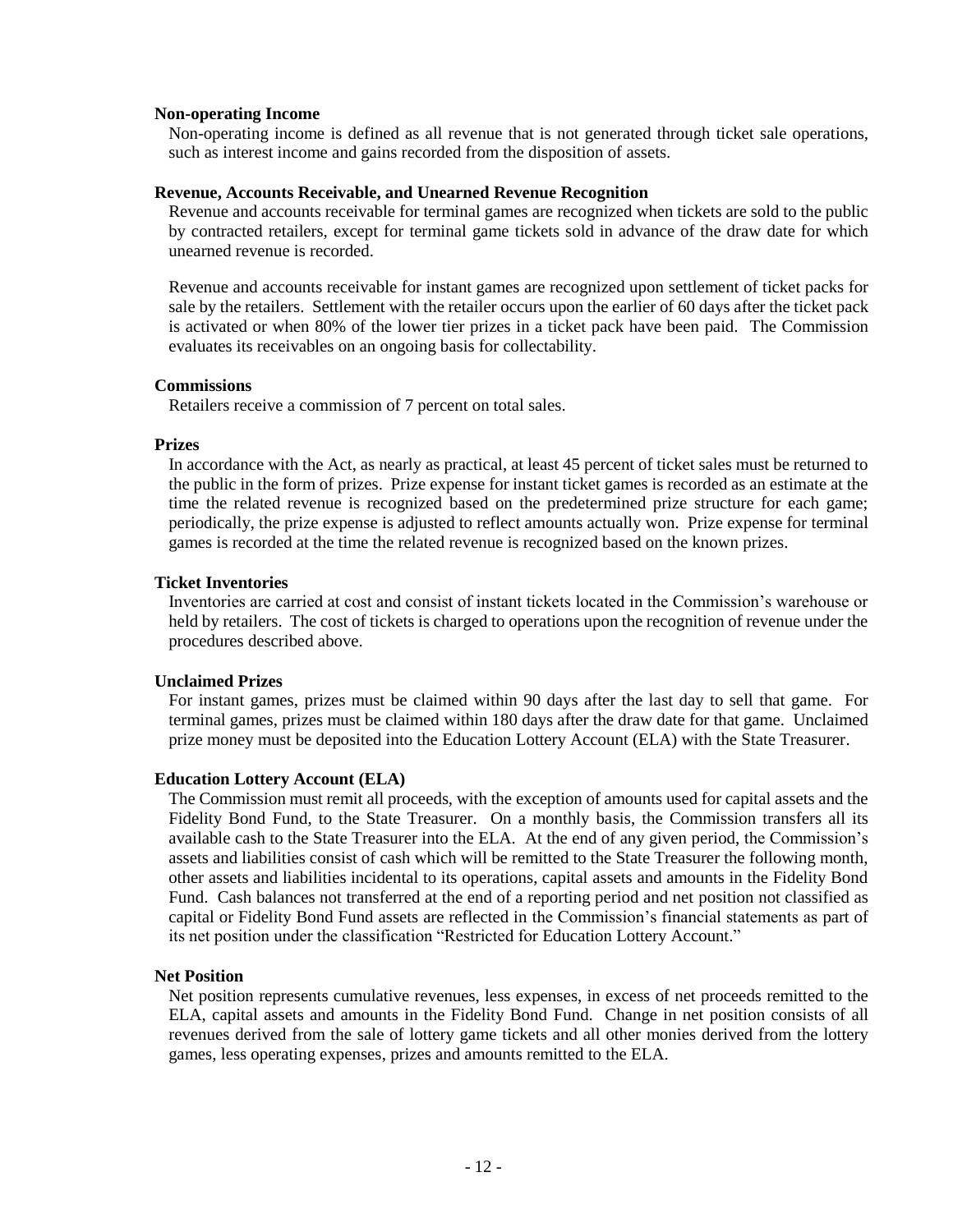## **Operating Expenses**

Operating expenses, as defined by the Act, in the determination of net proceeds, consist of all costs of doing business including, but not limited to, prizes, commissions, and other compensation paid to lottery retailers, advertising and marketing costs, rental fees, personnel costs, capital costs, depreciation and amortization of capital assets, and other operating costs.

#### **Cash and Cash Equivalents**

The Commission considers all highly liquid investments with an original maturity of three months or less to be cash equivalents. This includes cash in banks and petty cash.

## **Retailer Accounts Receivable**

Retailer accounts receivable represent lottery proceeds due from retailers for ticket sales, less commissions and prizes paid by the retailers. The Commission collects lottery proceeds weekly from retailer bank accounts. The Commission maintains allowances for potential losses which management believes are adequate to absorb losses to be incurred in realizing the amounts recorded in the accompanying financial statements. Credit risk with respect to accounts receivable is dispersed due to the nature of the business and the large number of retailers. Pursuant to licensing qualified retailers, the Commission obtains background information on prospective retailers from the South Carolina Department of Revenue and the South Carolina Law Enforcement Division.

## **Capital Assets**

Capital assets, which consist of equipment, vehicles, leasehold improvements and intellectual property, in the form of a patent license, are stated at cost less accumulated depreciation or amortization. Depreciation and amortization are computed using the straight-line method over the estimated useful lives of the capital assets. Leasehold improvements are amortized over their expected useful lives or the lease term, whichever is shorter. When capital assets are retired or otherwise disposed of, the costs and related accumulated depreciation or amortization are removed from the accounts, and any resulting gain or loss is reflected as non-operating income or loss in the period of disposal. The Commission capitalizes all capital asset purchases with a unit cost of \$5,000 or more. The estimated useful lives used for the major capital asset categories are as follows:

| Equipment               | $3 - 10$ years;    |
|-------------------------|--------------------|
| Vehicles                | $3 - 5$ years;     |
| Leaseshold improvements | 5 - 10 years; and, |
| Intellectual property   | 7 years.           |

#### **Prepaid Expenses**

In accordance with the State's accounting policy, the consumption method is used to account for prepaid items.

#### **Restricted Fidelity Bond Fund**

In accordance with the Act, retailers contribute a fee to a Fidelity Bond Fund upon acceptance as a lottery retailer. The Fidelity Bond Fund is used to cover losses the Commission may incur due to misfeasance, nonfeasance, or malfeasance of retailers. At the end of each fiscal year, any amount in the fund in excess of \$500,000 is treated as net proceeds from the Commission and is payable to the ELA. As of June 30, 2018 and 2017, the balance in the Restricted Fidelity Bond Fund was \$493,962 and \$492,198, respectively.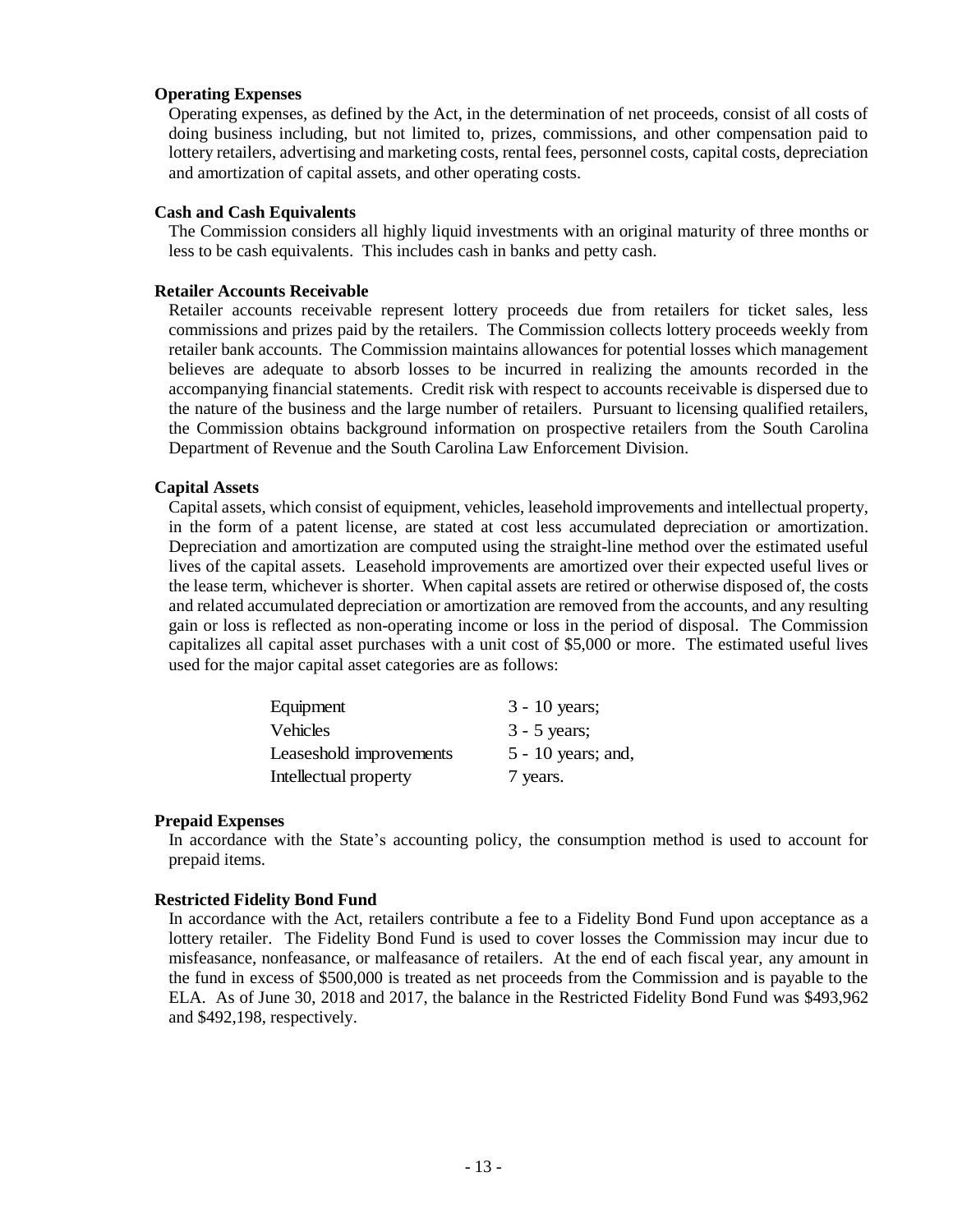The Commission transferred \$28,911 and \$24,828 from the Fidelity Bond Fund to the Education Lottery Account during the years ended June 30, 2018 and 2017, respectively. The Fidelity Bond Fund is held in a separate account and appears on the Statements of Net Position as "restricted fidelity bond fund."

#### **Insurance**

The Commission is exposed to the risk of loss related to torts; theft of, damage to, and the destruction of assets; errors and omissions; injuries to employees; and natural disasters. The Commission combines coverage provided by the South Carolina Insurance Reserve Fund with the purchase of commercial insurance to substantially cover these risks. The amount of settlements did not exceed insurance coverage in each of the past three fiscal years. The Commission is also exposed to custodial credit risk on deposits, which is discussed further in Note 3.

### **Compensated Absences**

Employees earn the right to be compensated during absences for annual leave. Unused annual leave benefits are paid to employees upon separation from service. The cost of annual leave is accrued in the period in which it is earned.

#### **Deposit with Multi-State Lottery Association (MUSL)**

The Commission is required to maintain funds in reserve with MUSL. This reserve serves as a contingent source for prize payouts should MUSL games not generate sufficient funds to pay amounts due to prize winners. MUSL is not a financial institution. Balances related to these deposits as of June 30, 2018 and 2017 were \$5,465,908 and \$5,126,600, respectively.

#### **Prizes Payable - Multi-State Lottery Association (MUSL)**

Prizes Payable – MUSL consists of the Commission's annual pro rata allocation of prizes for games administered by MUSL. Balances related to these payables as of June 30, 2018 and 2017 were \$1,561,902 and \$1,144,120, respectively.

#### **Advertising**

Costs incurred for producing and communicating advertising are expensed when incurred, which generally is when the advertising first takes place. Advertising costs for the years ended June 30, 2018 and 2017 were \$8,340,042 and \$8,112,517, respectively.

#### **Pensions**

For purposes of measuring the net pension liability, deferred outflows of resources and deferred inflows of resources related to pensions, and pension expense, information about the fiduciary net position of the South Carolina Retirement System (SCRS) and the South Carolina Police Officers Retirement System (PORS) and additions to/deductions from SCRS' and PORS' fiduciary net position have been determined on the same basis as they are reported by SCRS and PORS. For this purpose, benefit payments (including refunds of employee contributions) are recognized when due and payable in accordance with the benefit terms. Investments are reported at fair value.

## **Other Post-Employment Benefits (OPEB)**

For purposes of measuring the net OPEB liability, deferred outflows and inflows of resources related to OPEB, and OPEB expense, information about the fiduciary net position of the OPEB Trusts, and additions to and deductions from the OPEB Trusts fiduciary net position have been determined on the same basis as they were reported by the OPEB Trusts. For this purpose, revenues are recognized when earned and expenses are recognized when incurred. Therefore, benefit and administrative expenses are recognized when due and payable. Investments are reported at fair value.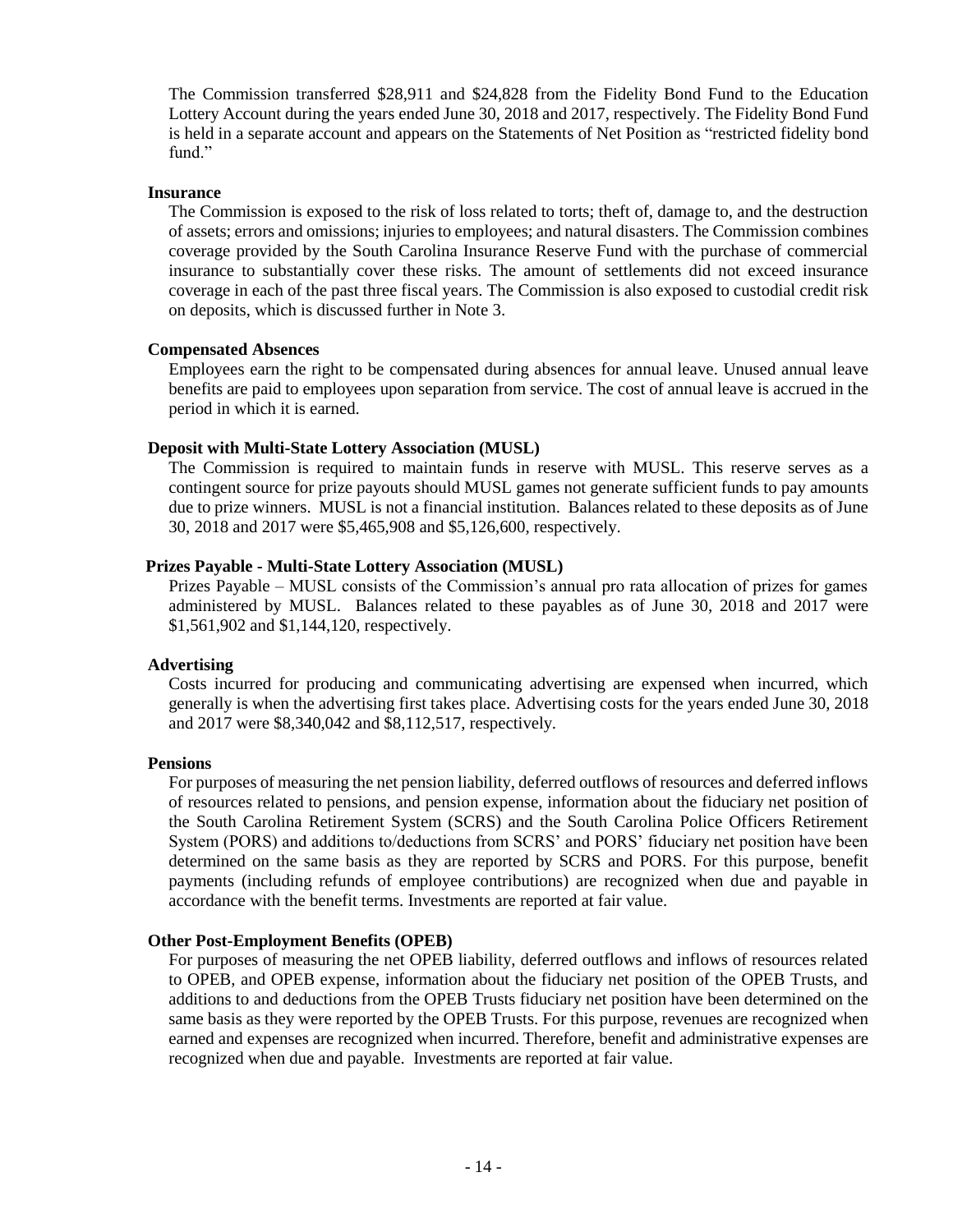## **Deferred Outflows of Resources and Deferred Inflows of Resources**

Changes in the net pension and OPEB liabilities not included in current period expense are reported as deferred outflows of resources or deferred inflows of resources. Employer contributions subsequent to the measurement date of the net pension and OPEB liabilities are reported as deferred outflows of resources. Deferred outflows of resources and deferred inflows of resources are also determined by the difference in actual and expected liability experience and projected and actual return on investments

#### **Adoption of New Accounting Standards**

Effective for the fiscal year ended June 30, 2018, the Commission adopted GASB Statement No. 75, *Accounting and Financial Reporting by Employers for Postemployment Benefits Other Than Pensions (GASB No. 75).* As a result of this implementation, the Commission reports its portion of the State of South Carolina's net liability for these OPEB. Since the information for the restatement of beginning balances of deferred outflows of resources or deferred inflows of resources is not available for the earliest period presented, the cumulative effect of the implementation of GASB No. 75 will be shown as a restatement to beginning net position for the year ended June 30, 2018. The effect of this implementation is discussed in Notes 9 and 11.

#### **Subsequent Events**

In preparing these financial statements, the Commission has evaluated events and transactions for potential recognition or disclosure through October 1, 2018, the date these financial statements were available to be issued.

### *NOTE 3 - DEPOSITS*

The Commission's cash and cash equivalents are considered to be cash-on-hand and interest bearing demand deposits held by banks and the State Treasurer.

As of June 30, 2018 and 2017, the amounts of the Commission's deposits were as follows:

|                 |                 | 2018       | 2017       |                 |
|-----------------|-----------------|------------|------------|-----------------|
|                 | <b>Carrying</b> | Bank       | Carrying   | <b>B</b> ank    |
|                 | amounts         | balances   | amounts    | <b>balances</b> |
| Demand deposits | 24,227,947      | 24,891,526 | 21,808,385 | 22,086,762      |

#### **Custodial Credit Risk – Deposits**

Custodial credit risk is the risk that in the event of a bank failure, the Commission's deposits may not be returned to it. For the years ended June 30, 2018 and 2017, all of the Commission's bank balances of \$24,891,526 and \$22,086,762, respectively, were covered by FDIC insurance or by collateral held by the pledging financial institutions' trust departments in the Commission's name. Therefore, none of the Commission's bank balances were exposed to custodial credit risk as of June 30, 2018 and 2017.

#### **State Law**

The Act requires the Commission to remit to the State Treasurer all net proceeds on a monthly basis. Net proceeds are not available to the Commission for long-term investment. State Code Section 11- 13-60 requires full collateralization of all deposits held by the State Treasurer.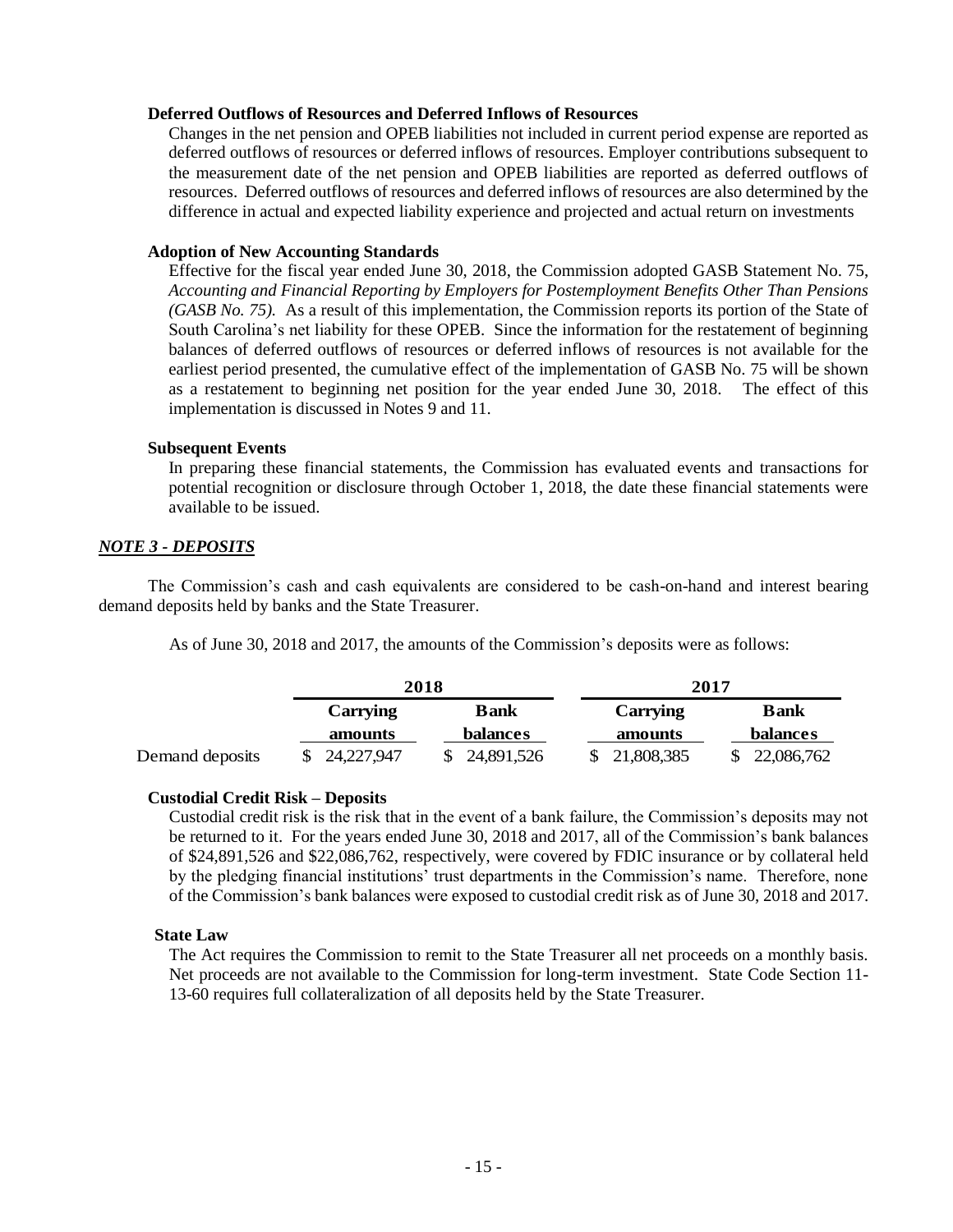## *NOTE 4 - CAPITAL ASSETS*

The following is a summary of changes in capital assets and accumulated depreciation and amortization during fiscal year 2018:

|                                         |               | <b>Balance as of</b> |                  |            |                  |  |               | <b>Balance as of</b> |
|-----------------------------------------|---------------|----------------------|------------------|------------|------------------|--|---------------|----------------------|
|                                         | June 30, 2017 |                      | <b>Additions</b> |            | <b>Deletions</b> |  | June 30, 2018 |                      |
| Cost                                    |               |                      |                  |            |                  |  |               |                      |
| Machinery and equipment                 | \$            | 3,249,108            | \$               | 78,496     | \$               |  | \$            | 3,327,604            |
| Vehicles                                |               | 375,046              |                  | 36,289     |                  |  |               | 411,335              |
| Leasehold improvements                  |               | 1,315,694            |                  |            |                  |  |               | 1,315,694            |
| Intellectual property                   |               | 555,815              |                  |            |                  |  |               | 555,815              |
|                                         |               | 5,495,663            |                  | 114,785    |                  |  |               | 5,610,448            |
|                                         |               |                      |                  |            |                  |  |               |                      |
| Accumulated depreciation / amortization |               |                      |                  |            |                  |  |               |                      |
| Machinery and equipment                 |               | (3,052,269)          |                  | (142,604)  |                  |  |               | (3,194,873)          |
| Vehicles                                |               | (156,215)            |                  | (55,736)   |                  |  |               | (211,951)            |
| Leasehold improvements                  |               | (1,301,556)          |                  |            |                  |  |               | (1,301,556)          |
| Intellectual property                   |               | (351,376)            |                  | (76,664)   |                  |  |               | (428,040)            |
|                                         |               | (4,861,416)          |                  | (275,004)  |                  |  |               | (5, 136, 420)        |
| Total capital assets, net               | \$            | 634,247              | \$               | (160, 219) | \$               |  | \$            | 474,028              |

 The following is a summary of changes in capital assets and accumulated depreciation and amortization during fiscal year 2017:

|                                         |               | <b>Balance as of</b> |                  |            |                  |               | <b>Balance as of</b> |
|-----------------------------------------|---------------|----------------------|------------------|------------|------------------|---------------|----------------------|
|                                         | June 30, 2016 |                      | <b>Additions</b> |            | <b>Deletions</b> | June 30, 2017 |                      |
| Cost                                    |               |                      |                  |            |                  |               |                      |
| Machinery and equipment                 | \$            | 3,228,469            | \$               | 20,639     | \$               | \$            | 3,249,108            |
| Vehicles                                |               | 246,103              |                  | 128,943    |                  |               | 375,046              |
| Leasehold improvements                  |               | 1,315,694            |                  |            |                  |               | 1,315,694            |
| Intellectual property                   |               | 555,815              |                  |            |                  |               | 555,815              |
|                                         |               | 5,346,081            |                  | 149,582    |                  |               | 5,495,663            |
| Accumulated depreciation / amortization |               |                      |                  |            |                  |               |                      |
| Machinery and equipment                 |               | (2,916,606)          |                  | (135,663)  |                  |               | (3,052,269)          |
| Vehicles                                |               | (100, 484)           |                  | (55,731)   |                  |               | (156,215)            |
| Leasehold improvements                  |               | (1,301,556)          |                  |            |                  |               | (1,301,556)          |
| Intellectual property                   |               | (274, 712)           |                  | (76, 664)  |                  |               | (351, 376)           |
|                                         |               | (4,593,358)          |                  | (268,058)  |                  |               | (4,861,416)          |
| Total capital assets, net               | \$            | 752,723              | \$               | (118, 476) | \$               | \$            | 634,247              |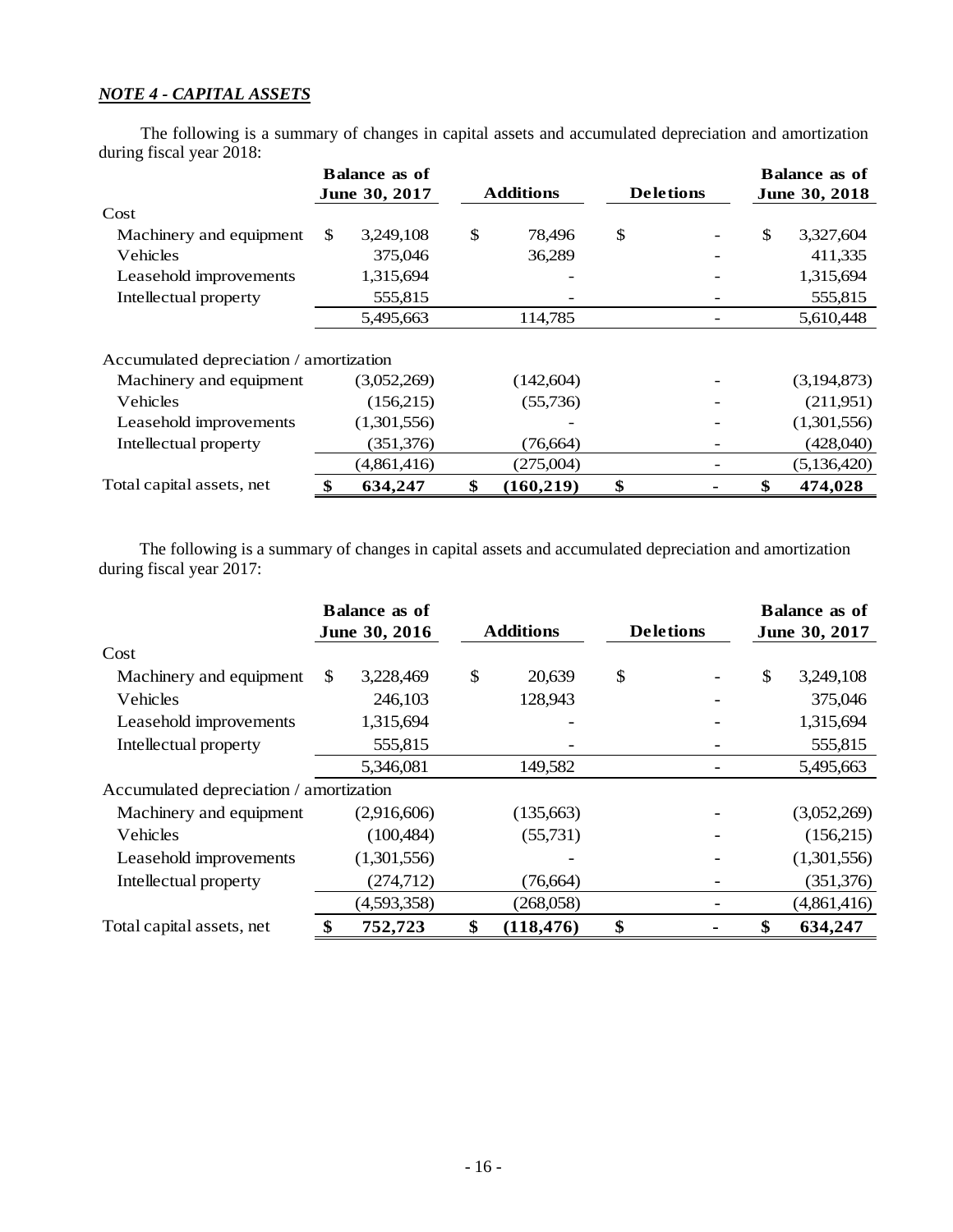## *NOTE 5 - ACCRUED LIABILITIES*

|                                                          | 2018      | 2017      |
|----------------------------------------------------------|-----------|-----------|
| Accrued expenses consist of the following as of June 30: |           |           |
| Accrued payroll and related expenses                     | 987.913   | 822.637   |
| Accrued other expenses                                   | 821,546   | 528,736   |
| Total accrued expenses                                   | 1,809,459 | 1,351,373 |

## *NOTE 6 - LONG-TERM CONTRACTS AND COMMITMENTS*

In May 2018, the Commission began a ten-year contract with IGT Global Solutions Corporation (IGT) to provide services and supplies and/or equipment for the operation of the lottery (the "Contract"). The Contract requires IGT to provide and support the components necessary to operate the Commission's lottery business. Services to be provided under the Contract include the operation and replacement, as necessary, of hardware and software owned and maintained by IGT. The Commission agreed to pay an annual fee of \$7,750,000 for these services.

The Contract awarded to IGT was subject to a competitive bid process. The Commission's previous contract was with Intralot and Intralot protested the selection of IGT. Intralot's protest was denied; however, Intralot has appealed the denial. The appeal has not been heard; however the Commission believes that the likelihood of the denial being reversed is remote.

| <b>Fiscal</b> | <b>Contract Payments</b> |            |  |  |  |  |  |  |
|---------------|--------------------------|------------|--|--|--|--|--|--|
| Year          |                          | to IGT     |  |  |  |  |  |  |
| 2019          | S                        | 7,750,000  |  |  |  |  |  |  |
| 2020          |                          | 7,750,000  |  |  |  |  |  |  |
| 2021          |                          | 7,750,000  |  |  |  |  |  |  |
| 2022          |                          | 7,750,000  |  |  |  |  |  |  |
| 2023          |                          | 7,750,000  |  |  |  |  |  |  |
| Thereafter    |                          | 38,750,000 |  |  |  |  |  |  |

Future minimum contract payments to IGT are scheduled as follows for the years ending June 30:

The monthly terminal gaming fee payments to Intralot totaled \$6,328,790 and \$6,777,900 for the years ended June 30, 2018 and 2017, respectively. The monthly terminal gaming fee payments to IGT totaled \$525,988 for the year ended June 30, 2018.

Scientific Games International (SGI) has provided services for the instant games contract since inception. During fiscal year 2013, the contract was rebid and SGI was again awarded the contract to provide instant tickets, including services of marketing support, warehousing, and distribution, among other items associated with providing instant tickets. Payments to SGI are contingent upon actual services provided. Total payments to SGI relating to instant ticket services were \$11,481,174 and \$9,789,573 for the years ended June 30, 2018 and 2017, respectively. The new contract period ends September 2020.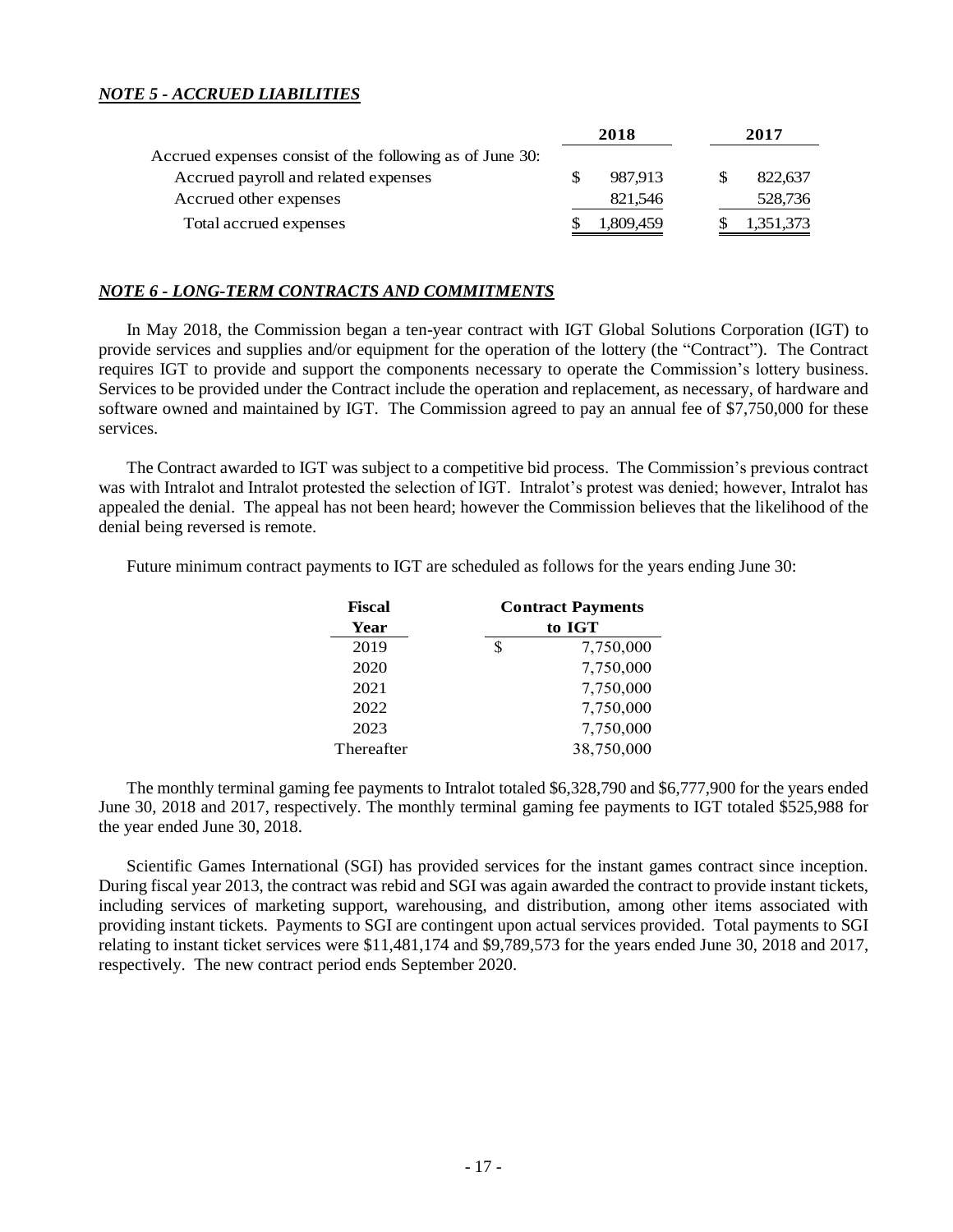## *NOTE 7 - ACCRUED COMPENSATED ABSENCES*

The following is a summary of changes in accrued compensated absences during fiscal year 2018:

|                              | <b>Balance as of</b><br><b>June 30, 2017</b> |  | <b>Additions</b> |  | <b>Deductions</b> |  | <b>Balance as of</b><br><b>June 30, 2018</b> |  |
|------------------------------|----------------------------------------------|--|------------------|--|-------------------|--|----------------------------------------------|--|
| Accrued compensated absences | 770.860                                      |  | 642.661          |  | 580,556           |  | 832,965                                      |  |

Compensated absences due in the next fiscal year are estimated at \$541,509, which is based on an average of the prior years' annual leave deductions.

The following is a summary of changes in accrued compensated absences during fiscal year 2017:

|                              | <b>Balance as of</b><br>June 30, 2016 |         | <b>Additions</b> |         | <b>Deductions</b> |         | <b>Balance as of</b><br>June 30, 2017 |         |
|------------------------------|---------------------------------------|---------|------------------|---------|-------------------|---------|---------------------------------------|---------|
| Accrued compensated absences |                                       | 793.913 |                  | 475.335 |                   | 498,388 |                                       | 770,860 |

Compensated absences due in the next fiscal year are estimated at \$480,944, which is based on an average of the prior years' annual leave deductions.

#### *NOTE 8 - OPERATING LEASES*

The Commission has entered into operating leases for the rental of office space for its headquarters and claims center. Certain operating leases contain provisions for scheduled rental increases and are renewable at the option of the Commission.

Future minimum rental payments, to entities outside the State reporting entity, on non-cancellable leases with original terms of one year or more are scheduled as follows for the year ending June 30:

| <b>Fiscal</b> | Operating     |
|---------------|---------------|
| Year          | Leases        |
| 2019          | \$<br>559,503 |
| 2020          | 570,790       |
| 2021          | 582,076       |
| 2022          | 593,363       |
| 2023          | 604,650       |
| Thereafter    | 615,937       |

Rental expenses under all operating leases, including those on month-to-month terms, totaled \$615,475 and \$637,593 for the years ended June 30, 2018 and 2017, respectively.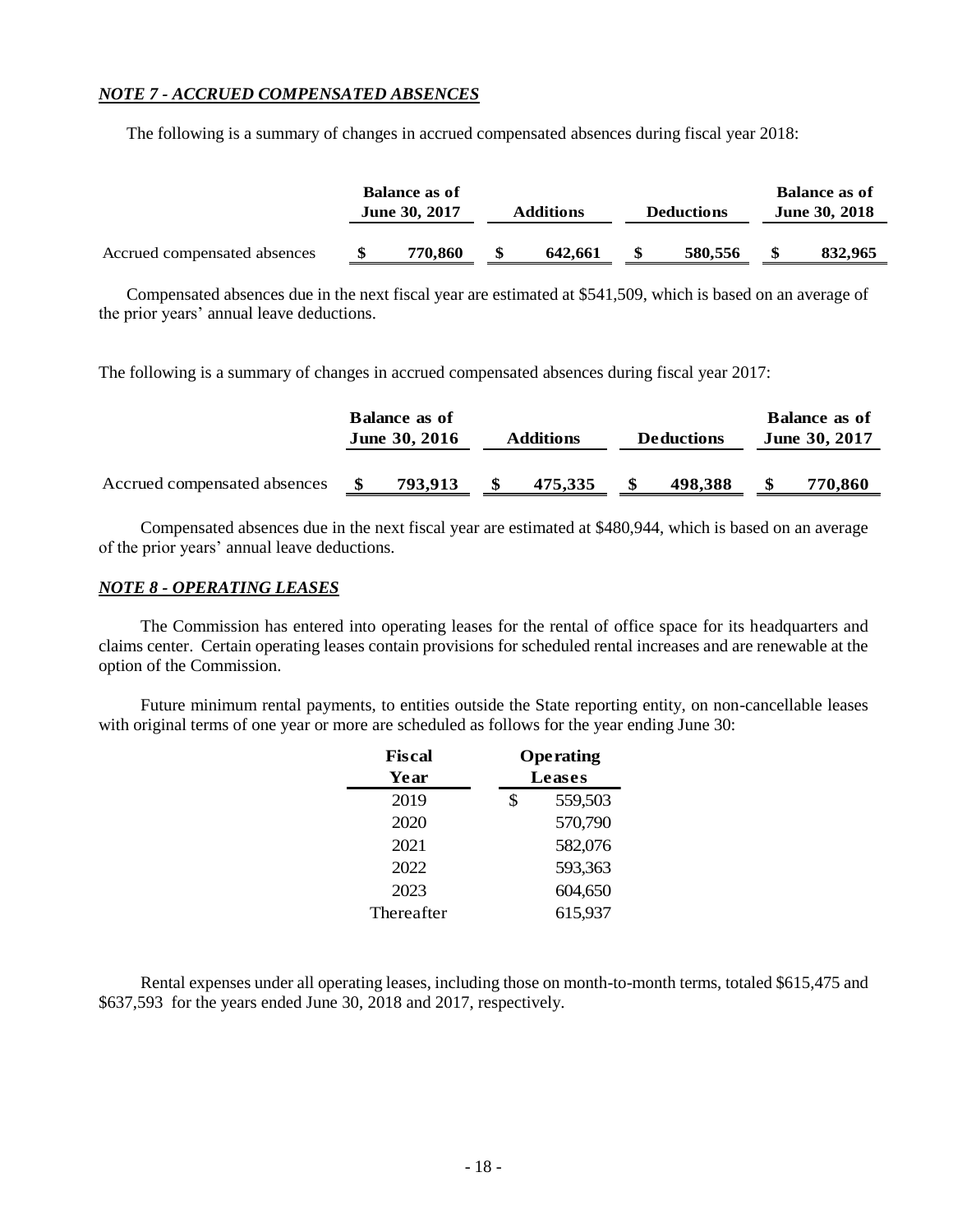## *NOTE 9 - RESTATEMENT FOR CHANGE IN ACCOUNTING PRINCIPLE AND RESTRICTED FOR EDUCATION LOTTERY ACCOUNT*

The Commission implemented GASB No. 75, *Accounting and Financial Reporting by Employers for Postemployment Benefits Other Than Pensions,* in the fiscal year ended June 30, 2018. The implementation of the Statement required the Commission to record the beginning net OPEB liability and the effects on net position of contributions made by the Commission during the measurement period (fiscal year ended June 30, 2017). As a result, beginning net position for the Commission for the year ended June 30, 2018 decreased by \$12,091,593.

The implementation effect of adopting GASB No. 75 reduced the amount of the component of net position classified as Restricted for ELA. The following table summarizes the activity in Restricted for ELA for the year ended June 30:

| 2018            | 2017            |
|-----------------|-----------------|
| \$18,826,191    | \$ 30,991,974   |
| (12,091,593)    |                 |
| 6,734,598       | 30,991,974      |
| 437,936,302     | 398,243,912     |
| (430, 978, 177) | (410, 525, 548) |
| 160,219         | 118,476         |
| (1,764)         | (2,623)         |
| \$13,851,178    | 18,826,191      |
|                 |                 |

## *NOTE 10 - PENSION PLANS*

The South Carolina Public Employee Benefit Authority (PEBA), which was created July 1, 2012, administers the various retirement systems and retirement programs managed by its Retirement Division. PEBA has an 11-member Board of Directors, appointed by the Governor and General Assembly leadership, which serves as co-trustee and co-fiduciary of the systems and the trust funds. By law, the State Fiscal Accountability Authority (SFAA), which consists of five elected officials, also reviews certain PEBA Board decisions regarding the funding of the South Carolina Retirement Systems (the "Systems") and serves as a co-trustee of the Systems in conducting that review.

For purposes of measuring the net pension liability, deferred outflows and inflows of resources related to pensions, and pension expense, information about the fiduciary net position of the Systems and additions to/deductions from the Systems fiduciary net position have been determined on the accrual basis of accounting as they are reported by the Systems in accordance with generally accepted accounting principles (GAAP). For this purpose, revenues are recognized when earned and expenses are recognized when incurred. Benefit and refund expenses are recognized when due and payable in accordance with the terms of the plan. Investments are reported at fair value.

PEBA issues a Comprehensive Annual Financial Report (CAFR) containing financial statements and required supplementary information for the Systems' Pension Trust Funds. The CAFR is publicly available through the Retirement Benefits' link on PEBA's website at www.peba.sc.gov, or a copy may be obtained by submitting a request to PEBA, 202 Arbor Lake Drive, Columbia, SC 29223. PEBA is considered a division of the primary government of the State of South Carolina and therefore, retirement trust fund financial information is also included in the comprehensive annual financial report of the state.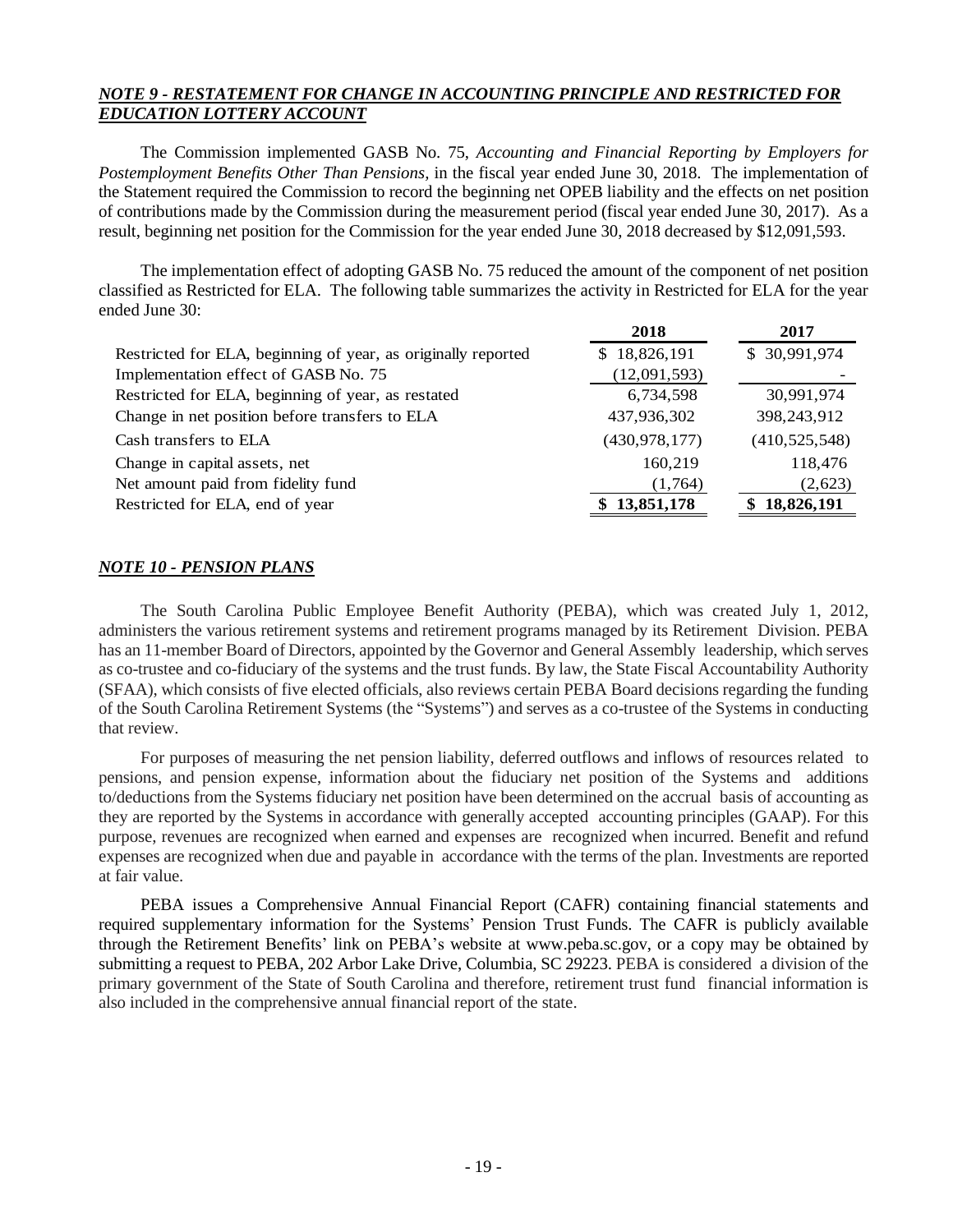#### *Plan Description*

The South Carolina Retirement System (SCRS), a cost–sharing multiple-employer defined benefit pension plan, was established effective July 1, 1945, pursuant to the provisions of Section 9-1-20 of the South Carolina Code of Laws for the purpose of providing retirement allowances and other benefits for employees of the State, its public school districts, and political subdivisions.

The State Optional Retirement Program (ORP) is a defined contribution plan that is offered as an alternative to SCRS to certain newly hired State, public school, and higher education employees. State ORP participants direct the investment of their funds into a plan administered by one of four investment providers.

The South Carolina Police Officers Retirement System (PORS), a cost–sharing multiple-employer defined benefit pension plan, was established effective July 1, 1962, pursuant to the provisions of Section 9-11-20 of the South Carolina Code of Laws for the purpose of providing retirement allowances and other benefits for police officers and firemen of the State and its political subdivisions.

#### *Membership*

Membership requirements are prescribed in Title 9 of the South Carolina Code of Laws. A brief summary of the requirements under each system is presented below.

*SCRS* - Generally, all employees of covered employers are required to participate in and contribute to the system as a condition of employment. This plan covers general employees and teachers and individuals newly elected to the South Carolina General Assembly beginning with the November 2012 general election. An employee member of the system with an effective date of membership prior to July 1, 2012, is a Class Two member. An employee member of the system with an effective date of membership on or after July 1, 2012, is a Class Three member.

*State* ORP - As an alternative to membership in SCRS, newly hired state, public school, and higher education employees and individuals newly elected to the South Carolina General Assembly beginning with the November 2012 general election have the option to participate in the State Optional Retirement Program (State ORP), which is a defined contribution plan. State ORP participants direct the investment of their funds into a plan administered by one of four investment providers. PEBA assumes no liability for State ORP benefits. Rather, the benefits are the liability of the investment providers. For this reason, State ORP programs are not part of the retirement systems' trust funds for financial statement purposes. Employee and employer contributions to the State ORP are at the same rates as SCRS. A direct remittance is required from the employers to the member's account with investment providers for the employee contribution and a portion of the employer contribution (5 percent). A direct remittance is also required to SCRS for the remaining portion of the employer contribution and an incidental death benefit contribution, if applicable, which is retained by SCRS.

*PORS* - To be eligible for PORS membership, an employee must be required by the terms of his employment, by election or appointment, to preserve public order, protect life and property, and detect crimes in the State; to prevent and control property destruction by fire; or to serve as a peace officer employed by the Department of Corrections, the Department of Juvenile Justice, or the Department of Mental Health. Probate judges and coroners may elect membership in PORS. Magistrates are required to participate in PORS for service as a magistrate. PORS members, other than magistrates and probate judges, must also earn at least \$2,000 per year and devote at least 1,600 hours per year to this work, unless exempted by statute. An employee member of the system with an effective date of membership prior to July 1, 2012, is a Class Two member. An employee member of the system with an effective date of membership on or after July 1, 2012, is a Class Three member.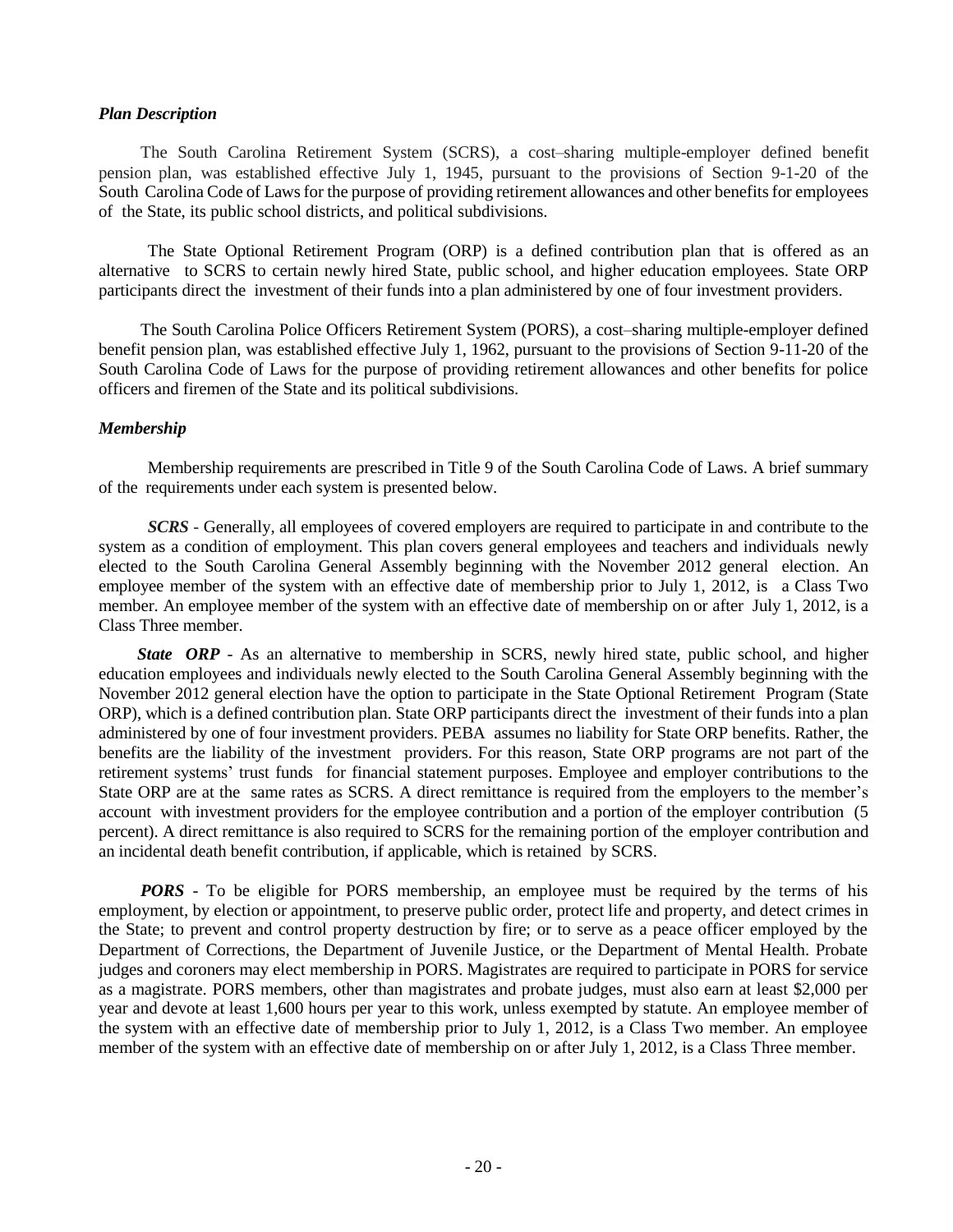#### *Benefits*

Benefit terms are prescribed in Title 9 of the South Carolina Code of Laws. PEBA does not have the authority to establish or amend benefit terms without a legislative change in the code of laws. Key elements of the benefit calculation include the benefit multiplier, years of service, and average final compensation. A brief summary of benefit terms for each system is presented below.

 *SCRS* - A Class Two member who has separated from service with at least five or more years of earned service is eligible for a monthly pension at age 65 or with 28 years credited service regardless of age. A member may elect early retirement with reduced pension benefits payable at age 55 with 25 years of service credit. A Class Three member who has separated from service with at least eight or more years of earned service is eligible for a monthly pension upon satisfying the Rule of 90 requirement that the total of the member's age and the member's creditable service equals at least 90 years. Both Class Two and Class Three members are eligible to receive a reduced deferred annuity at age 60 if they satisfy the five or eight years earned service requirement, respectively. An incidental death benefit is also available to beneficiaries of active and retired members of employers who participate in the death benefit program.

The annual retirement allowance of eligible retirees or their surviving annuitants is increased by the lesser of one percent or five hundred dollars every July 1. Only those annuitants in receipt of a benefit on July 1 of the preceding year are eligible to receive the increase. Members who retire under the early retirement provisions at age 55 with 25 years of service are not eligible for the benefit adjustment until the second July 1 after reaching age 60 or the second July 1 after the date they would have had 28 years of service credit had they not retired.

*PORS* - A Class Two member who has separated from service with at least five or more years of earned service is eligible for a monthly pension at age 55 or with 25 years of service regardless of age. A Class Three member who has separated from service with at least eight or more years of earned service is eligible for a monthly pension at age 55 or with 27 years of service regardless of age. Both Class Two and Class Three members are eligible to receive a deferred annuity at age 55 with five or eight years of earned service, respectively. An incidental death benefit is also available to beneficiaries of active and retired members of employers who participate in the death benefit program. Accidental death benefits are also provided upon the death of an active member working for a covered employer whose death was a natural and proximate result of an injury incurred while in the performance of duty.

The retirement allowance of eligible retirees or their surviving annuitants is increased by the lesser of one percent or five hundred dollars every July 1. Only those annuitants in receipt of a benefit on July 1 of the preceding year are eligible to receive the increase.

#### *Contributions*

Contributions are prescribed in Title 9 of the South Carolina Code of Laws. Upon recommendation by the actuary in the annual actuarial valuation, the PEBA Board may adopt and present to the State Fiscal Accountability Authority for approval an increase in the SCRS and PORS employer and employee contribution rates, but any such increase may not result in a differential between the employee and total employer contribution rate that exceeds 2.9 percent of earnable compensation for SCRS and 5 percent for PORS. An increase in the contribution rates adopted by the Board may not provide for an increase of more than one-half of one percent in any one year. If the scheduled employee and employer contributions provided in statute or the rates last adopted by the Board are insufficient to maintain a thirty year amortization schedule of the unfunded liabilities of the plans, the Board shall increase the contribution rates in equal percentage amounts for the employer and employee as necessary to maintain the thirty-year amortization period; and, this increase is not limited to one-half of one percent per year.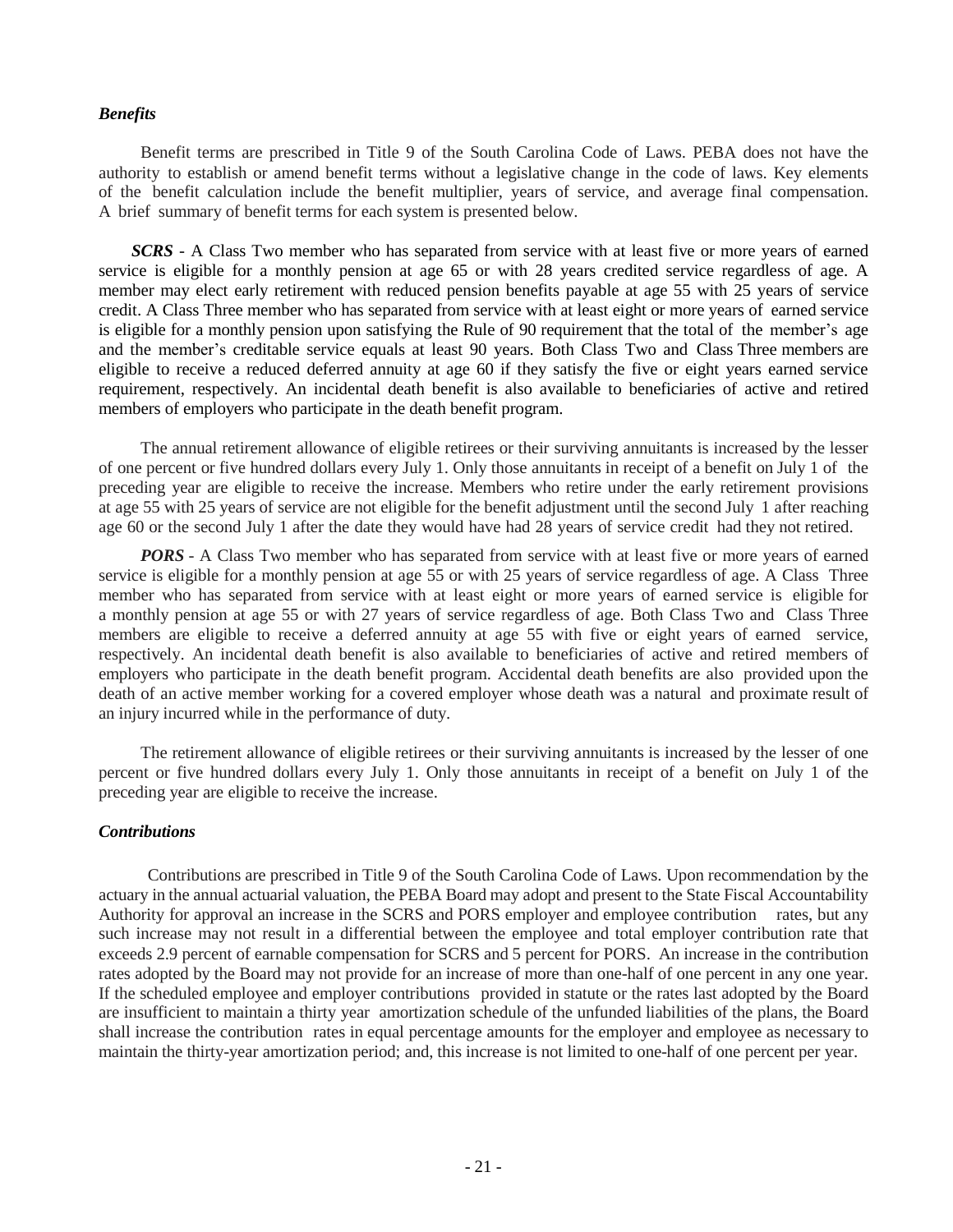Required *employee* contribution rates are as follows:

|                                                             | For the Years Ended June 30, |        |  |
|-------------------------------------------------------------|------------------------------|--------|--|
|                                                             | 2018                         | 2017   |  |
| <b>SCRS</b>                                                 |                              |        |  |
| Employee Class Two                                          | 9.00%                        | 8.66%  |  |
| <b>Employee Class Three</b>                                 | 9.00%                        | 8.66%  |  |
| <b>State ORP</b>                                            |                              |        |  |
| Employee                                                    | 9.00%                        | 8.66%  |  |
| <b>PORS</b>                                                 |                              |        |  |
| Employee Class Two                                          | 9.75%                        | 9.24%  |  |
| <b>Employee Class Three</b>                                 | 9.75%                        | 9.24%  |  |
| Required <i>employer</i> contribution rates are as follows: |                              |        |  |
| <b>SCRS</b>                                                 |                              |        |  |
| <b>Employer Class Two</b>                                   | 13.41%                       | 11.41% |  |
| <b>Employer Class Three</b>                                 | 13.41%                       | 11.41% |  |
| <b>Employer Incidental Death Benefit</b>                    | 0.15%                        | 0.15%  |  |
| <b>State ORP</b>                                            |                              |        |  |
| <b>Employer Contribution</b>                                | 13.41%                       | 11.41% |  |
| <b>Employer Incidental Death Benefit</b>                    | 0.15%                        | 0.15%  |  |
| <b>PORS</b>                                                 |                              |        |  |
| <b>Employer Class Two</b>                                   | 15.84%                       | 13.84% |  |
| <b>Employer Class Three</b>                                 | 15.84%                       | 13.84% |  |
| <b>Employer Incidental Death Benefit</b>                    | 0.20%                        | 0.20%  |  |
| <b>Employer Accidental Death Program</b>                    | 0.20%                        | 0.20%  |  |

Of the ORP employer contribution of 13.41% of earnable compensation, 5.00% of earnable compensation must be remitted by the employer directly to the ORP vendor to be allocated to the member's account with the remainder of the employer contribution remitted to SCRS.

Contributions to the SCRS, ORP, and PORS pension plans from the Commission were \$799,207, \$65,686, and \$8,381 for the year ended June 30, 2018, respectively. Contributions to the SCRS, ORP, and PORS pension plans from the Commission were \$744,571, \$37,843, and \$7,300 for the year ended June 30, 2017, respectively.

Effective January 1, 2001, Section 9-1-2210 of the South Carolina Code of Laws allows employees eligible for service retirement to participate in the Teacher and Employee Retention Incentive ("TERI") Program. TERI participants may retire and begin accumulating retirement benefits on a deferred basis without terminating employment for up to five years. Upon termination of employment or at the end of the TERI period, whichever is earlier, participants will begin receiving monthly service retirement benefits which will include any benefit adjustments granted during the TERI period. Because participants are considered retired during the TERI period, they do not earn service credit, and are ineligible for disability retirement benefits. The TERI program ended effective June 30, 2018 and a member's participation may not continue after that date.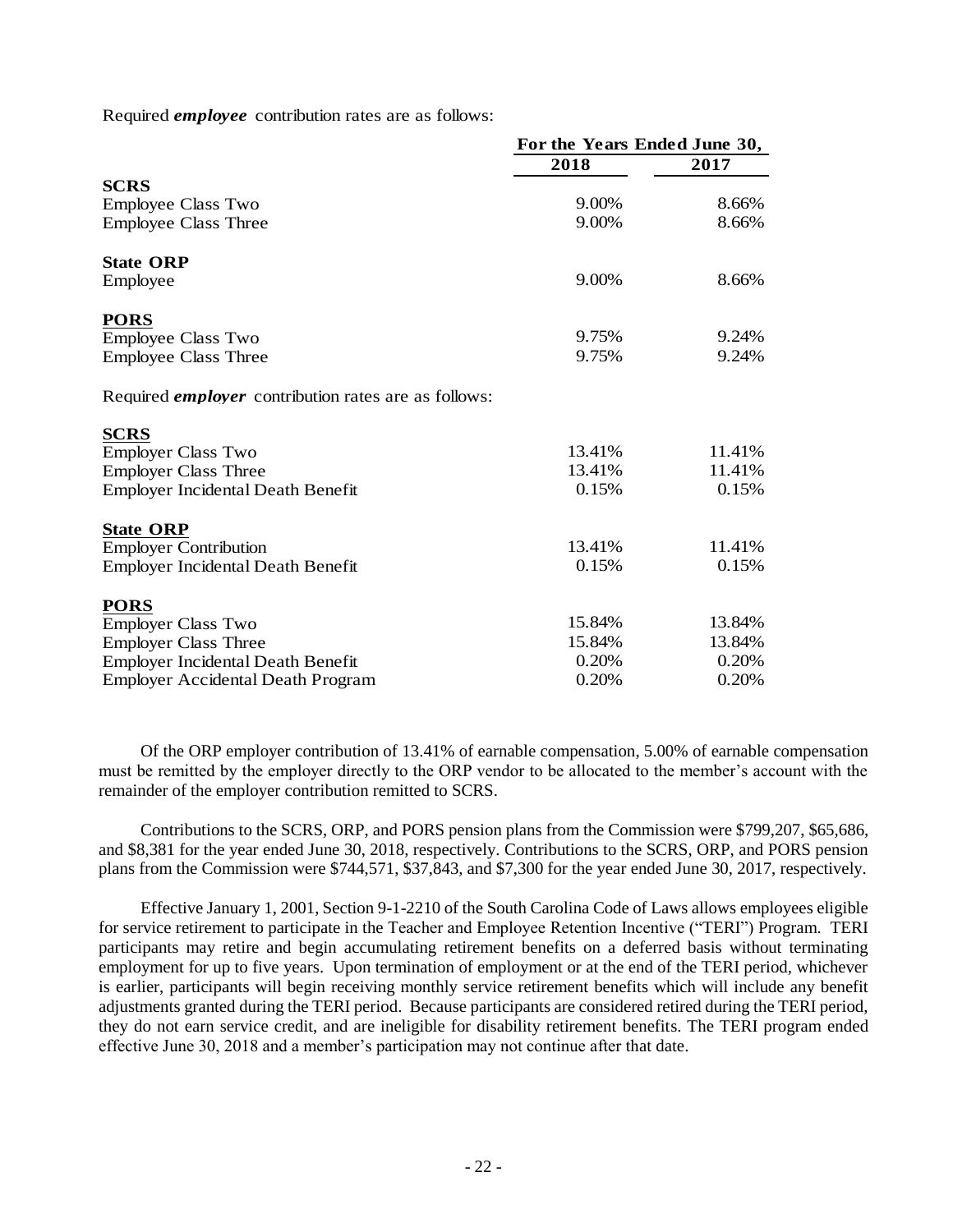### *Pension Expense*

For the year ended June 30, 2018 and 2017, the Commission recognized pension expense for the SCRS plan of \$1,308,994 and \$1,066,226, respectively and for the PORS plan of \$16,901 and \$14,703, respectively.

#### *Deferred outflows of resources and deferred inflows of resources*

At June 30, 2018 and 2017, the Commission reported deferred outflows of resources and deferred inflows of resources related to pensions from the following sources for each of the respective plans:

| June 30, 2018<br>June 30, 2017<br><b>Deferred</b><br><b>Deferred</b><br><b>Deferred</b><br><b>Deferred</b><br>inflows<br>outflows<br>inflows<br>outflows<br>of resources<br>of resources<br>of resources<br>of resources<br>68,765<br>\$<br>\$.<br>8,550<br>\$<br>154,759<br><sup>\$</sup><br>16,212<br>Differences between expected and actual experience<br>902,979<br>Changes of assumptions<br>Net difference between projected and actual<br>430,598<br>1,256,030<br>earnings on pension plan investments<br>Changes in proportion and differences between Commission<br>470,176<br>contributions and proportionate share of contributions<br>483,258<br>Commission contributions subsequent to the measurement<br>799,207<br>744,571<br>date<br>\$<br>491,808<br>\$<br>\$.<br>Total<br>2,201,549<br>2,155,360<br>486,388<br><b>PORS</b><br>June 30, 2018<br>June 30, 2017<br><b>Deferred</b><br><b>Deferred</b><br><b>Deferred</b><br><b>Deferred</b><br>outflows<br>inflows<br>outflows<br>inflows<br>of resources<br>of resources<br>of resources<br>of resources<br>\$<br>979<br>\$<br>\$<br>1,498<br>\$.<br>Differences between expected and actual experience<br>10,421<br>Changes of assumptions<br>Net difference between projected and actual<br>3,913<br>11,447<br>earnings on pension plan investments<br>Changes in proportion and differences between Commission<br>7,907<br>10,615<br>contributions and proportionate share of contributions<br>Commission contributions subsequent to the measurement<br>8,381<br>7,300<br>date<br>Total<br>\$<br>\$<br>31,601<br>\$<br>30,860<br>\$ | <b>SCRS</b> |  |  |  |  |  |  |
|----------------------------------------------------------------------------------------------------------------------------------------------------------------------------------------------------------------------------------------------------------------------------------------------------------------------------------------------------------------------------------------------------------------------------------------------------------------------------------------------------------------------------------------------------------------------------------------------------------------------------------------------------------------------------------------------------------------------------------------------------------------------------------------------------------------------------------------------------------------------------------------------------------------------------------------------------------------------------------------------------------------------------------------------------------------------------------------------------------------------------------------------------------------------------------------------------------------------------------------------------------------------------------------------------------------------------------------------------------------------------------------------------------------------------------------------------------------------------------------------------------------------------------------------------------------------------------------------------------|-------------|--|--|--|--|--|--|
|                                                                                                                                                                                                                                                                                                                                                                                                                                                                                                                                                                                                                                                                                                                                                                                                                                                                                                                                                                                                                                                                                                                                                                                                                                                                                                                                                                                                                                                                                                                                                                                                          |             |  |  |  |  |  |  |
|                                                                                                                                                                                                                                                                                                                                                                                                                                                                                                                                                                                                                                                                                                                                                                                                                                                                                                                                                                                                                                                                                                                                                                                                                                                                                                                                                                                                                                                                                                                                                                                                          |             |  |  |  |  |  |  |
|                                                                                                                                                                                                                                                                                                                                                                                                                                                                                                                                                                                                                                                                                                                                                                                                                                                                                                                                                                                                                                                                                                                                                                                                                                                                                                                                                                                                                                                                                                                                                                                                          |             |  |  |  |  |  |  |
|                                                                                                                                                                                                                                                                                                                                                                                                                                                                                                                                                                                                                                                                                                                                                                                                                                                                                                                                                                                                                                                                                                                                                                                                                                                                                                                                                                                                                                                                                                                                                                                                          |             |  |  |  |  |  |  |
|                                                                                                                                                                                                                                                                                                                                                                                                                                                                                                                                                                                                                                                                                                                                                                                                                                                                                                                                                                                                                                                                                                                                                                                                                                                                                                                                                                                                                                                                                                                                                                                                          |             |  |  |  |  |  |  |
|                                                                                                                                                                                                                                                                                                                                                                                                                                                                                                                                                                                                                                                                                                                                                                                                                                                                                                                                                                                                                                                                                                                                                                                                                                                                                                                                                                                                                                                                                                                                                                                                          |             |  |  |  |  |  |  |
|                                                                                                                                                                                                                                                                                                                                                                                                                                                                                                                                                                                                                                                                                                                                                                                                                                                                                                                                                                                                                                                                                                                                                                                                                                                                                                                                                                                                                                                                                                                                                                                                          |             |  |  |  |  |  |  |
|                                                                                                                                                                                                                                                                                                                                                                                                                                                                                                                                                                                                                                                                                                                                                                                                                                                                                                                                                                                                                                                                                                                                                                                                                                                                                                                                                                                                                                                                                                                                                                                                          |             |  |  |  |  |  |  |
|                                                                                                                                                                                                                                                                                                                                                                                                                                                                                                                                                                                                                                                                                                                                                                                                                                                                                                                                                                                                                                                                                                                                                                                                                                                                                                                                                                                                                                                                                                                                                                                                          |             |  |  |  |  |  |  |
|                                                                                                                                                                                                                                                                                                                                                                                                                                                                                                                                                                                                                                                                                                                                                                                                                                                                                                                                                                                                                                                                                                                                                                                                                                                                                                                                                                                                                                                                                                                                                                                                          |             |  |  |  |  |  |  |
|                                                                                                                                                                                                                                                                                                                                                                                                                                                                                                                                                                                                                                                                                                                                                                                                                                                                                                                                                                                                                                                                                                                                                                                                                                                                                                                                                                                                                                                                                                                                                                                                          |             |  |  |  |  |  |  |
|                                                                                                                                                                                                                                                                                                                                                                                                                                                                                                                                                                                                                                                                                                                                                                                                                                                                                                                                                                                                                                                                                                                                                                                                                                                                                                                                                                                                                                                                                                                                                                                                          |             |  |  |  |  |  |  |
|                                                                                                                                                                                                                                                                                                                                                                                                                                                                                                                                                                                                                                                                                                                                                                                                                                                                                                                                                                                                                                                                                                                                                                                                                                                                                                                                                                                                                                                                                                                                                                                                          |             |  |  |  |  |  |  |
|                                                                                                                                                                                                                                                                                                                                                                                                                                                                                                                                                                                                                                                                                                                                                                                                                                                                                                                                                                                                                                                                                                                                                                                                                                                                                                                                                                                                                                                                                                                                                                                                          |             |  |  |  |  |  |  |
|                                                                                                                                                                                                                                                                                                                                                                                                                                                                                                                                                                                                                                                                                                                                                                                                                                                                                                                                                                                                                                                                                                                                                                                                                                                                                                                                                                                                                                                                                                                                                                                                          |             |  |  |  |  |  |  |
|                                                                                                                                                                                                                                                                                                                                                                                                                                                                                                                                                                                                                                                                                                                                                                                                                                                                                                                                                                                                                                                                                                                                                                                                                                                                                                                                                                                                                                                                                                                                                                                                          |             |  |  |  |  |  |  |
|                                                                                                                                                                                                                                                                                                                                                                                                                                                                                                                                                                                                                                                                                                                                                                                                                                                                                                                                                                                                                                                                                                                                                                                                                                                                                                                                                                                                                                                                                                                                                                                                          |             |  |  |  |  |  |  |
|                                                                                                                                                                                                                                                                                                                                                                                                                                                                                                                                                                                                                                                                                                                                                                                                                                                                                                                                                                                                                                                                                                                                                                                                                                                                                                                                                                                                                                                                                                                                                                                                          |             |  |  |  |  |  |  |
|                                                                                                                                                                                                                                                                                                                                                                                                                                                                                                                                                                                                                                                                                                                                                                                                                                                                                                                                                                                                                                                                                                                                                                                                                                                                                                                                                                                                                                                                                                                                                                                                          |             |  |  |  |  |  |  |
|                                                                                                                                                                                                                                                                                                                                                                                                                                                                                                                                                                                                                                                                                                                                                                                                                                                                                                                                                                                                                                                                                                                                                                                                                                                                                                                                                                                                                                                                                                                                                                                                          |             |  |  |  |  |  |  |
|                                                                                                                                                                                                                                                                                                                                                                                                                                                                                                                                                                                                                                                                                                                                                                                                                                                                                                                                                                                                                                                                                                                                                                                                                                                                                                                                                                                                                                                                                                                                                                                                          |             |  |  |  |  |  |  |
|                                                                                                                                                                                                                                                                                                                                                                                                                                                                                                                                                                                                                                                                                                                                                                                                                                                                                                                                                                                                                                                                                                                                                                                                                                                                                                                                                                                                                                                                                                                                                                                                          |             |  |  |  |  |  |  |
|                                                                                                                                                                                                                                                                                                                                                                                                                                                                                                                                                                                                                                                                                                                                                                                                                                                                                                                                                                                                                                                                                                                                                                                                                                                                                                                                                                                                                                                                                                                                                                                                          |             |  |  |  |  |  |  |
|                                                                                                                                                                                                                                                                                                                                                                                                                                                                                                                                                                                                                                                                                                                                                                                                                                                                                                                                                                                                                                                                                                                                                                                                                                                                                                                                                                                                                                                                                                                                                                                                          |             |  |  |  |  |  |  |
|                                                                                                                                                                                                                                                                                                                                                                                                                                                                                                                                                                                                                                                                                                                                                                                                                                                                                                                                                                                                                                                                                                                                                                                                                                                                                                                                                                                                                                                                                                                                                                                                          |             |  |  |  |  |  |  |
|                                                                                                                                                                                                                                                                                                                                                                                                                                                                                                                                                                                                                                                                                                                                                                                                                                                                                                                                                                                                                                                                                                                                                                                                                                                                                                                                                                                                                                                                                                                                                                                                          |             |  |  |  |  |  |  |

The \$799,207 and \$8,381 reported as deferred outflows of resources related to pensions resulting from Commission contributions subsequent to the measurement date for the SCRS and PORS plans, respectively, during the year ended June 30, 2018 will be recognized as a reduction of the net pension liabilities during the year ending June 30, 2019.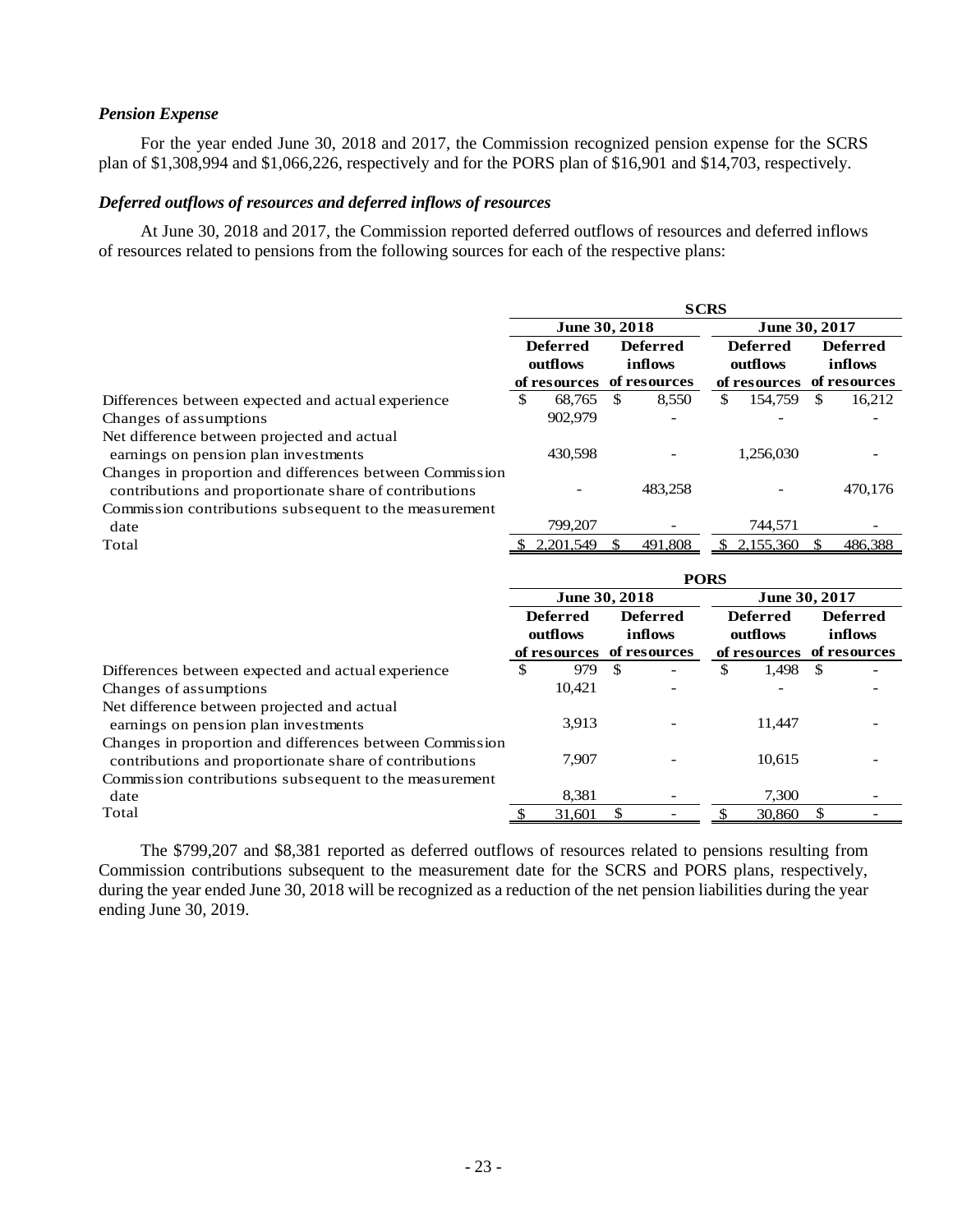Other amounts reported as deferred outflows of resources and deferred inflows of resources related to pensions will be recognized in pension expense as follows for the SCRS and PORS plans, respectively:

|                     | <b>SCRS</b>   |  |
|---------------------|---------------|--|
| Year ended June 30: |               |  |
| 2019                | \$<br>174,841 |  |
| 2020                | 499,689       |  |
| 2021                | 360,278       |  |
| 2022                | (124, 274)    |  |
| 2023                |               |  |
|                     |               |  |
| Year ended June 30: | <b>PORS</b>   |  |
| 2019                | \$<br>9,792   |  |
| 2020                | 7,778         |  |
| 2021                | 5,162         |  |
| 2022                | 488           |  |

#### *Actuarial Assumptions and Methods*

Actuarial valuations involve estimates of the reported amounts and assumptions about the probability of occurrence of events far into the future. Examples include assumptions about future employment, mortality, and future salary increases. Actuarial assumptions and methods used during the annual valuation process are subject to periodic revision, typically with an experience study, as actual results over an extended period of time are compared with past expectations and new estimates are made about the future.

South Carolina state statute requires that an actuarial experience study be completed at least once in each five-year period. An experience report on the Systems was most recently issued as of July 1, 2015. The June 30, 2017 total pension liability, net pension liability, and sensitivity information were determined by the Systems' consulting actuary, Gabriel, Roeder, Smith and Company (GRS) and are based on the July 1, 2016, actuarial valuations, as adopted by the PEBA Board and State Fiscal Accountability Authority which utilized membership data as of July 1, 2016. The total pension liability was rolled-forward from the valuation date to the plan's fiscal year ended June 30, 2017, using generally accepted actuarial principles. The Retirement System Funding and Administration Act of 2017 was signed into law April 25, 2017, and included a provision to reduce the assumed rate of return from 7.50% to 7.25% effective July 1, 2017. As a result of this legislation, GRS made an adjustment to the calculation of the roll-forward total pension liability for this assumption change as of the measurement date of June 30, 2017. Information included in the following schedulesis based on the certification provided by GRS.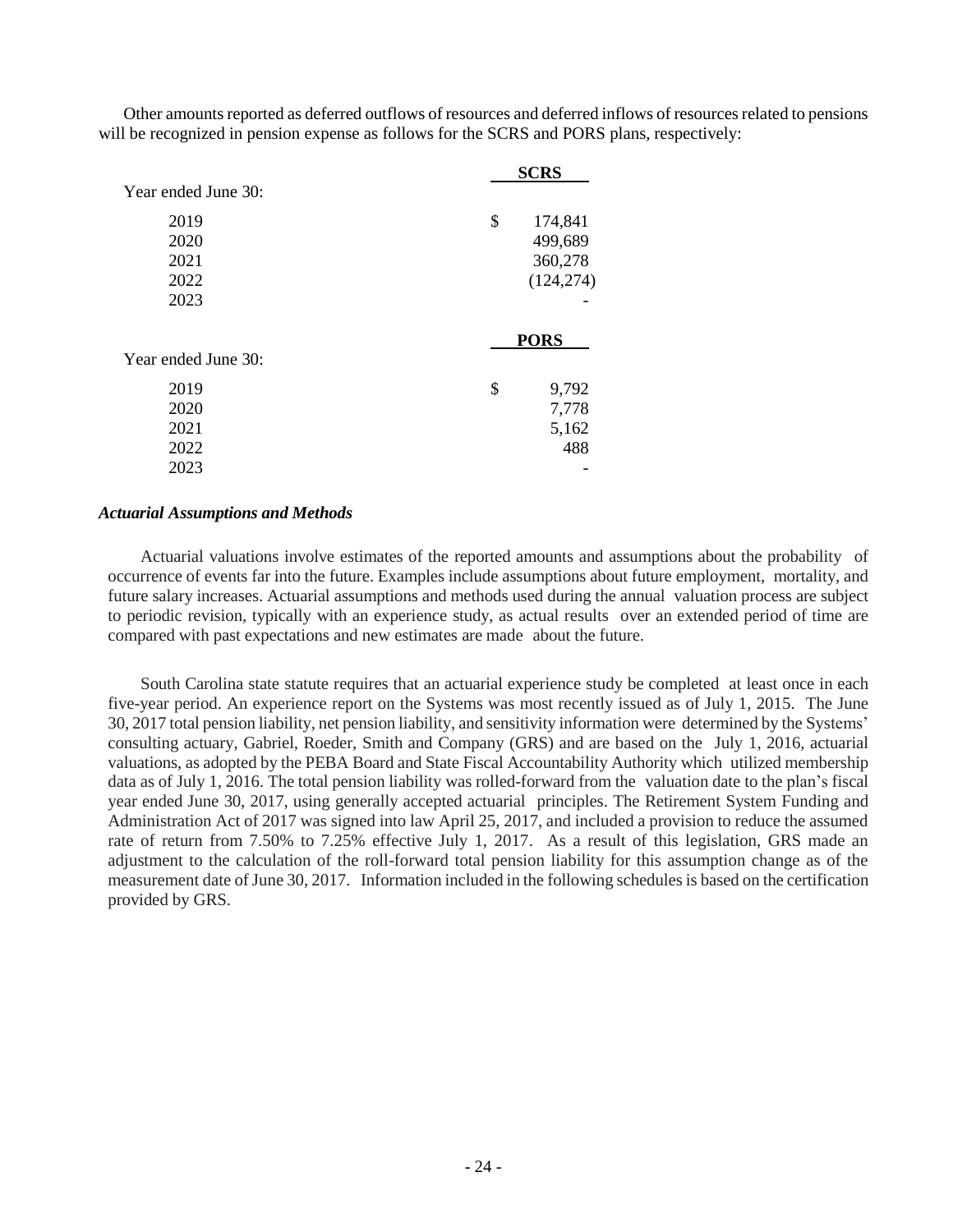The following table provides a summary of the actuarial assumptions and methods used in the July 1, 2016 valuations for SCRS and PORS.

|                                      | <b>SCRS</b>                       | <b>PORS</b>                      |
|--------------------------------------|-----------------------------------|----------------------------------|
| Actuarial cost method                | Entry age normal                  | Entry age normal                 |
| Actuarial assumptions:               |                                   |                                  |
| Investment rate of return            | 7.25%                             | 7.25%                            |
| Projected salary increases, includes | 3.0% to 12.5% (varies by service) | 3.5% to 9.5% (varies by service) |
| inflation at:                        | 2.25%                             | 2.25%                            |
| <b>Benefit adjustments</b>           | lesser of 1% or \$500 annually    | lesser of 1% or \$500 annually   |

The post-retiree mortality assumption is dependent upon the member's job category and gender. This assumption includes base rates which are automatically adjusted for future improvement in mortality using published Scale AA projected from the year 2000. Assumptions used in the July 1, 2016, valuations for SCRS and PORS are as follows.

| <b>Former Job Class</b>                                         | <b>Males</b>                          | <b>Females</b>                          |  |  |  |
|-----------------------------------------------------------------|---------------------------------------|-----------------------------------------|--|--|--|
| <b>Educators</b>                                                | 2016 PRSC Males multiplied by<br>92%  | 2016 PRSC Females multiplied by<br>98%  |  |  |  |
| General Employees and Members of the<br><b>General Assembly</b> | 2016 PRSC Males multiplied by<br>100% | 2016 PRSC Females multiplied by<br>111% |  |  |  |
| Public Safety and Firefighters                                  | 2016 PRSC Males multiplied by<br>125% | 2016 PRSC Females multiplied by<br>111% |  |  |  |

## *Net Pension Liability*

The net pension liability (NPL) is calculated separately for each system and represents that particular System's total pension liability determined in accordance with GASB No. 67 less that System's fiduciary net position. NPL totals, as of June 30, 2017, for SCRS and PORS are presented below.

| <b>System</b> | <b>Total</b><br><b>Pension</b><br><b>Liability</b> | Plan<br><b>Fiduciary</b><br><b>Net Position</b> | <b>Employers'</b><br><b>Net Pension</b><br><b>Liability (Asset)</b> | <b>Plan Fiduciary</b><br><b>Net Position as a Percentage</b><br>of the Total Pension Liability |
|---------------|----------------------------------------------------|-------------------------------------------------|---------------------------------------------------------------------|------------------------------------------------------------------------------------------------|
| <b>SCRS</b>   | \$48,244,437,494                                   | \$25,732,829,268                                | \$22,511,608,226                                                    | 53.3%                                                                                          |
| <b>PORS</b>   | 7,013,684,001                                      | 4,274,123,178                                   | 2,739,560,823                                                       | 60.9%                                                                                          |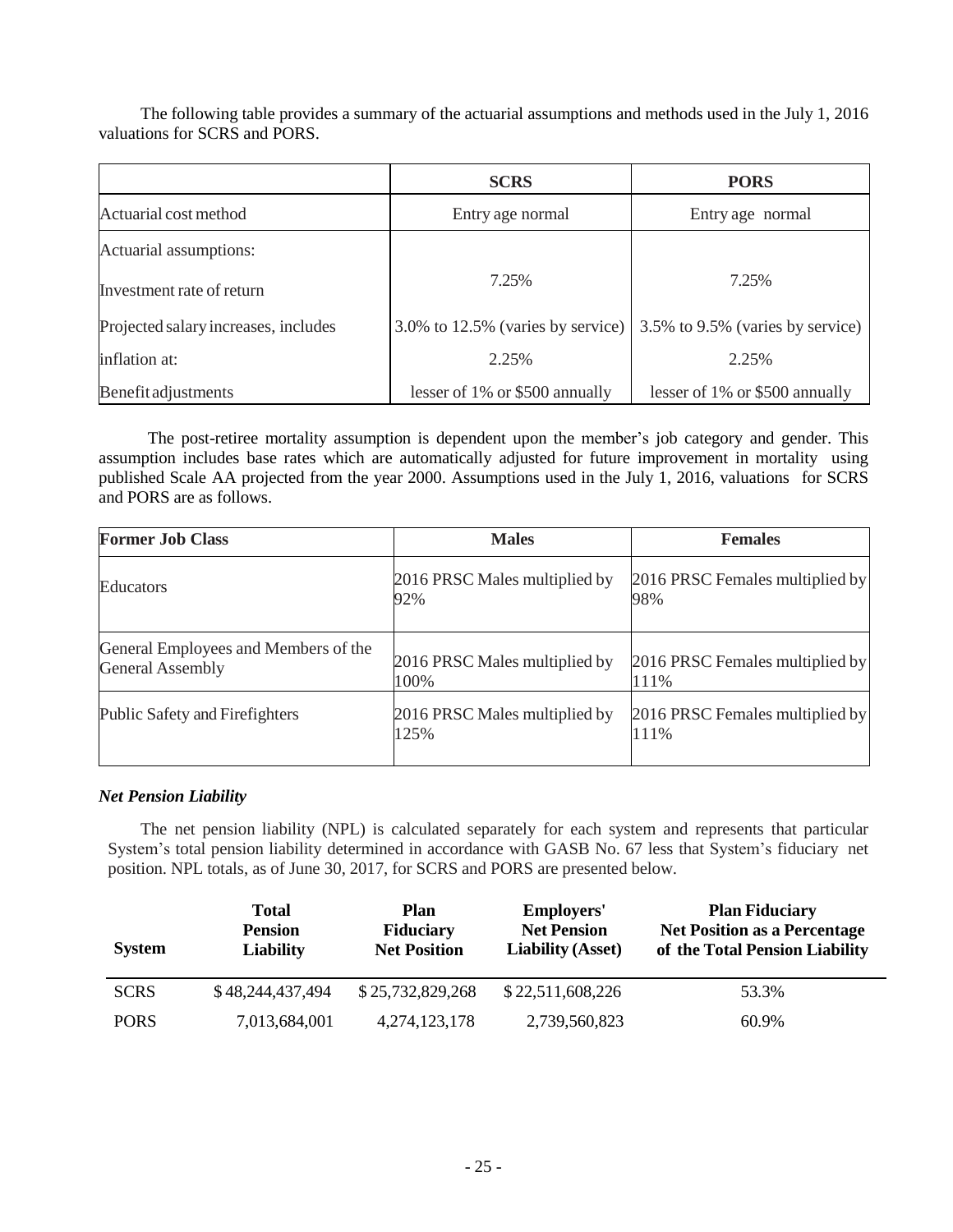The total pension liability is calculated by the Systems' actuary, and each plan's fiduciary net position is reported in the Systems' financial statements. The net pension liability is disclosed in accordance with the requirements of GASB No. 67 in the Systems' notes to the financial statements and required supplementary information. Liability calculations performed by the Systems' actuary for the purpose of satisfying the requirements of GASB Nos. 67 and 68 are not applicable for other purposes, such as determining the plans' funding requirements.

At June 30, 2018, the Commission reported liabilities of \$15,425,179 and \$110,182 for its proportionate shares of the SCRS and PORS net pension liabilities, respectively. At June 30, 2017, the Commission reported liabilities of \$14,929,635 and \$100,926 for its proportionate shares of the SCRS and PORS net pension liabilities, respectively. The net pension liabilities were measured as of July 1, 2017 and 2016, respectively, and the total pension liabilities used to calculate the net pension liabilities were determined by an actuarial valuation as of those dates. The Commission's proportionate shares of the net pension liabilities were based on a projection of the its long-term share of contributions to the pension plans relative to the projected contributions of all participating employers, actuarially determined. At June 30, 2017 and 2016, the Commission's proportionate shares of the SCRS and PORS plans were 0.06852 % and 0.06989%, respectively, and 0.00401 % and 0.00398%, respectively

#### *Long-term Expected Rate of Return*

The long-term expected rate of return on pension plan investments, as used in the July 1, 2016, actuarial valuations, was based upon the 30 year capital market outlook. The long-term expected rate of returns represent assumptions developed using an arithmetic building block approach, primarily based on consensus expectations and market based inputs. Expected returns are net of investment fees.

The expected returns, along with the expected inflation rate, form the basis for the target asset allocation adopted beginning January 1, 2017. The long-term expected rate of return is produced by weighting the expected future real rates of return by the target allocation percentage and by adding expected inflation and is summarized in the table on the following page. For actuarial purposes, the 7.25 percent assumed annual investment rate of return set in statute and used in the calculation of the total pension liability includes a 5.00 percent real rate of return and a 2.25 percent inflation component.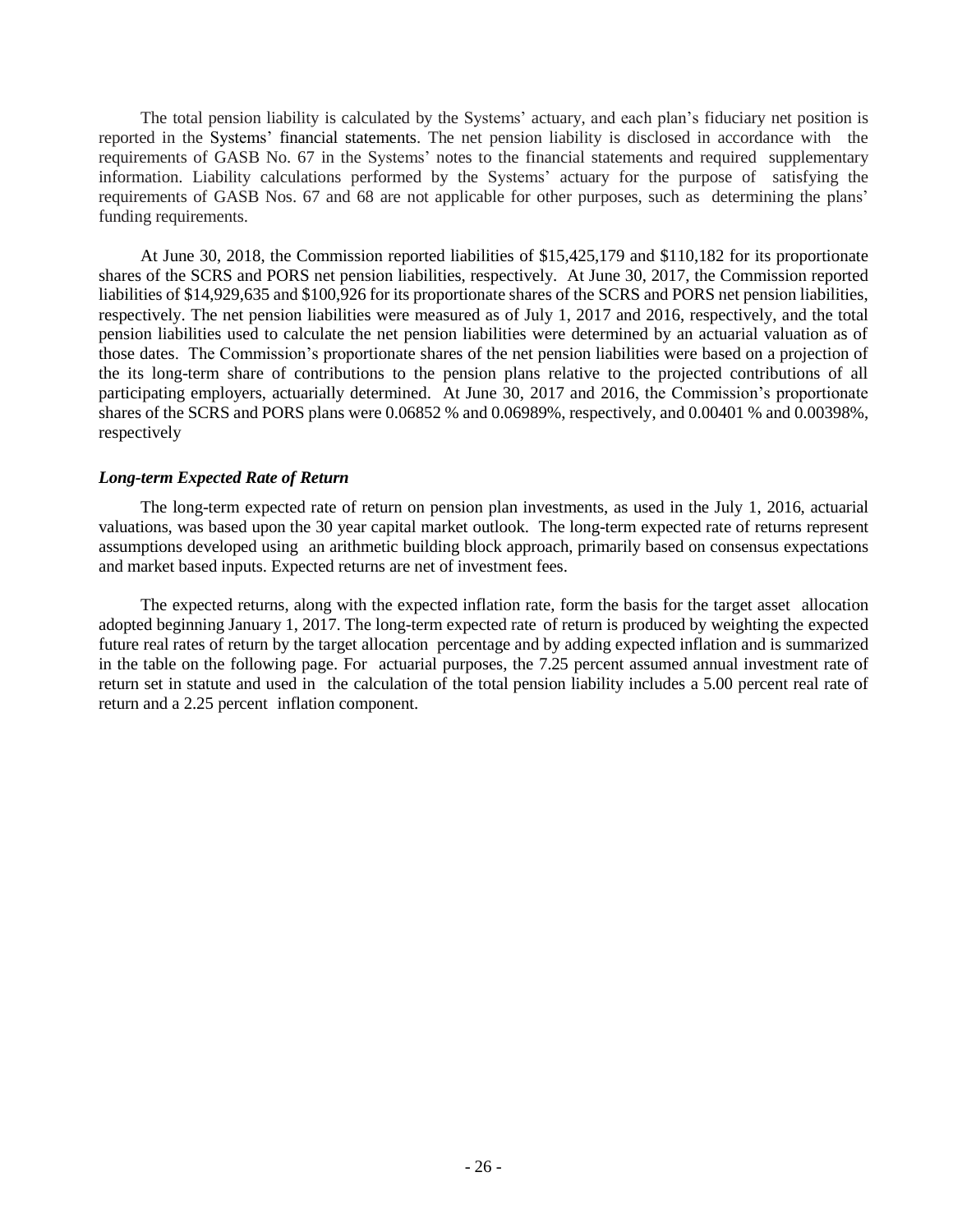|                                         | <b>Target Asset</b><br><b>Allocation</b> | <b>Real Rate</b><br>of Return | <b>Real Rate</b><br>of Return |
|-----------------------------------------|------------------------------------------|-------------------------------|-------------------------------|
| <b>Asset Class</b>                      |                                          |                               |                               |
| <b>Global Equity</b>                    | 45.00%                                   |                               |                               |
| Global Public Equity                    | 31.00%                                   | 6.72%                         | 2.08%                         |
| Private Equity                          | 9.00%                                    | 9.60%                         | 0.86%                         |
| <b>Equity Options Strategies</b>        | 5.00%                                    | 5.91%                         | 0.30%                         |
| <b>Real Assets</b>                      | 8.00%                                    |                               |                               |
| Real Estate (Private)                   | 5.00%                                    | 4.32%                         | 0.22%                         |
| Real Estate (REITs)                     | 2.00%                                    | 6.33%                         | 0.13%                         |
| Infrastructure                          | 1.00%                                    | 6.26%                         | 0.06%                         |
| Opportunistic                           | 17.00%                                   |                               |                               |
| <b>GTAA/Risk Parity</b>                 | 10.00%                                   | 4.16%                         | 0.42%                         |
| Hedge Funds (non-PA)                    | 4.00%                                    | 3.82%                         | 0.15%                         |
| Other Opportunistice Strategies         | 3.00%                                    | 4.16%                         | 0.12%                         |
| <b>Diversified Credit</b>               | 18.00%                                   |                               |                               |
| <b>Mixed Credit</b>                     | 6.00%                                    | 3.92%                         | 0.24%                         |
| <b>Emerging Markets Debt</b>            | 5.00%                                    | 5.01%                         | 0.25%                         |
| Private Debt                            | 7.00%                                    | 4.37%                         | 0.31%                         |
| <b>Conservative Fixed Income</b>        | 12.00%                                   |                               |                               |
| Core Fixed Income                       | 10.00%                                   | 1.60%                         | 0.16%                         |
| Cash and Short Duration (Net)           | 2.00%                                    | 0.92%                         | 0.02%                         |
| <b>Total Expected Real Return</b>       | 100.00%                                  |                               | 5.31%                         |
| <b>Inflation for Actuarial Purposes</b> |                                          |                               | 2.25%                         |
| <b>Total Expected Nominal Return</b>    |                                          |                               | 7.56%                         |

## *Discount Rate*

The discount rate used to measure the total pension liability was 7.25 percent. The projection of cash flows used to determine the discount rate assumed that contributions from participating employers in SCRS and PORS will be made based on the actuarially determined rates based on provisions in the South Carolina Code of Laws. Based on those assumptions, each System's fiduciary net position was projected to be available to make all projected future benefit payments of current plan members. Therefore, the long-term expected rate of return on pension plan investments was applied to all periods of projected benefit payments to determine the total pension liability.

## *Sensitivity Analysis*

The following table presents the Commission's proportionate share of the net pension liabilities of the respective plans calculated using the discount rate of 7.25 percent, as well as what the Commission's proportionate share of the net pension liability would be if it were calculated using a discount rate that is 1.00 percent lower (6.25 percent) or 1.00 percent higher (8.25 percent) than the current rate.

| Sensitivity of the Net Pension Liability to Changes in the Discount Rate |                                                                                   |                  |                              |  |  |  |
|--------------------------------------------------------------------------|-----------------------------------------------------------------------------------|------------------|------------------------------|--|--|--|
| <b>System</b>                                                            | 1.00% Decrease<br><b>Current</b><br>$(6.25\%)$<br><b>Discount</b><br>Rate (7.25%) |                  | 1.00% Increase<br>$(8.25\%)$ |  |  |  |
| <b>SCRS</b>                                                              | \$<br>19,880,646                                                                  | \$<br>15,425,179 | 12,721,395<br>S              |  |  |  |
| <b>PORS</b>                                                              | 148,327                                                                           | 110,182          | 79,553                       |  |  |  |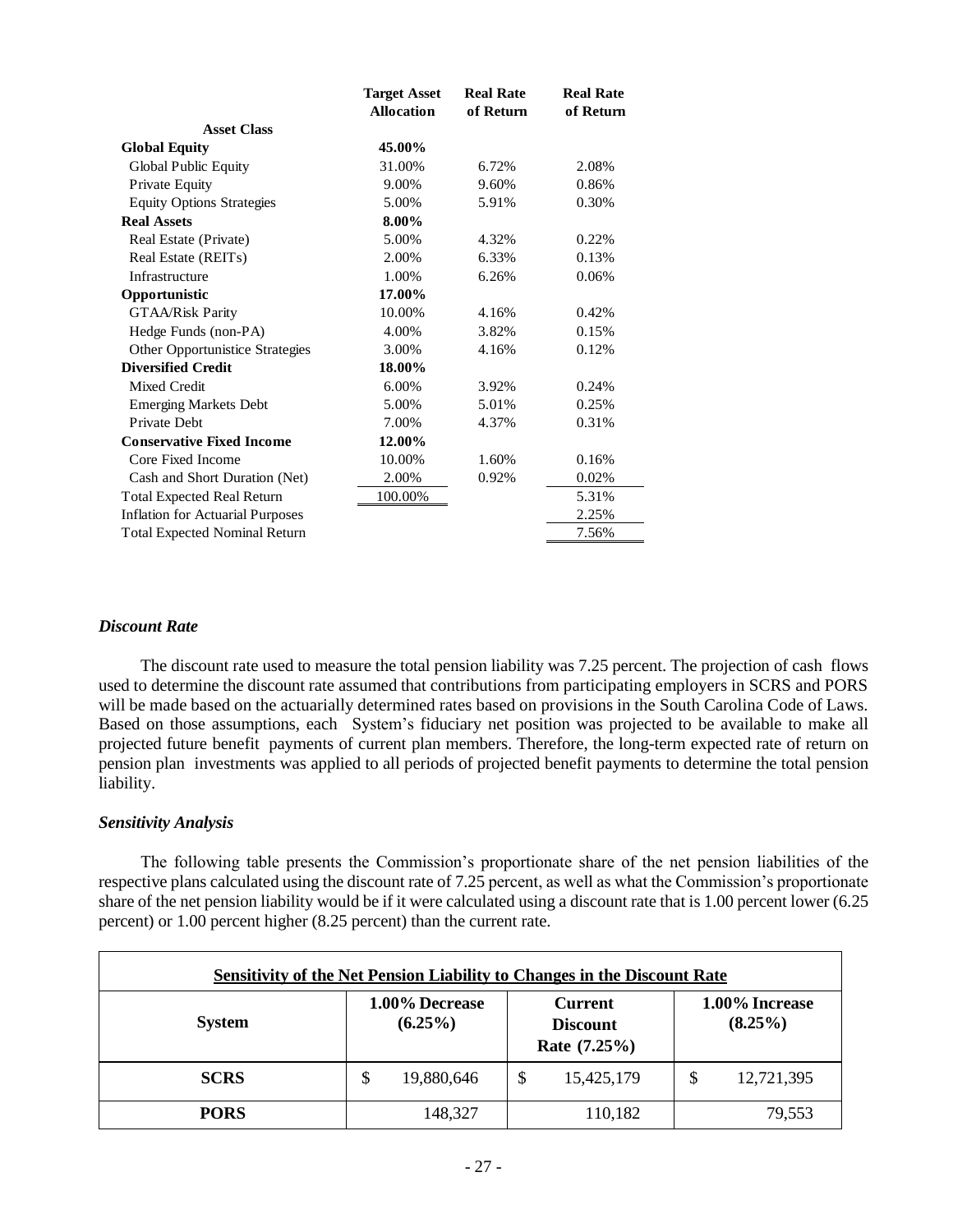#### *Additional Financial and Actuarial Information*

Detailed information regarding the fiduciary net position of the plans administered by PEBA is available in the Systems' audited financial [statements](http://www.peba.sc.gov/assets/financialsretirement.pdf) for the fiscal year ended June 30, 2017 (including the unmodified audit opinion on the financial statements). Additional actuarial information is available in the [accounting and financial](http://www.peba.sc.gov/assets/06.30.2015-gasb-68_report_final-protected.pdf) [reporting actuarial](http://www.peba.sc.gov/assets/06.30.2015-gasb-68_report_final-protected.pdf) valuation as of June 30, 2017.

## *NOTE 11 - POST-EMPLOYMENT BENEFITS OTHER THAN PENSIONS*

## *Plan Description*

Employees of the Commission are provided with OPEB through Plans established by the state of South Carolina. The Other Post-Employment Benefits Trust Funds (OPEB Trusts), which collectively refers to the South Carolina Retiree Health Insurance Trust Fund (SCRHITF) and the South Carolina Long-Term Disability Insurance Trust Fund (SCLTDITF), were established by the State of South Carolina as Act 195. Act 195 became effective on May 2008. The SCRHITF was created to fund and account for the employer costs of the State's retiree health and dental plans. The SCLTDITF was created to fund and account for the employer costs of the State's Basic Long-Term Disability Income Benefit Plan. Costs related to Long-Term Disability insurance were insignificant for the year ended June 30, 2018.

In accordance with Act 195, the OPEB Trusts are administered by the PEBA, Insurance Benefits and the State Treasurer is the custodian of the funds held in trust. The Board of Directors of PEBA has been designated as the Trustee.

The OPEB Trusts are cost-sharing multiple-employer defined benefit plans. Article 5 of the State Code of Laws defines the two plans and authorizes the Trustee to at any time adjust the plans, including its benefits and contributions, as necessary to insure the fiscal stability of the plans. In accordance with the South Carolina Code of Laws and the annual Appropriations Act, the State provides post-employment health and dental and long-term disability benefits to retired State and school district employees and their covered dependents.

As discussed in *NOTE 9 - RESTATEMENT FOR CHANGE IN ACCOUNTING PRINCIPLE AND RESTRICTED FOR EDUCATION LOTTERY ACCOUNT,* The Commission implemented GASB No. 75, *Accounting and Financial Reporting by Employers for Postemployment Benefits Other Than Pensions,* in the fiscal year ended June 30, 2018. The implementation of the Statement required the Commission to change the manner in which it had been accounting for its liabilities associated with the OPEB Trusts and to record the beginning net OPEB liability and the effects on net position of contributions made by the Commission during the measurement period. The OPEB liability associated with the SCLTDITF was immaterial to the Commission's net position and operations and, accordingly, no adjustments were made to the Commission's financial statements pursuant to the requirements of GASB No. 75.

## *Benefits*

The SCRHITF is a healthcare plan that covers retired employees of the State of South Carolina, including all agencies, and public school districts. The SCRHITF provides health and dental insurance benefits to eligible retirees. Generally, retirees are eligible for the health and dental benefits if they have established at least ten years of retirement service credit. For new hires beginning employment May 2, 2008 and after, retirees are eligible for benefits if they have established 25 years of service for 100% employer funding and 15-24 years of service for 50% employer funding.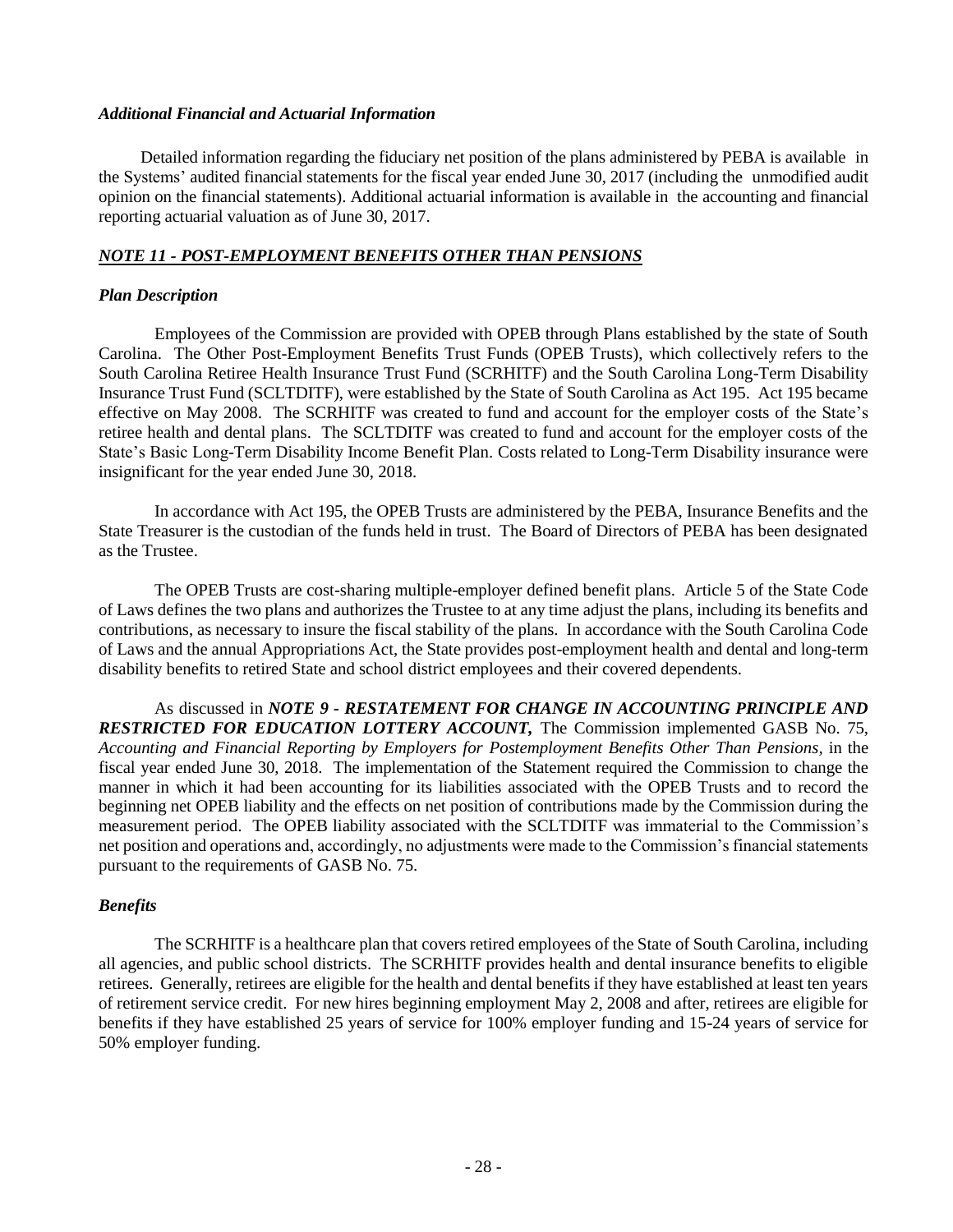#### *Contributions and Funding Policies*

Section 1-11-710 of the South Carolina Code of Laws of 1976, as amended, requires these postemployment and long-term disability benefits to be funded through annual appropriations by the General Assembly for active employees to the PEBA, Insurance Benefits and participating retirees to PEBA, except for the portion funded through the pension surcharge and provided from the other applicable sources of the PEBA, Insurance Benefits. For active employees who are not funded by State General Fund appropriations, participating employers are mandated by State statute to contribute at a rate assessed each year by the Department of Administration Executive Budget Office. The covered payroll surcharge for the year ended June 30, 2017 was 5.33 percent. The South Carolina Retirement System (SCRS) collects the monthly surcharge for all participating employers and remits it directly to the SCRHITF. Other sources of funding for the SCRHITF include mandatory transfers of accumulated PEBA, Insurance Benefits' reserves and income generated from investments. Employer contributions also include the implicit subsidy, or age-related subsidy inherent in the healthcare premiums structure. The implicit subsidy represents a portion of the health care expenditures paid on behalf of the employer's active employees. For purposes of GASB No. 75, this expenditure on behalf of the active employee is reclassified as a retiree health care expenditure so that the employer's contributions towards the plan reflect the underlying age-adjusted, retiree benefit costs. . For the years ended June 30, 2017 and 2016 the Commission remitted \$406,501 and \$389,088, respectively, to SCRS for SCLTHITF surcharges.

In accordance with part (b) of paragraph 69 of GASB No. 75, participating employers should recognize revenue in an amount equal to the employer's proportionate share of the change in the collective net OPEB liability arising from contributions to the OPEB plan during the measurement period from non-employer contributing entities for purposes other than the separate financing of specific liabilities to the OPEB plan. Therefore, employers should classify this revenue in the same manner as it classifies grants from other entities.

PEBA, Insurance Benefits issues audited financial statements and required supplementary information for the OPEB Trust Funds. This information is publicly available through the Insurance Benefits' link on PEBA's website at [www.peba.sc.gov](http://www.peba.sc.gov/) or a copy may be obtained by submitting a request to PEBA – Insurance Benefits, 202 Arbor Lake Drive, Columbia, SC 29223. PEBA is considered a division of the primary government of the state of South Carolina and therefore, OPEB Trust fund financial information is also included in the comprehensive annual financial report of the state.

## *OPEB Liability, OPEB Expense and Deferred Outflows and Inflows of Resources Related to OPEB*

At June 30, 2018, the Commission reported a liability of \$11,717,096 for its proportionate share of the net OPEB liability. The Commission's proportionate share of the net OPEB liability was \$12,091,593 and was determined by an actuarial valuation which was performed as of June 30, 2016 and "rolled-forward" to June 30, 2017. The Commission's proportionate share of the net OPEB liability was based on a projection of the Commission's long-term share of contributions to the OPEB Trust relative to the projected contributions of all participants, as actuarially determined. As of the actuarial valuation date the Commission's proportionate share related to the SCRHITF was 0.086506%.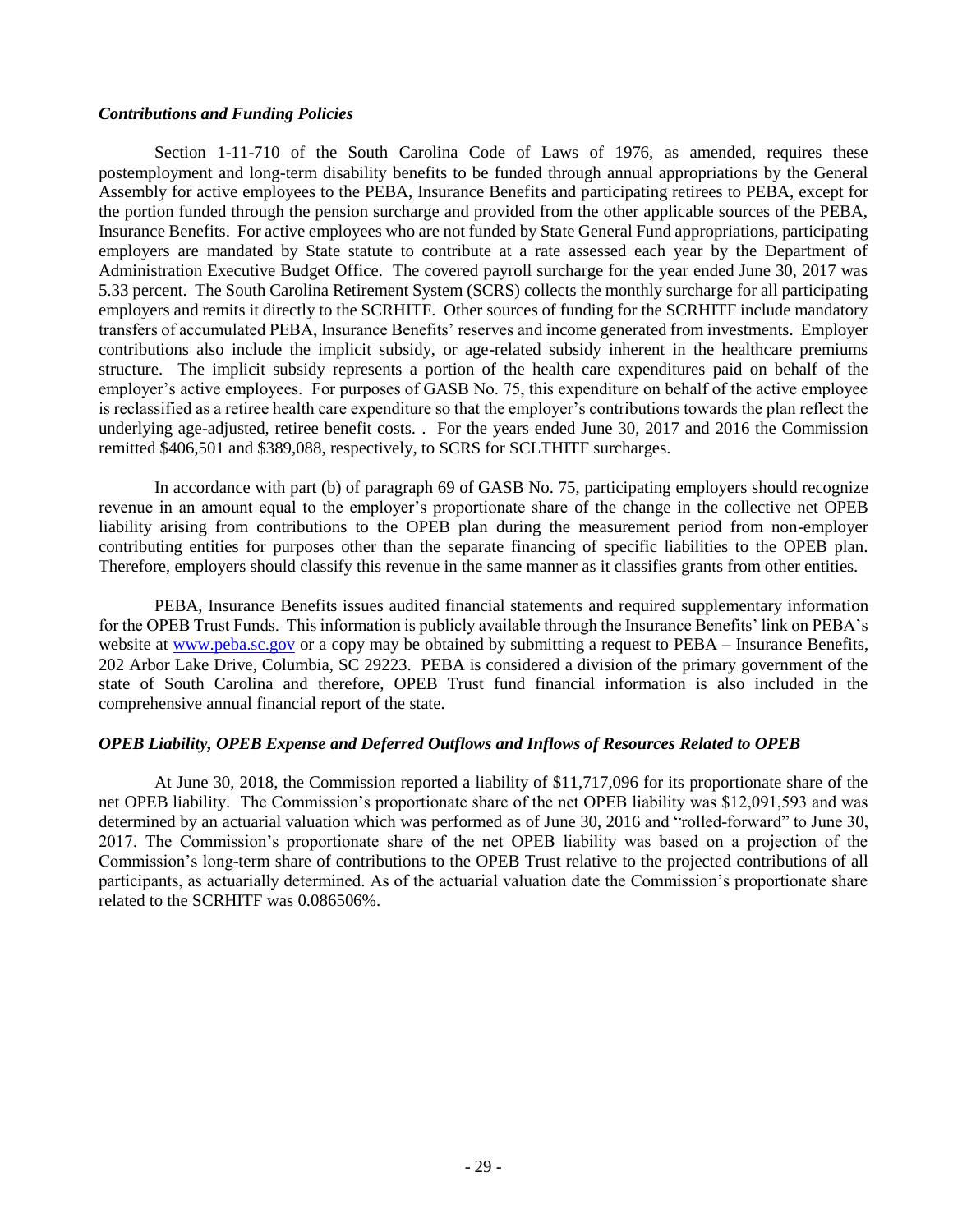For the year ended June 30, 2018, the Commission recognized OPEB expense related to the SCRHITF of \$713,147. At June 30, 2018, the Commission recognized deferred outflows and inflows of resources related to OPEB from the following sources:

|                                                          | June 30, 2018             |          |   |                 |
|----------------------------------------------------------|---------------------------|----------|---|-----------------|
|                                                          | <b>Deferred</b>           |          |   | <b>Deferred</b> |
|                                                          |                           | outflows |   | inflows         |
|                                                          | of resources of resources |          |   |                 |
| Differences between expected and actual experience       | \$                        |          | S | 5.085           |
| Changes of assumptions                                   |                           |          |   | 1,102,524       |
| Net difference between projected and actual              |                           |          |   |                 |
| earnings on pension plan investments                     |                           | 20,133   |   |                 |
| Changes in proportion and differences between Commission |                           |          |   |                 |
| contributions and proportionate share of contributions   |                           |          |   | 168             |
| Commission contributions subsequent to the measurement   |                           |          |   |                 |
| date                                                     |                           | 406,501  |   |                 |
| Total                                                    |                           | 426.634  |   |                 |

Deferred outflows related to Commission contributions subsequent to the measurement date of \$406,501 will be recognized as a reduction of the OPEB liability in the year ended June 30, 2019. Other amounts reported as deferred outflows and inflows of resources related to OPEB will be recognized in OPEB expense as follows:

Year ended June 30:

| (172, 325) |
|------------|
| (172, 325) |
| (172, 325) |
| (172, 325) |
| (177, 358) |
| (220,986)  |
|            |

#### *Actuarial Assumptions and Methods*

Actuarial valuations of an ongoing plan involve estimates of the value of reported amounts and assumptions about the probability of occurrence of events far into the future. Examples include assumptions about future employment, mortality, and the healthcare cost trend. Actuarially determined amounts are subject to continual revision as actual results are compared with past expectations and new estimates are made about the future. The schedules of funding progress, presented as required supplementary information following the notes to the financial statements, present multi-year trend information about whether the actuarial values of plan assets are increasing or decreasing over time relative to the actuarial accrued liabilities for benefits.

Projections of benefits for financial reporting purposes are based on the substantive plans (as understood by the employer and plan participants) and include the types of benefits provided at the time the valuation and the historical pattern of sharing of benefit costs between the employer and plan members to that point. The actuarial methods and assumptions used include techniques that are designed to reduce the effects of short-term volatility in actuarial accrued liabilities and the actuarial value of assets, consistent with the long-term perspective of the calculations.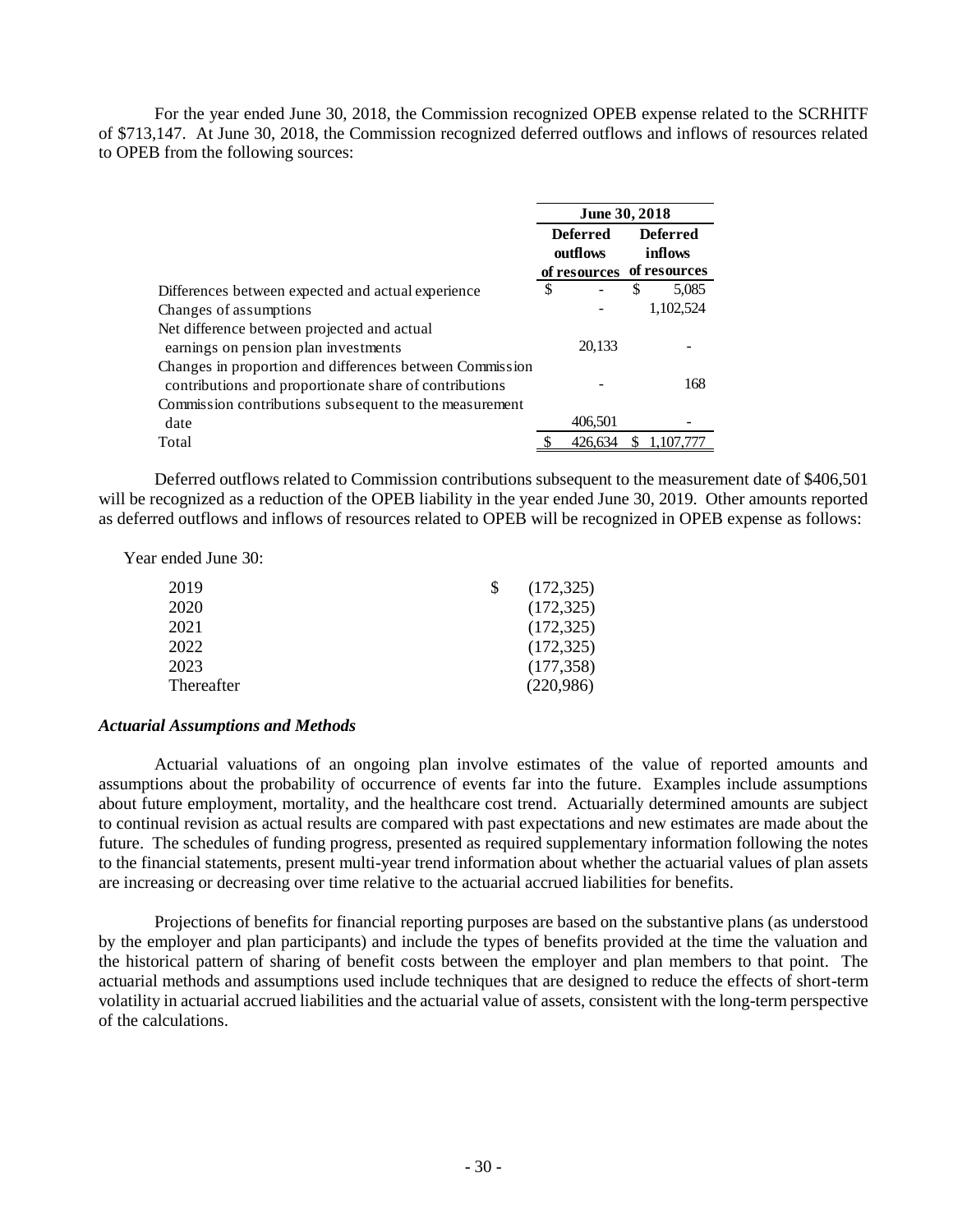## *NOTE 11 - POST-EMPLOYMENT BENEFITS OTHER THAN PENSIONS, Continued*

Additional information as of the latest actuarial valuation for SCRHITF:

| Valuation Date:                | June 30, 2016                                                                            |
|--------------------------------|------------------------------------------------------------------------------------------|
| <b>Actuarial Cost Method:</b>  | Entry Age Normal                                                                         |
| Inflation:                     | 2.25%                                                                                    |
| Investment Rate of Return:     | 4.00%, net of OPEB Plan investment expense; including inflation                          |
| Single Discount Rate:          | 3.56% as of June 30, 2017                                                                |
| Demographic Assumptions:       | Based on the experience study performed for the South Carolina                           |
|                                | Retirement Systems for the 5-year period ending June 30, 2015                            |
| Mortality:                     | For healthy retirees, the 2016 Public Retirees of South Carolina                         |
|                                | Mortality Table for Males and the 2016 Public Retirees of South                          |
|                                | Carolina Mortality Table for Females are used with fully generational                    |
|                                | mortality projections based on Scale AA from the year 2016.                              |
|                                | Multipliers are applied to the base tables based on gender and                           |
|                                | employment type.                                                                         |
| <b>Health Care Trend Rate:</b> | Initial trend starting at 7.00% and gradually decreasing to an ultimate                  |
|                                | trend rate of 4.15% over a period of 15 years                                            |
| <b>Aging Factors:</b>          | Based on plan specific experience                                                        |
| Retiree Participation:         | 79% for retirees who are eligible for funded premiums                                    |
| Notes:                         | There were no benefit changes during the year;                                           |
|                                | the discount rate changed from 2.92% as of June 30, 2016 to 3.56% as<br>of June 30, 2017 |

The actuarial valuation was performed as of June 30, 2016. Update procedures were used to roll forward the total OPEB liability to June 30, 2017.

#### *Net OPEB Liability*

The Net OPEB Liability (NOL) is calculated separately for each OPEB Trust Fund and represents that particular Trust's Total OPEB Liability (TOL) determined in accordance with GASB No. 74 less that Trust's fiduciary net position. The allocation of each employer's proportionate share of the collective Net OPEB Liability and collective OPEB Expense was determined using the employer's payroll-related contributions over the measurement period.

The following table represents the components of the net OPEB liability related to the SCRHITF as of June 30, 2017: **Plan Figure** 1

|                   |                                |      |                                              |                              | Plan Fiduciary                        |
|-------------------|--------------------------------|------|----------------------------------------------|------------------------------|---------------------------------------|
|                   |                                |      |                                              |                              | <b>Net Position as</b>                |
| <b>OPEB</b> Trust | <b>Total OPEB</b><br>Liability |      | <b>Plan Fiduciary Net</b><br><b>Position</b> | <b>Net OPEB</b><br>Liability | a % of Total<br><b>OPEB</b> Liability |
| <b>SCRHITE</b>    | 14,659,610,970                 | - \$ | 1.114.774.760                                | \$13,544,836,210             | 7.60%                                 |

The NOL is calculated by the Trusts' actuary, and the Trust's fiduciary net position is reported in the Trust's financial statements. The NOL is determined in accordance with the requirements of GASB No. 74.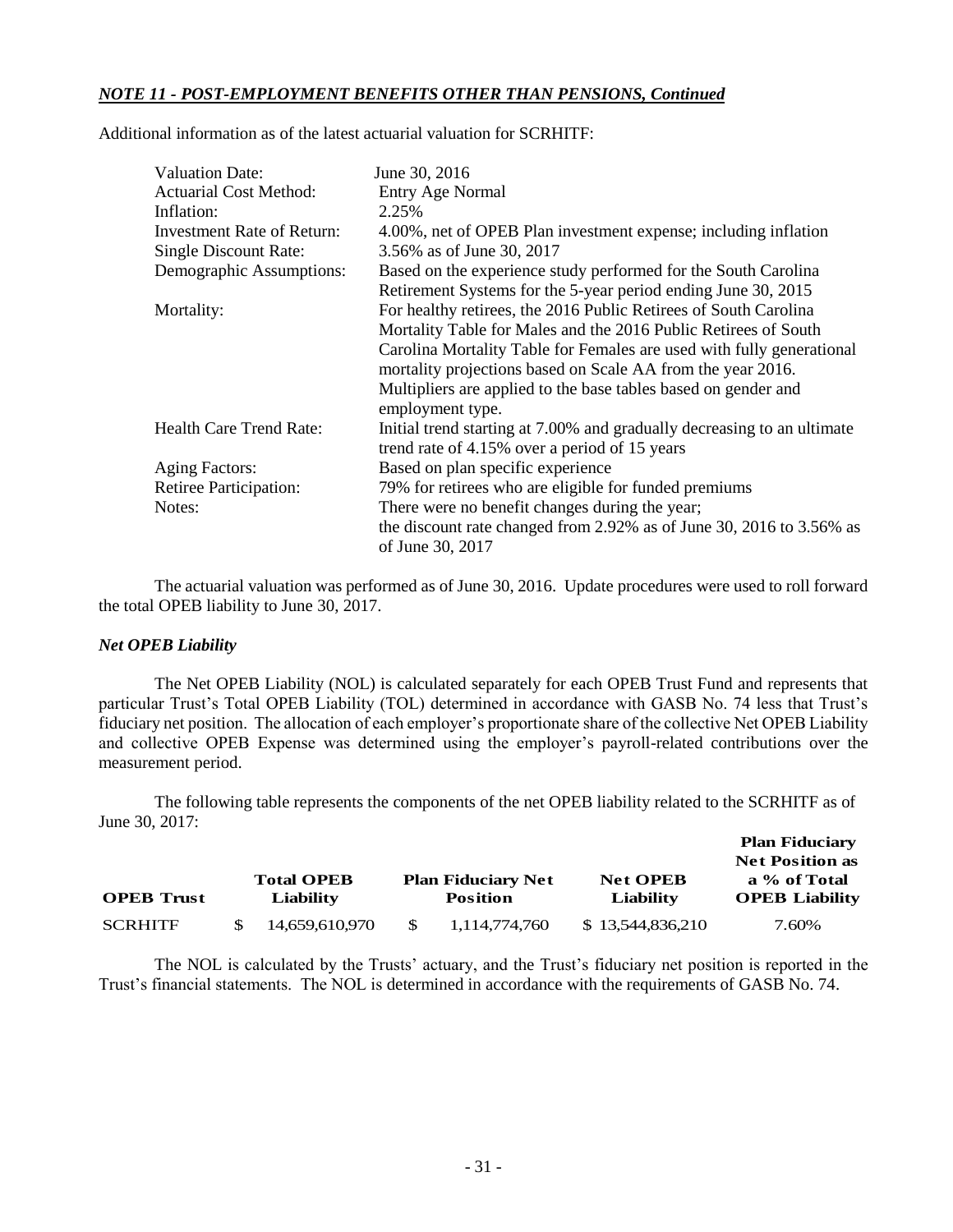#### *Single Discount Rate*

The Single Discount Rate of 3.56% was used to measure the total OPEB liability for the SCRHITF. The accounting policy for this plan is to set the Single Discount Rate equal to the prevailing municipal bond rate. Due to the plan's investment and funding policies, the difference between a blended discount rate and the municipal bond rate would be less than several basis points (several hundredths of one percent).

#### *Long-term Expected Rate of Return*

The long-term expected rate of returns represent assumptions developed using an arithmetic building block approach primarily based on consensus expectations and market based inputs. The expected returns, along with the expected inflation rate, form the basis for the target asset allocation adopted at the beginning of the 2017 fiscal year. The long-term expected rate of return is produced by weighting the expected future real rates of return by the target allocation percentage and adding expected inflation. This information is summarized in the following table:

| <b>Asset Class</b>                  | <b>Target Asset</b><br><b>Allocation</b> | <b>Expected</b><br><b>Arithmetic</b><br><b>Real Rate of</b><br><b>Return</b> | Allocation-<br><b>Weighted Long-</b><br><b>Term Expected</b><br><b>Real Rate of</b><br><b>Return</b> |
|-------------------------------------|------------------------------------------|------------------------------------------------------------------------------|------------------------------------------------------------------------------------------------------|
| U.S. Domestic Fixed Income          | 80.00%                                   | 2.09%                                                                        | 1.67%                                                                                                |
| Cash                                | 20.00%                                   | 0.84%                                                                        | 0.17%                                                                                                |
| <b>Total</b>                        | 100.00%                                  |                                                                              | 1.84%                                                                                                |
| <b>Expected Inflation</b>           |                                          |                                                                              | 2.25%                                                                                                |
| <b>Total Return</b>                 |                                          |                                                                              | 4.09%                                                                                                |
| <b>Investment Return Assumption</b> | 4.00%                                    |                                                                              |                                                                                                      |

#### *Sensitivity Analysis*

The following table presents the SCRHITF's net OPEB liability and the Commission's proportionate share calculated using a Single Discount Rate of 3.56%, as well as what the plan's net OPEB liability would be if it were calculated using a Single Discount Rate that is one percent lower or one percent higher:

|                                                   |                         | Current                          |                         |
|---------------------------------------------------|-------------------------|----------------------------------|-------------------------|
|                                                   | 1% Decrease<br>$2.56\%$ | <b>Discount Rate</b><br>$3.56\%$ | 1% Increase<br>$4.56\%$ |
| <b>SCRHITF Net OPEB Liability</b>                 | \$15,951,988,645        | \$13,544,836,210                 | \$11,604,082,103        |
| <b>Commission's Proportionate</b><br><b>Share</b> | 13,799,427              | 11,717,096                       | 10,038,227              |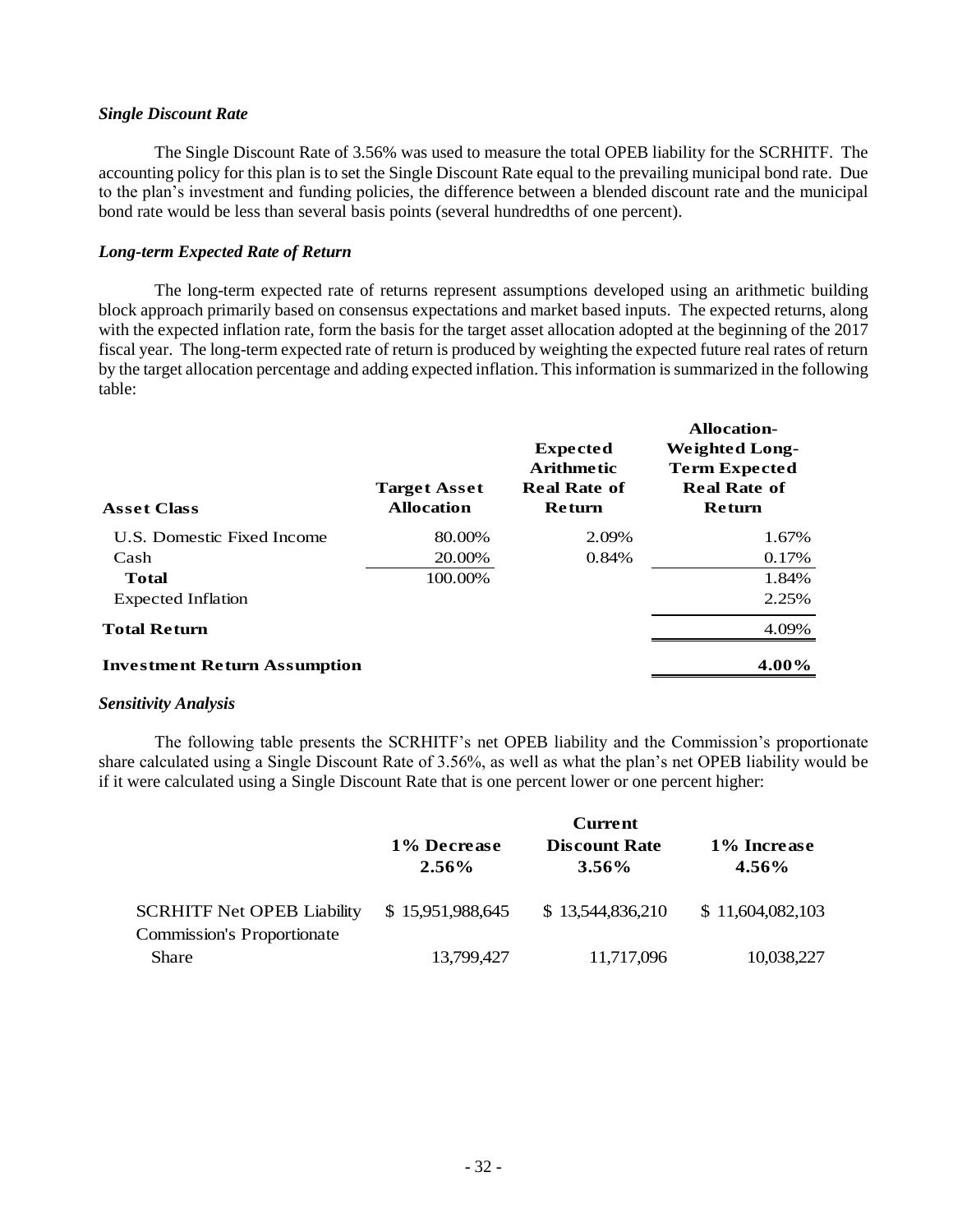Regarding the sensitivity of the SCRHITF's net OPEB liability and the Commission's proportionate share to changes in the healthcare cost trend rates, the following table presents SCRHITF's net OPEB liability and the Commission's proportionate share, calculated using the assumed trend rates as well as what the plan's net OPEB liability would be if were calculated using a trend rate that is one percent lower or one percent higher:

|                                                                        | <b>Current Healthcare</b> |                        |                    |  |  |  |  |  |
|------------------------------------------------------------------------|---------------------------|------------------------|--------------------|--|--|--|--|--|
|                                                                        | 1% Decrease               | <b>Cost Trend Rate</b> | <b>1% Increase</b> |  |  |  |  |  |
| <b>SCRHITF Net OPEB Liability</b><br><b>Commission's Proportionate</b> | \$11,107,326,981          | \$13,544,836,210       | \$16,700,824,804   |  |  |  |  |  |
| <b>Share</b>                                                           | 9,608,504                 | 11,717,096             | 14.447.216         |  |  |  |  |  |

#### *Additional Financial and Actuarial Information*

Detailed information regarding the fiduciary net position of the SCRHITF is available in its audited financial [statements](http://www.peba.sc.gov/assets/financialsretirement.pdf) for the fiscal year ended June 30, 2017 (including the unmodified audit opinion on the financial statements). Additional actuarial information is available in the [accounting and financial](http://www.peba.sc.gov/assets/06.30.2015-gasb-68_report_final-protected.pdf) reporting actuarial [valuation as](http://www.peba.sc.gov/assets/06.30.2015-gasb-68_report_final-protected.pdf) of June 30, 2017. A copy of the separately issued financial statements for the trust funds may be obtained by writing to the South Carolina Public Employee Benefit Authority - Insurance Benefits Division, PO Box 11960, Columbia, SC 29211-1960.

## *NOTE 12 - CONTINGENCIES*

The Commission is subject to litigation in the ordinary course of its business. In the opinion of management and legal counsel, the outcome of such litigation will not have a material impact on the financial position or cash flows of the Commission as of and for the year ended June 30, 2018.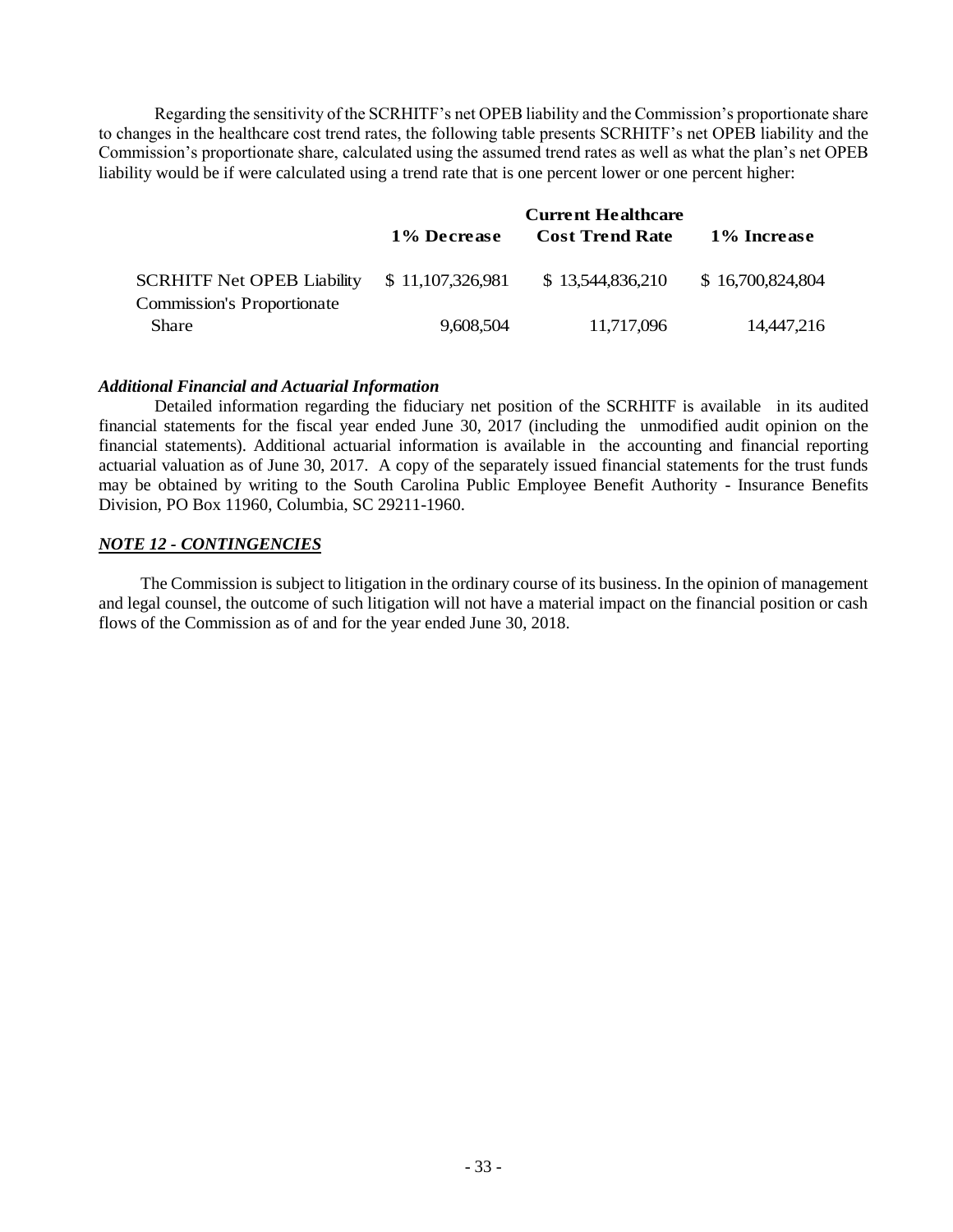# *NOTE 13 - TRANSACTIONS WITH STATE ENTITIES AND RELATED PARTIES*

For the year ended June 30, 2018, the Commission had certain transactions with the State and various other agencies as follows:

| <b>Related Party</b>                                       | Amount          | <b>Nature of Transaction</b>                                                                                        |  |  |  |  |  |  |  |
|------------------------------------------------------------|-----------------|---------------------------------------------------------------------------------------------------------------------|--|--|--|--|--|--|--|
| South Carolina Department of Revenue                       | \$<br>7,635,971 | Transfers of state income tax withholdings for prizes,<br>use taxes, prize debt setoffs, and retailer credit checks |  |  |  |  |  |  |  |
| South Carolina Law Enforcement Division                    | 387,556         | Security services and fees paid for background<br>checks on employees and retailers                                 |  |  |  |  |  |  |  |
| South Carolina State Treasurer                             | 434,799,739     | Remittances of net proceeds and unclaimed prizes                                                                    |  |  |  |  |  |  |  |
| South Carolina State Treasurer                             | 3,492           | Unclaimed property return                                                                                           |  |  |  |  |  |  |  |
| South Carolina Deparment of<br>Administration              | 14,482          | Vehicles, telephone, printing, and miscellaneous services                                                           |  |  |  |  |  |  |  |
| South Carolina Public Employee Benefit<br>Authority (PEBA) | 1,107,367       | Employee health, life and dental insurance                                                                          |  |  |  |  |  |  |  |
| South Carolina Department of Social<br><b>Services</b>     | 65,821          | Debt set offs withheld from prize winnings                                                                          |  |  |  |  |  |  |  |
| South Carolina Department of Public<br>Safety              | 172,827         | Security services                                                                                                   |  |  |  |  |  |  |  |
| South Carolina State Accident Fund                         | 26,848          | Workers' compensation insurance                                                                                     |  |  |  |  |  |  |  |
| South Carolina Public Employee Benefit<br>Authority (PEBA) | 1,692,050       | Employee retirement contributions / employer match                                                                  |  |  |  |  |  |  |  |
| South Carolina Department of<br>Employment & Workforce     | 21,773          | Unemployment insurance                                                                                              |  |  |  |  |  |  |  |
| South Carolina Department of Corrections                   | 1,022           | Furniture and miscellaneous maintenance                                                                             |  |  |  |  |  |  |  |
| <b>Total</b>                                               | 445,928,948     |                                                                                                                     |  |  |  |  |  |  |  |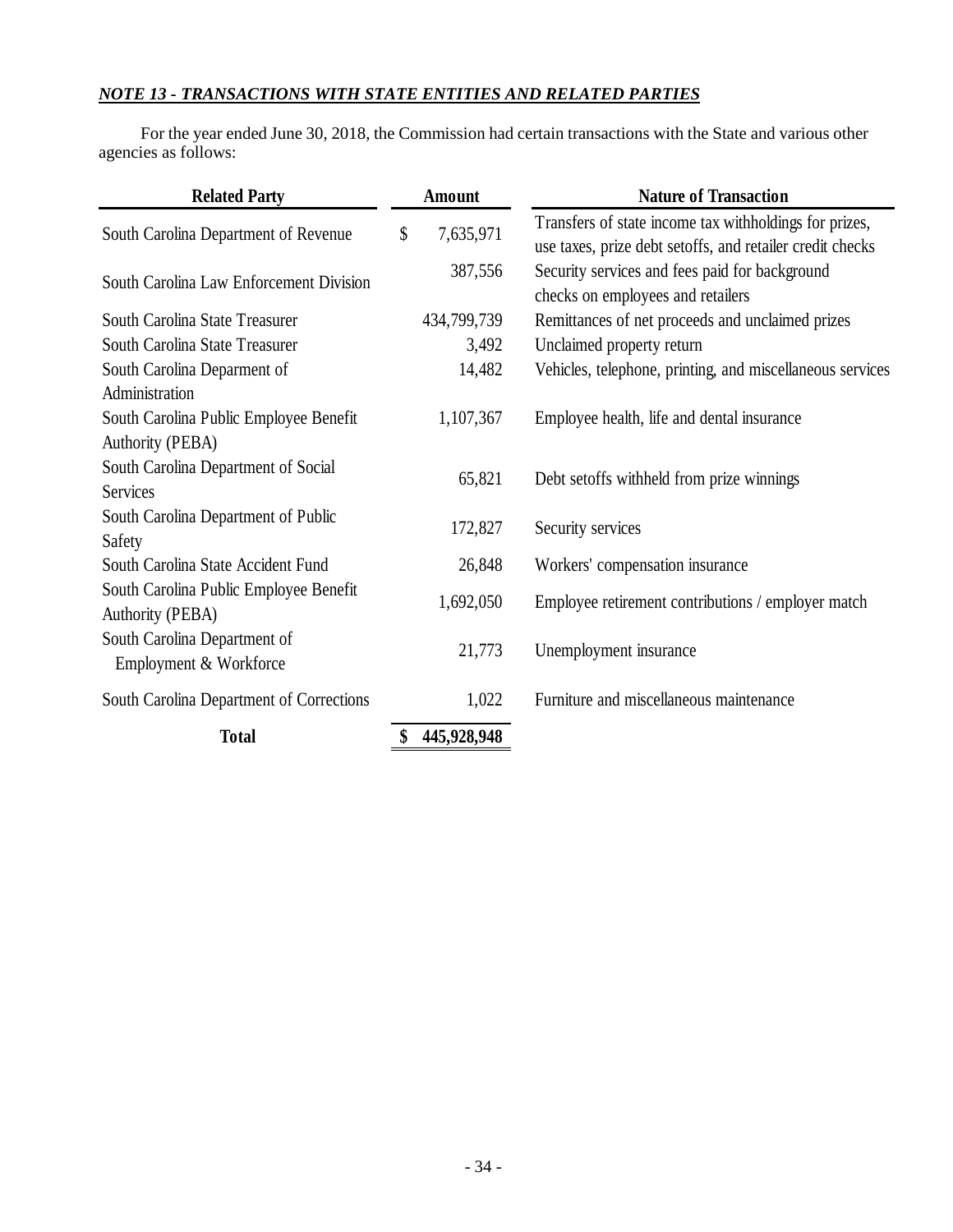For the year ended June 30, 2017, the Commission had certain transactions with the State and various other agencies as follows:

| <b>Related Party</b>                                       | Amount          | <b>Nature of Transaction</b>                                                                                        |  |  |  |  |  |  |
|------------------------------------------------------------|-----------------|---------------------------------------------------------------------------------------------------------------------|--|--|--|--|--|--|
| South Carolina Department of Revenue                       | \$<br>7,405,190 | Transfers of state income tax withholdings for prizes,<br>use taxes, prize debt setoffs, and retailer credit checks |  |  |  |  |  |  |
| South Carolina Law Enforcement Division                    | 392,261         | Security services and fees paid for background<br>checks on employees and retailers                                 |  |  |  |  |  |  |
| South Carolina State Treasurer                             | 400,254,937     | Remittances of net proceeds and unclaimed prizes                                                                    |  |  |  |  |  |  |
| South Carolina State Treasurer                             | 2,679           | Unclaimed property return                                                                                           |  |  |  |  |  |  |
| South Carolina Deparment<br>of Administration              | 20,600          | Vehicles, telephone, printing, and miscellaneous<br>services                                                        |  |  |  |  |  |  |
| South Carolina Public Employee<br>Benefit Authority (PEBA) | 1,048,184       | Employee health, life and dental insurance                                                                          |  |  |  |  |  |  |
| South Carolina Department<br>of Social Services            | 64,544          | Debt setoffs withheld from prize winnings                                                                           |  |  |  |  |  |  |
| South Carolina Department<br>of Public Safety              | 171,777         | Security services                                                                                                   |  |  |  |  |  |  |
| South Carolina State Accident Fund                         | 45,410          | Workers' compensation insurance                                                                                     |  |  |  |  |  |  |
| South Carolina Public Employee<br>Benefit Authority (PEBA) | 1,767,432       | Employee retirement contributions / employer match                                                                  |  |  |  |  |  |  |
| South Carolina Department of<br>Employment & Workforce     | 16,980          | Unemployment insurance                                                                                              |  |  |  |  |  |  |
| South Carolina Department of Corrections                   | 1,237           | Furniture and miscellaneous maintenance                                                                             |  |  |  |  |  |  |
| <b>Total</b>                                               | 411,191,231     |                                                                                                                     |  |  |  |  |  |  |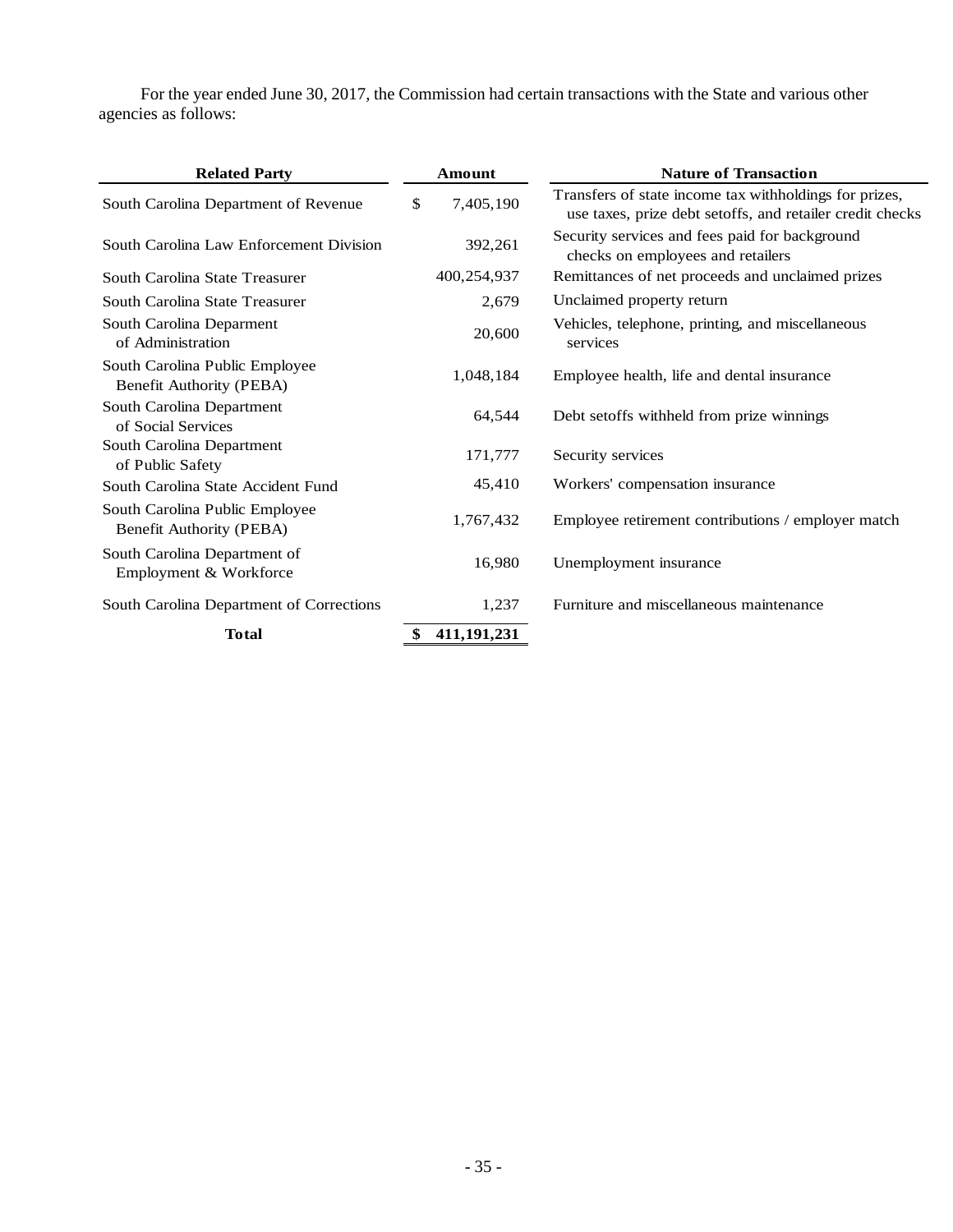## *SOUTH CAROLINA EDUCATION LOTTERY COMMISSION SUPPLEMENTARY SCHEDULE OF THE COMMISSION'S PROPORTIONATE SHARE OF THE NET PENSION LIABILITY*

|                                                                                                                                                   |                           |    |            |           | For the years ended<br><b>June 30,</b> |           |             |               |            |
|---------------------------------------------------------------------------------------------------------------------------------------------------|---------------------------|----|------------|-----------|----------------------------------------|-----------|-------------|---------------|------------|
|                                                                                                                                                   | 2018                      |    | 2017       |           | <b>SCRS</b><br>2016                    |           | 2015        |               | 2014       |
| Commission's proportion of the net pension liability                                                                                              | 0.06852%                  |    | 0.06989%   |           | 0.07133%                               |           | 0.007417%   |               | 0.007417%  |
| Commission's proportionate share of the net pension liability                                                                                     | 15,425,179                | S. | 14,929,635 | \$        | 13,527,510                             | \$        | 12,768,753  | <sup>\$</sup> | 13,302,555 |
| Commission's covered payroll during the measurement period                                                                                        | 6,484,053<br><sup>S</sup> | \$ | 6,431,575  | \$        | 6,372,987                              | \$        | 6,173,645   | - \$          | 6,247,542  |
| Commission's proportionate share of the net pension liability<br>as a percentage of its covered-employee payroll during                           |                           |    |            |           |                                        |           |             |               |            |
| the measurement period                                                                                                                            | 237.89409%                |    | 232.13031% |           | 212.26326%                             |           | 206.82681%  |               | 212.92462% |
| Plan fiduciary net position as a percentage of the total pension liability                                                                        | 52.90645%                 |    | 52.90645%  | 57.99175% |                                        | 59.91945% |             |               | 56.38821%  |
|                                                                                                                                                   | 2018                      |    | 2017       |           | <b>PORS</b><br>2016                    |           | 2015        |               | 2014       |
| Commission's proportion of the net pension liability                                                                                              | 0.00401%                  |    | 0.00398%   |           | 0.00356%                               |           | 0.32600%    |               | 0.32600%   |
| Commission's proportionate share of the net pension liability                                                                                     | 110,182<br>\$             | \$ | 100,926    | \$        | 77,590                                 | \$        | $62,791$ \$ |               | 67,759     |
| Commission's covered payroll during the measurement period                                                                                        | 53,979<br>\$              | \$ | 50,723     | \$        | 44,072                                 | \$        | 39,194 \$   |               | 36,802     |
| Commission's proportionate share of the net pension liability<br>as a percentage of its covered-employee payroll during<br>the measurement period | 204.12012%                |    | 198.97482% |           | 176.05282%                             |           | 160.20564%  |               | 183.62861% |
| Plan fiduciary net position as a percentage of the total pension liability                                                                        | 60.44490%                 |    | 60.44490%  |           | 64.56865%                              |           | 67.54949%   |               | 62.97880%  |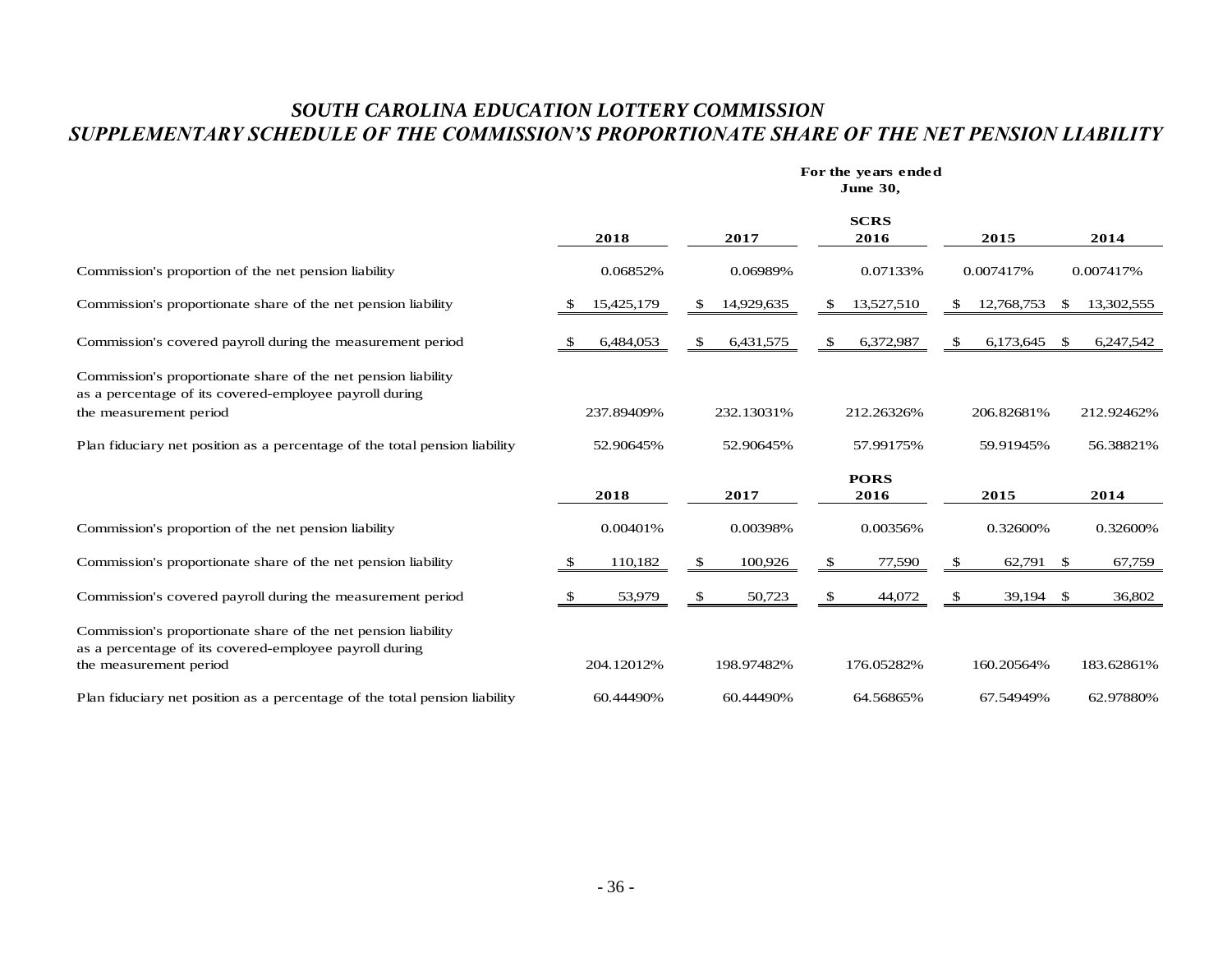### *SOUTH CAROLINA EDUCATION LOTTERY COMMISSION SUPPLEMENTARY SCHEDULE OF THE COMMISSION'S PENSION CONTRIBUTIONS* **SCRS**

|                                                                            |                 |        |                 |    |           |      |            |        | <b>JUND</b> |        |            |               |           |        |           |               |           |               |           |
|----------------------------------------------------------------------------|-----------------|--------|-----------------|----|-----------|------|------------|--------|-------------|--------|------------|---------------|-----------|--------|-----------|---------------|-----------|---------------|-----------|
|                                                                            | 2018            |        | 2017            |    | 2016      |      | 2015       |        | 2014        |        | 2013       |               | 2012      |        | 2011      |               | 2010      |               | 2009      |
| Contractually required<br>contribution                                     | \$<br>868,731   | \$     | 739,830 \$      |    | 701,685   | -\$  | 685,184 \$ |        | 703,992     | -S     | 713,645    | -S            | 666,552   | £.     | 646,657   | <sup>\$</sup> | 688,811   | \$            | 689,943   |
| Contributions in relation to the<br>contractually required<br>contribution | \$<br>868,731   | - \$   | 739,830 \$      |    | 701,685   | - \$ | 685,184 \$ |        | 703,992 \$  |        | 713,645 \$ |               | 666,552   | -S     | 646,657   | <sup>\$</sup> | 688,811   | <sup>\$</sup> | 689,943   |
| Contribution deficiency (excess)                                           | \$              | $-$ \$ | $\sim$ 10 $\pm$ | -S | $\sim$    | -\$  |            | $-$ \$ |             | $-$ \$ | $-$ \$     |               |           | $-$ \$ |           | $-$ \$        |           | $-$ \$        |           |
| Commission's covered-employee<br>payroll                                   | \$<br>6,478,230 | -S     | 6,484,053       | \$ | 6,431,575 | -S   | 6,372,987  | -S     | 6,173,645   | -S     | 6,247,542  | <sup>22</sup> | 6,596,637 | D.     | 6,620,028 | \$            | 7,454,663 | <sup>\$</sup> | 7,466,920 |
| Contributions as a percentage of<br>covered-employee payroll               | 13.41001%       |        | 11.41000%       |    | 10.91000% |      | 10.75138%  |        | 11.40318%   |        | 11.42281%  |               | 10.10442% |        | 9.76819%  |               | 9.24000%  |               | 9.23999%  |

|                                                                            | <b>PORS</b> |           |        |           |        |            |     |           |        |           |        |           |           |               |           |      |      |
|----------------------------------------------------------------------------|-------------|-----------|--------|-----------|--------|------------|-----|-----------|--------|-----------|--------|-----------|-----------|---------------|-----------|------|------|
|                                                                            |             | 2018      |        | 2017      |        | 2016       |     | 2015      |        | 2014      |        | 2013      | 2012      |               | 2011      | 2010 | 2009 |
| Contractually required<br>contribution                                     | \$          | 8,380 \$  |        | 7,470 \$  |        | $6,765$ \$ |     | 5,187 \$  |        | 4,876 \$  |        | 4,379 \$  | 4,051     | $\mathcal{S}$ | 3,091     | n/a  | n/a  |
| Contributions in relation to the<br>contractually required<br>contribution | \$          | 8,380 \$  |        | 7,470 \$  |        | $6,765$ \$ |     | 5,187 \$  |        | 4,876 $$$ |        | 4,379 \$  | 4,051     | <b>S</b>      | 3,091     | n/a  | n/a  |
| Contribution deficiency (excess)                                           | \$          |           | $-$ \$ |           | $-$ \$ | $\sim$     | -\$ |           | $-$ \$ |           | $-$ \$ | $-$ \$    |           | $-$ \$        |           | n/a  | n/a  |
| Commission's covered-employee<br>payroll                                   | \$          | 52,901 \$ |        | 53,979 \$ |        | 50,723 \$  |     | 44,072 \$ |        | 39,194 \$ |        | 36,802 \$ | 35,652 \$ |               | 27,772    | n/a  | n/a  |
| Contributions as a percentage of<br>covered-employee payroll               |             | 15.84091% |        | 13.83834% |        | 13.33714%  |     | 11.76938% |        | 12.44068% |        | 11.89881% | 11.36262% |               | 11.12992% | n/a  | n/a  |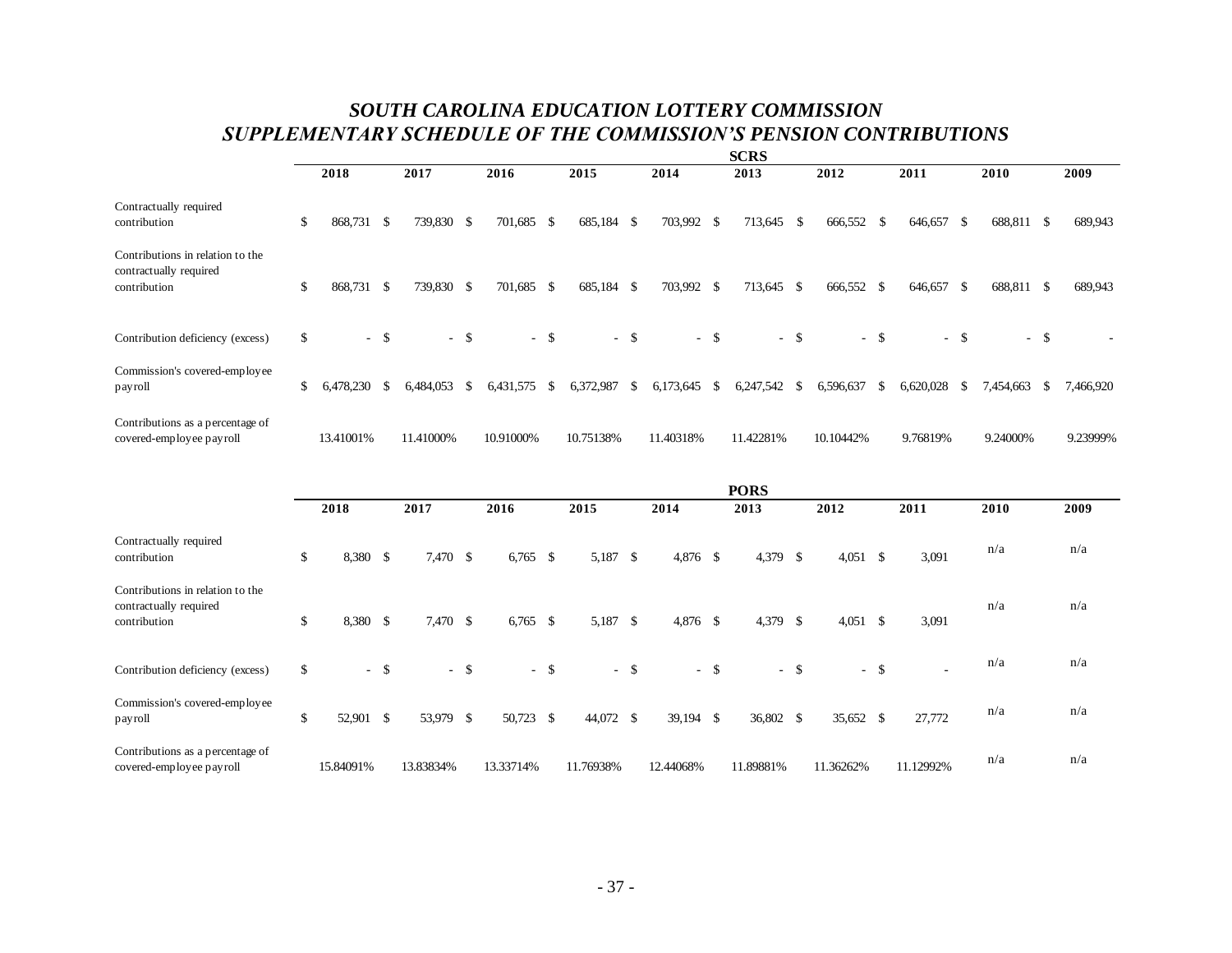## *SOUTH CAROLINA EDUCATION LOTTERY COMMISSION SUPPLEMENTARY SCHEDULE OF THE COMMISSION'S PROPORTIONATE SHARE OF THE NET OPEB LIABILITY*

**For the years ended June 30,**

|                                                                                                                      | <b>SCRHITF</b> |              |  |  |  |
|----------------------------------------------------------------------------------------------------------------------|----------------|--------------|--|--|--|
|                                                                                                                      | 2018           | 2017         |  |  |  |
| Commission's proportion of the net OPEB liability                                                                    | 0.08651%       | 0.08651%     |  |  |  |
| Commission's proportionate share of the net OPEB liability                                                           | \$11,717,096   | \$12,516,244 |  |  |  |
| Commission's covered payroll during the measurement period                                                           | 6,484,053      | \$6,431,575  |  |  |  |
| Commission's proportionate share of the net OPEB liability<br>as a percentage of its covered-employee payroll during |                |              |  |  |  |
| the measurement period                                                                                               | 180.70636%     | 194.60620%   |  |  |  |
| Plan fiduciary net position as a percentage of the total OPEB liability                                              | 7.60000%       | 7.60000%     |  |  |  |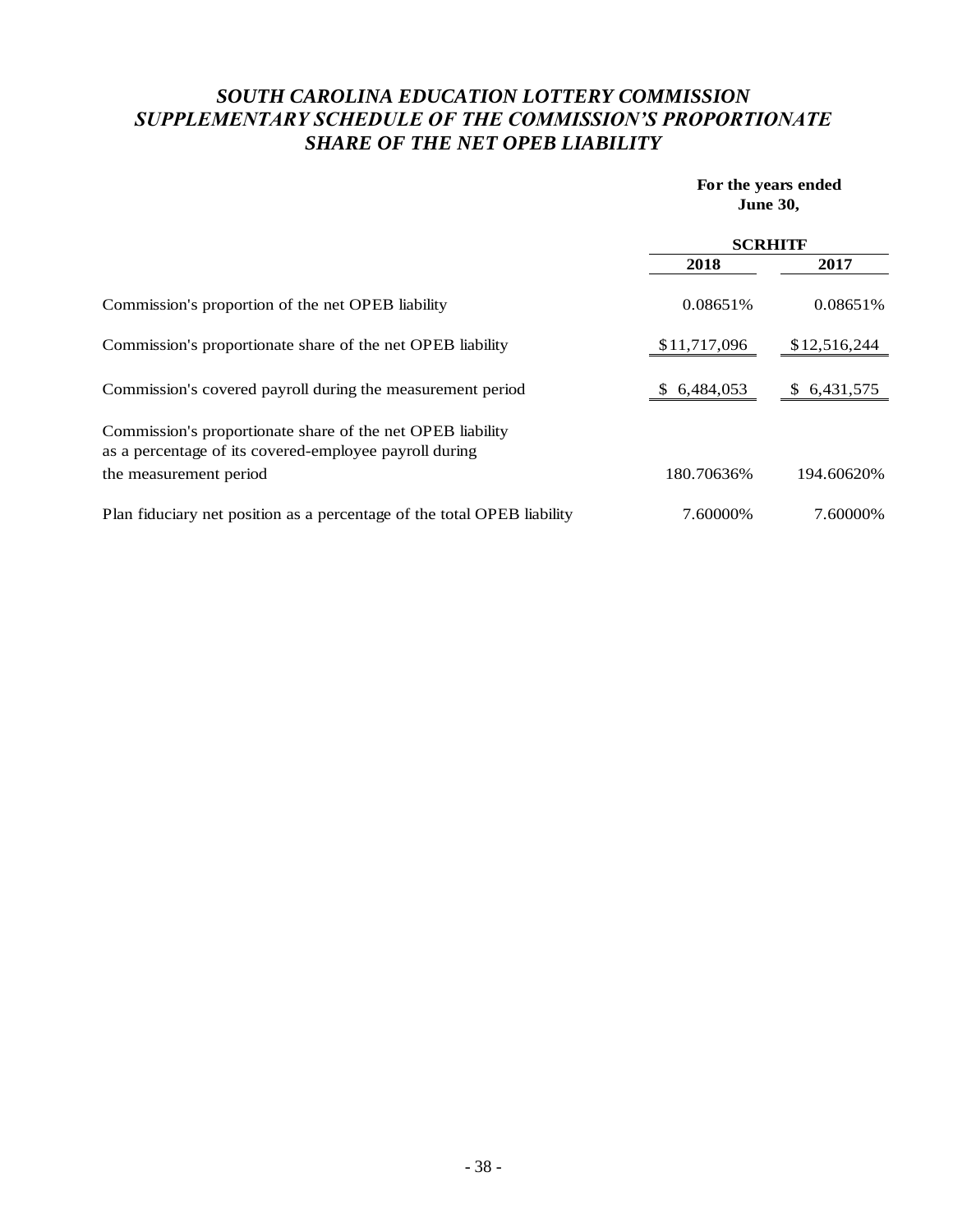| SOUTH CAROLINA EDUCATION LOTTERY COMMISSION                   |
|---------------------------------------------------------------|
| SUPPLEMENTARY SCHEDULE OF THE COMMISSION'S OPEB CONTRIBUTIONS |
| <b>ССРИТТЕ</b>                                                |

|                                                                            | permit |              |        |            |               |           |        |           |        |            |          |            |        |           |        |            |        |            |        |           |
|----------------------------------------------------------------------------|--------|--------------|--------|------------|---------------|-----------|--------|-----------|--------|------------|----------|------------|--------|-----------|--------|------------|--------|------------|--------|-----------|
|                                                                            |        | 2018         |        | 2017       |               | 2016      |        | 2015      |        | 2014       |          | 2013       |        | 2012      |        | 2011       |        | 2010       |        | 2009      |
| Contractually required<br>contribution                                     | \$     | 406,277      | - \$   | 388,818 \$ |               | 378,258   | - \$   | 350,277   | - \$   | 344,075 \$ |          | 321,716    | S.     | 316,517   | \$     | 296,154    |        | \$333,492  |        | \$334,041 |
| Contributions in relation to the<br>contractually required<br>contribution | \$     | 406,277      | - \$   | 388,818 \$ |               | 378,258   | - \$   | 350,277   | - \$   | 344,075 \$ |          | 321,716 \$ |        | 316,517   | -\$    | 296,154 \$ |        | 333,492 \$ |        | 334,041   |
| Contribution deficiency (excess)                                           | \$     |              | $-$ \$ |            | $-$ \$        |           | $-$ \$ |           | $-$ \$ |            | $-$ \$   |            | $-$ \$ |           | $-$ \$ |            | $-$ \$ |            | $-$ \$ |           |
| Commission's covered-employee<br>payroll                                   | \$     | 6,478,230 \$ |        | 6,484,053  | <sup>\$</sup> | 6,431,575 | -S     | 6,372,987 | -S     | 6,173,645  | <u>у</u> | 6,247,542  | S.     | 6,596,637 | S.     | 6,620,028  | S      | 7,454,663  | -S     | 7,466,920 |
| Contributions as a percentage of<br>covered-employee payroll               |        | 6.27141%     |        | 5.99652%   |               | 5.88127%  |        | 5.49628%  |        | 5.57328%   |          | 5.14948%   |        | 4.79816%  |        | 4.47360%   |        | 4.47361%   |        | 4.47361%  |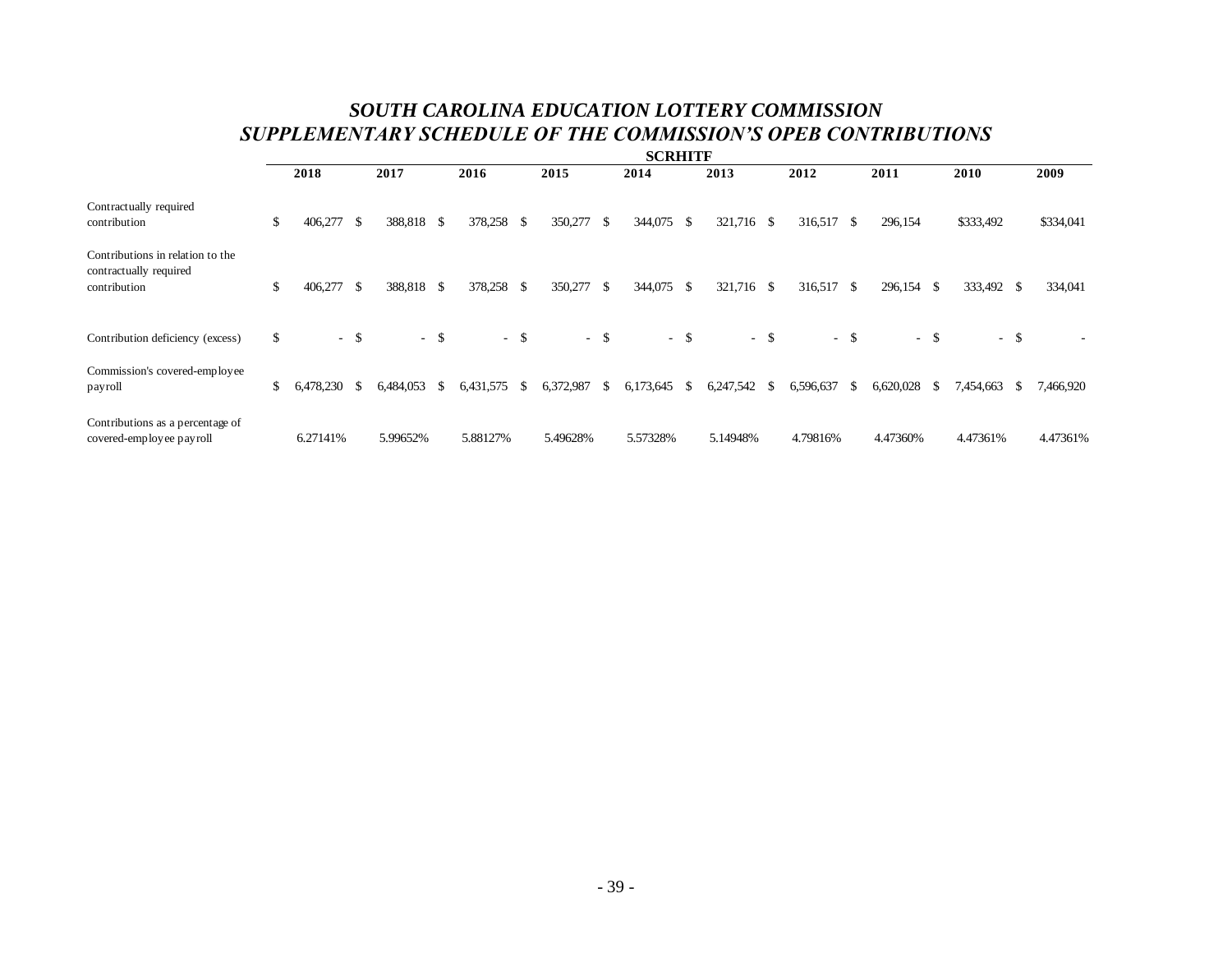# *SOUTH CAROLINA EDUCATION LOTTERY COMMISSION SUPPLEMENTARY SCHEDULE OF BUSINESS-TYPE ACTIVITIES FOR THE STATEWIDE CAFR*

|                                                          |    | For the years ended<br><b>June 30,</b> |                           |                 |  |  |  |  |
|----------------------------------------------------------|----|----------------------------------------|---------------------------|-----------------|--|--|--|--|
|                                                          |    |                                        |                           |                 |  |  |  |  |
|                                                          |    | 2018                                   | 2017                      |                 |  |  |  |  |
| Charges for services                                     | \$ | 1,753,878,878                          | $\boldsymbol{\mathsf{S}}$ | 1,639,321,986   |  |  |  |  |
| Non-operating income                                     |    | 10,957                                 |                           | 3,259           |  |  |  |  |
| Less expenses                                            |    | 1,315,953,533                          |                           | 1,241,081,333   |  |  |  |  |
| Net program revenue                                      |    | 437,936,302                            |                           | 398,243,912     |  |  |  |  |
| Remittances out to state agencies/funds                  |    | (430, 978, 177)                        |                           | (410, 525, 548) |  |  |  |  |
| Change in net position before implentation effect        |    |                                        |                           |                 |  |  |  |  |
| of GASB No. 75                                           |    | 6,958,125                              |                           | (12, 281, 636)  |  |  |  |  |
| Net position - beginning of year, as originally reported |    | 19,952,636                             |                           | 32,234,272      |  |  |  |  |
| Implementation effect of GASB No. 75                     |    | (12,091,593)                           |                           |                 |  |  |  |  |
| Net position - beginning of year, as restated            |    | 7,861,043                              |                           | 32,234,272      |  |  |  |  |
| Net position - end of year                               |    | 14,819,168                             |                           | 19,952,636      |  |  |  |  |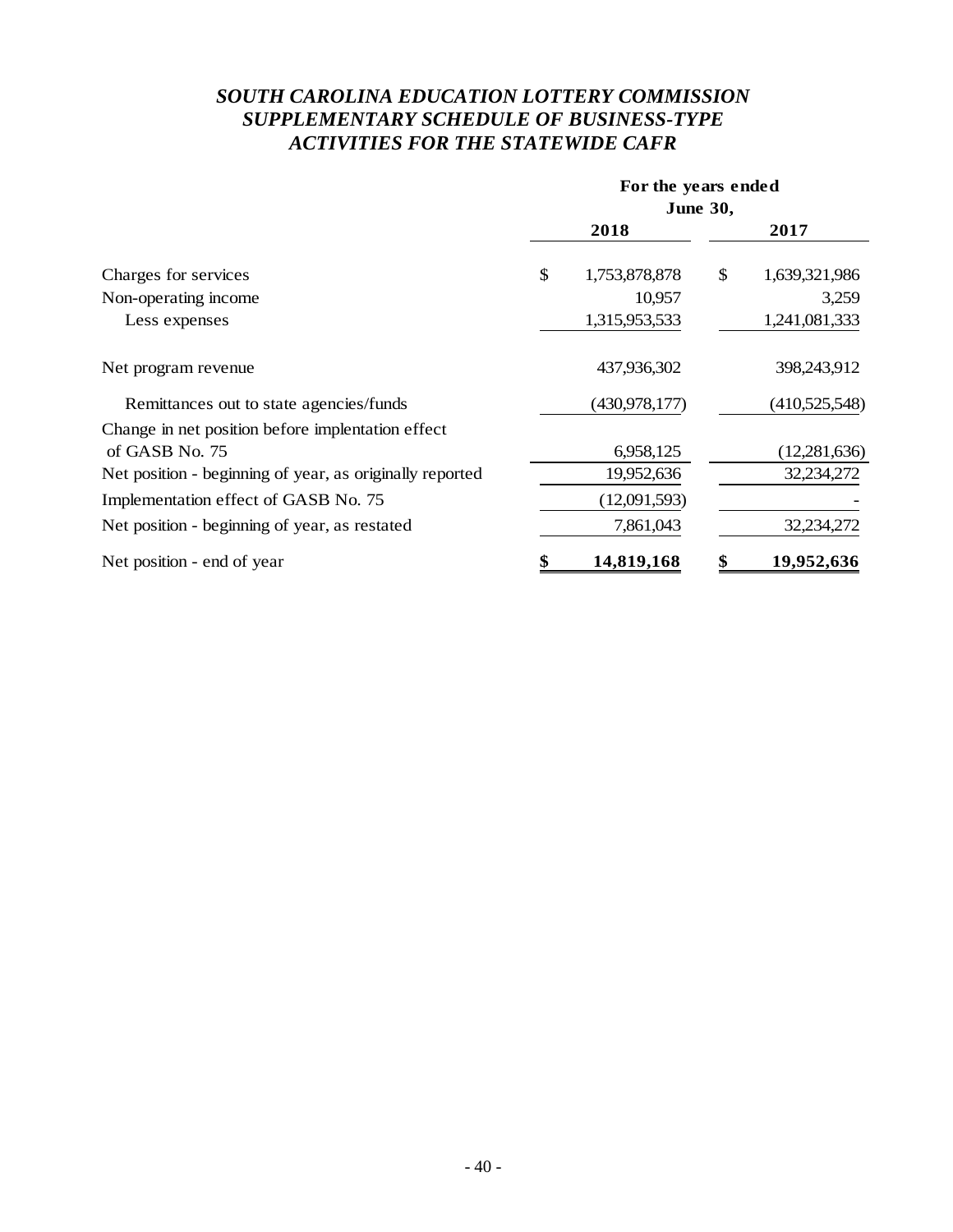

## **Report on Internal Control Over Financial Reporting and on Compliance and Other Matters Based on an Audit of Financial Statements Performed in Accordance With** *Government Auditing Standards*

Mr. George L. Kennedy, III, CPA State Auditor Office of the State Auditor Columbia, South Carolina

We have audited, in accordance with the auditing standards generally accepted in the United States of America and the standards applicable to financial audits contained in *Government Auditing Standards* issued by the Comptroller General of the United States, the financial statements of South Carolina Education Lottery Commission (the "Commission"), a component unit of the State of South Carolina, as of and for the years ended June 30, 2018 and 2017, and the related notes to the financial statements, which collectively comprise the Commission's basic financial statements, and have issued our report thereon dated October 1, 2018.

#### **Internal Control Over Financial Reporting**

In planning and performing our audit of the financial statements, we considered the Commission's internal control over financial reporting (internal control) to determine the audit procedures that are appropriate in the circumstances for the purpose of expressing our opinion on the financial statements, but not for the purpose of expressing an opinion on the effectiveness of the Commission's internal control. Accordingly, we do not express an opinion on the effectiveness of the Commission's internal control.

A *deficiency in internal control* exists when the design or operation of a control does not allow management or employees, in the normal course of performing their assigned functions, to prevent, or detect and correct, misstatements on a timely basis. A *material weakness* is a deficiency, or a combination of deficiencies, in internal control, such that there is a reasonable possibility that a material misstatement of the entity's financial statements will not be prevented, or detected and corrected on a timely basis. A *significant deficiency* is a deficiency, or a combination of deficiencies, in internal control that is less severe than a material weakness, yet important enough to merit attention by those charged with governance.

Our consideration of internal control was for the limited purpose described in the first paragraph of this section and was not designed to identify all deficiencies in internal control that might be material weaknesses or significant deficiencies. Given these limitations, during our audit we did not identify any deficiencies in internal control that we consider to be material weaknesses. However, material weaknesses may exist that have not been identified.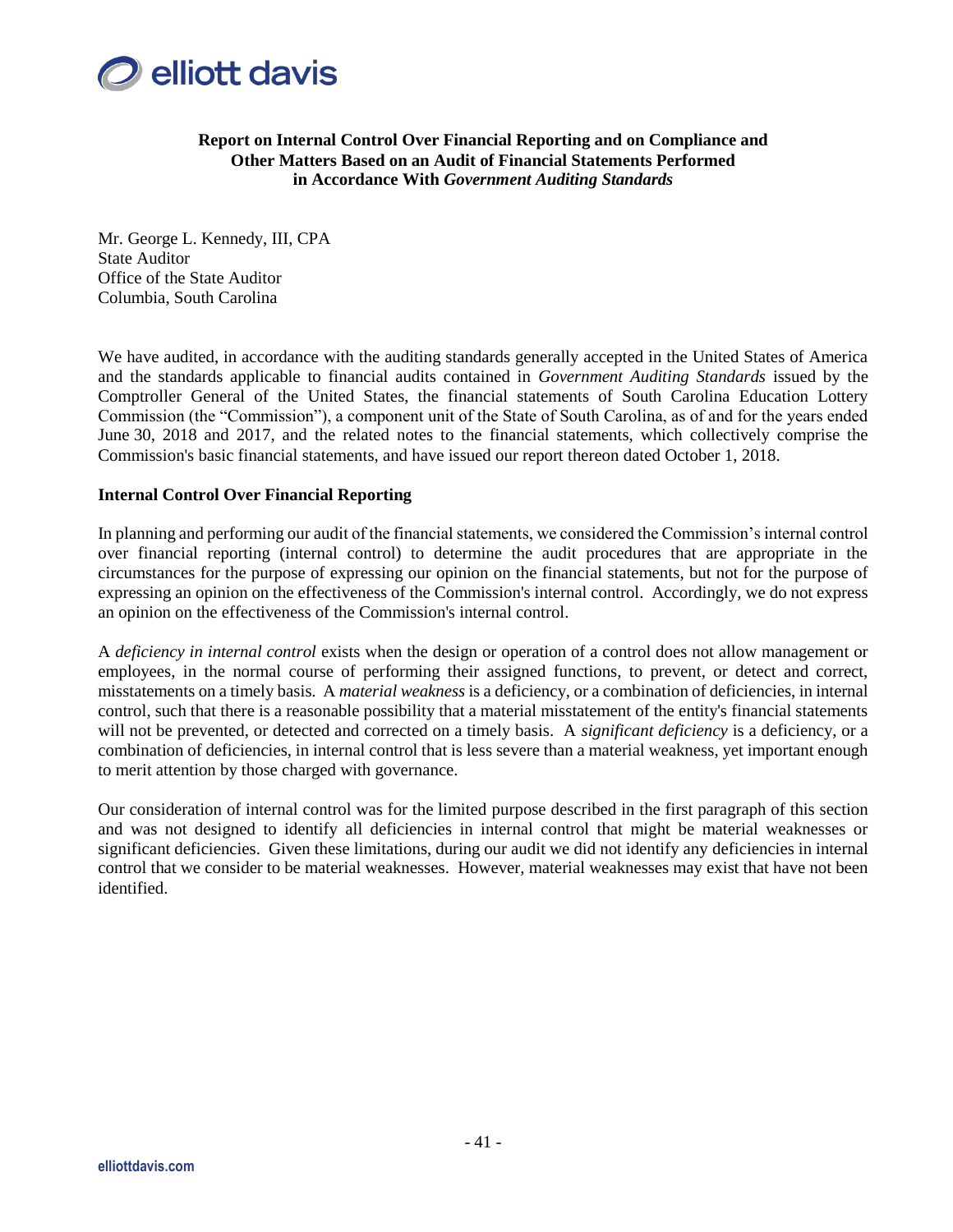## **Compliance and Other Matters**

As part of obtaining reasonable assurance about whether the Commission's financial statements are free from material misstatement, we performed tests of its compliance with certain provisions of laws, regulations, contracts, and grant agreements, noncompliance with which could have a direct and material effect on the determination of financial statement amounts. However, providing an opinion on compliance with those provisions was not an objective of our audit, and accordingly, we do not express such an opinion. The results of our tests disclosed no instances of noncompliance or other matters that are required to be reported under *Government Auditing Standards.*

## **Purpose of this Report**

The purpose of this report is solely to describe the scope of our testing of internal control and compliance and the results of that testing, and not to provide an opinion on the effectiveness of the entity's internal control or on compliance. This report is an integral part of an audit performed in accordance with *Government Auditing Standards* in considering the entity's internal control and compliance. Accordingly, this communication is not suitable for any other purpose.

Elliott Davis, LLC

Columbia, South Carolina October 1, 2018